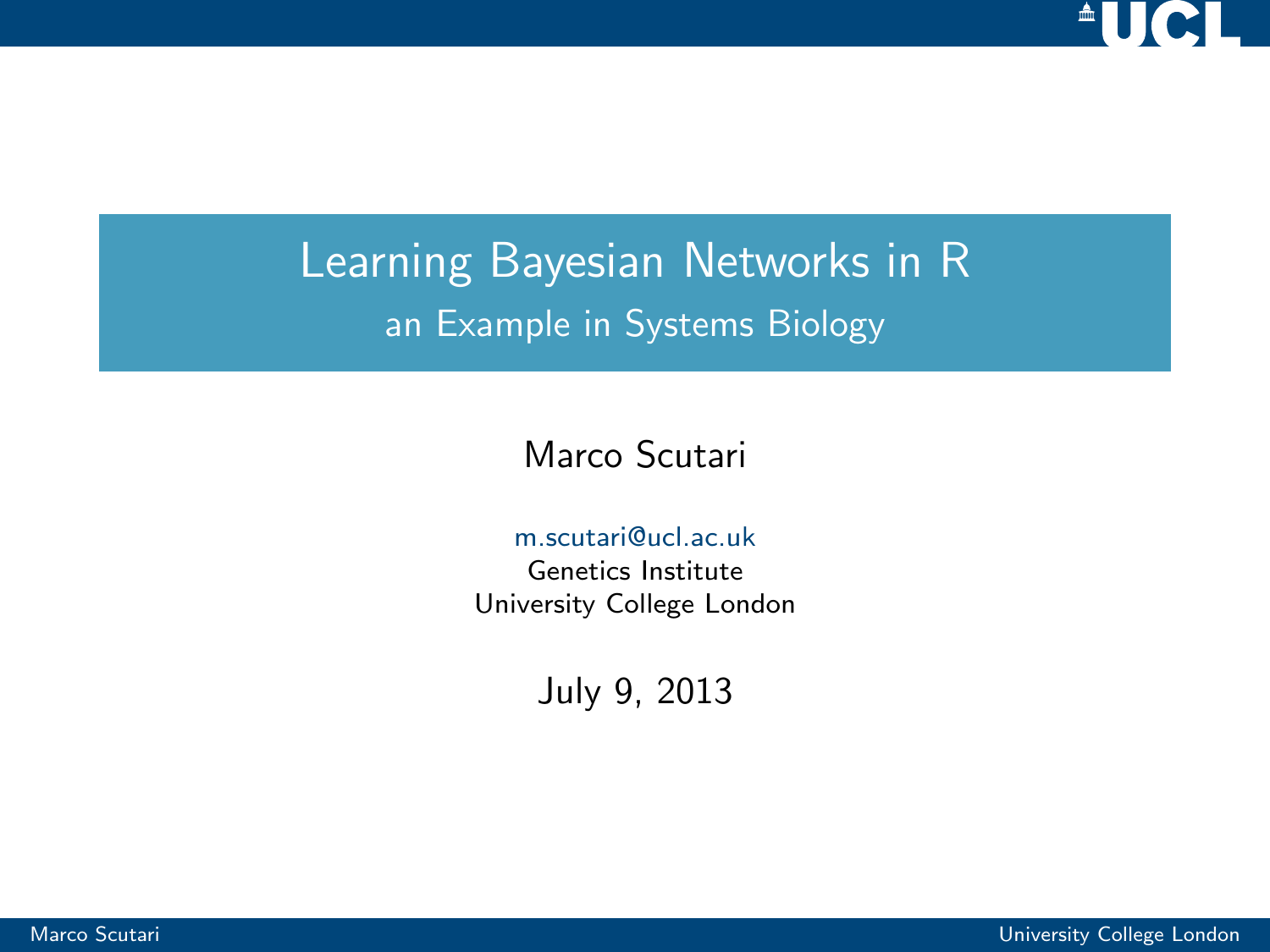<span id="page-1-0"></span>

## [Bayesian Networks Essentials](#page-1-0)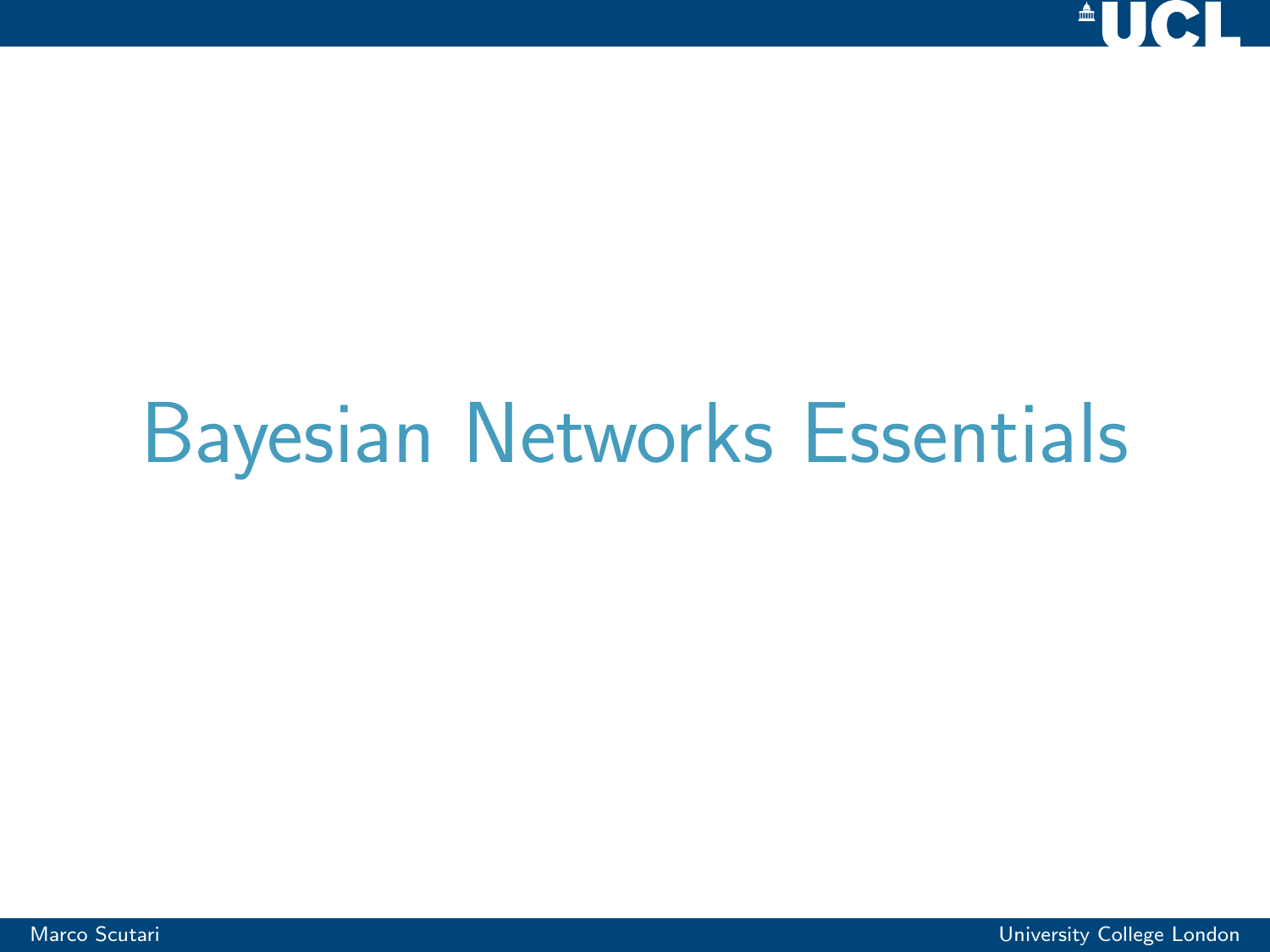

#### Bayesian Networks

Bayesian networks [\[21,](#page-69-0) [27\]](#page-71-0) are defined by:

- $\bullet$ a network structure, a directed acyclic graph  $\mathcal{G} = (\mathbf{V}, A)$ , in which each node  $v_i \in \mathbf{V}$  corresponds to a random variable  $X_i;$
- a global probability distribution,  $X$ , which can be factorised into smaller local probability distributions according to the arcs  $a_{ij} \in A$  present in the graph.

The main role of the network structure is to express the conditional independence relationships among the variables in the model through graphical separation, thus specifying the factorisation of the global distribution:

$$
P(\mathbf{X}) = \prod_{i=1}^{p} P(X_i \mid \Pi_{X_i}) \quad \text{ where } \quad \Pi_{X_i} = \{\text{parents of } X_i\}
$$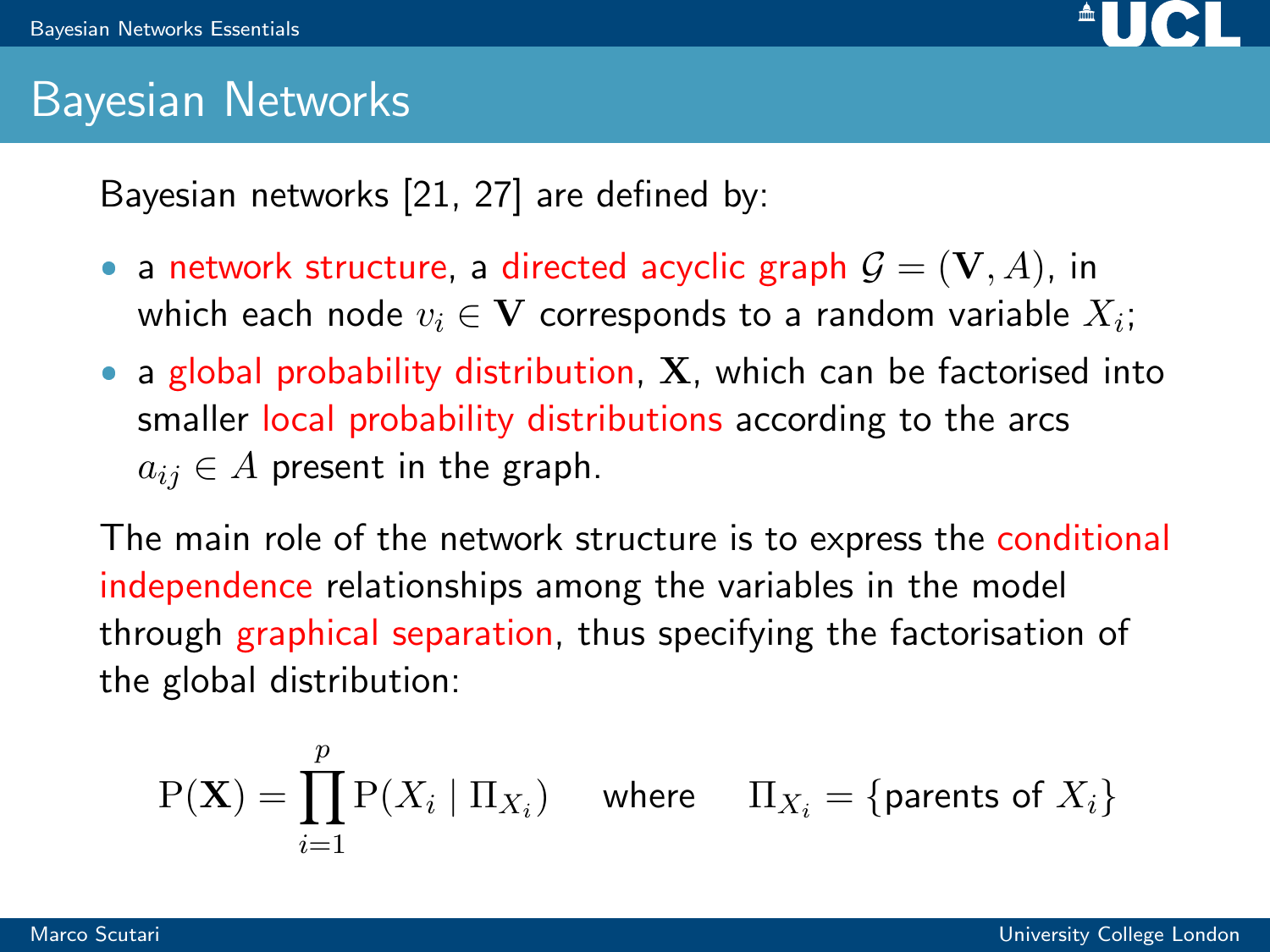

#### A Simple Bayesian Network: Watson's Lawn

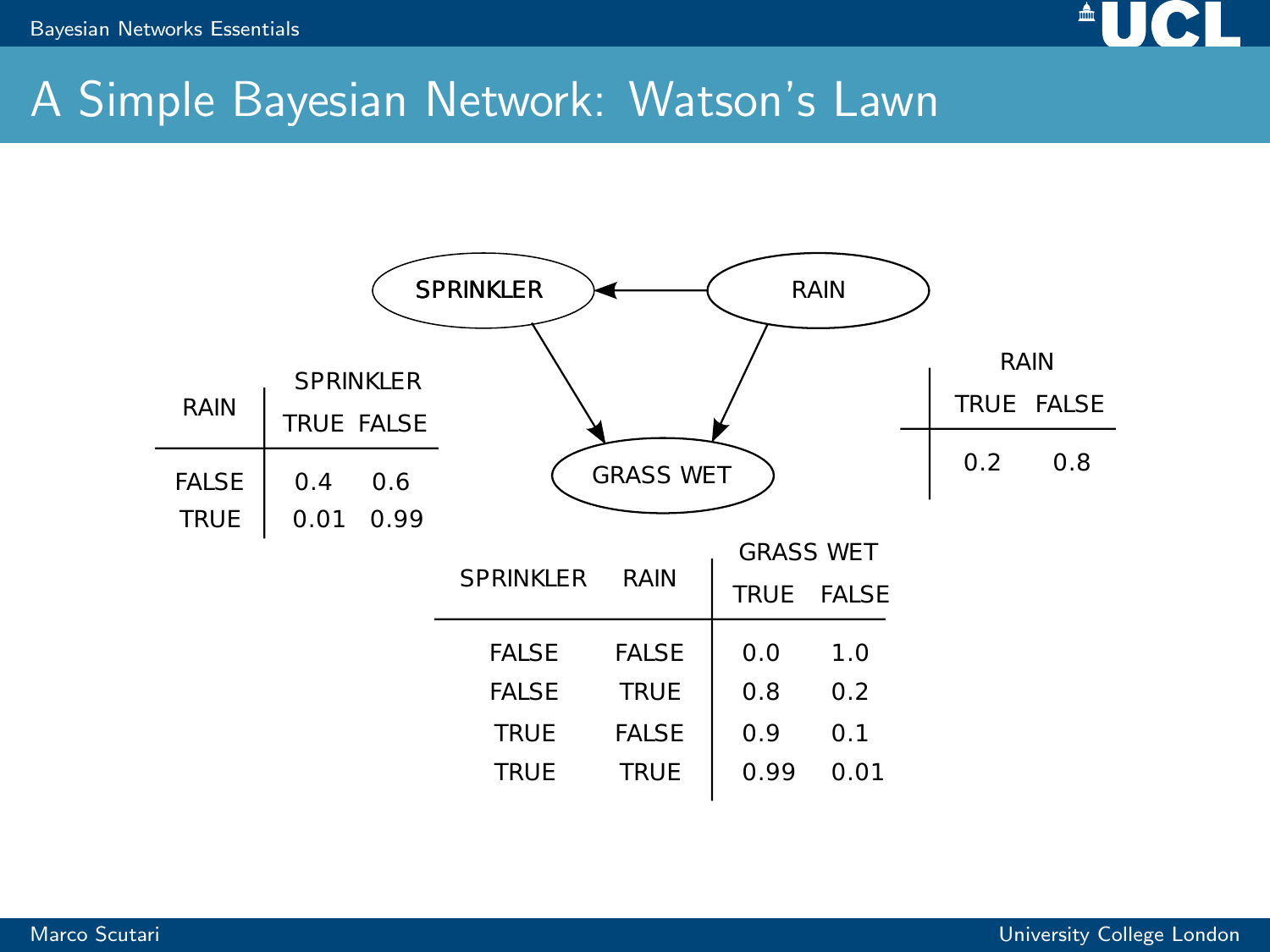

#### Graphical Separation

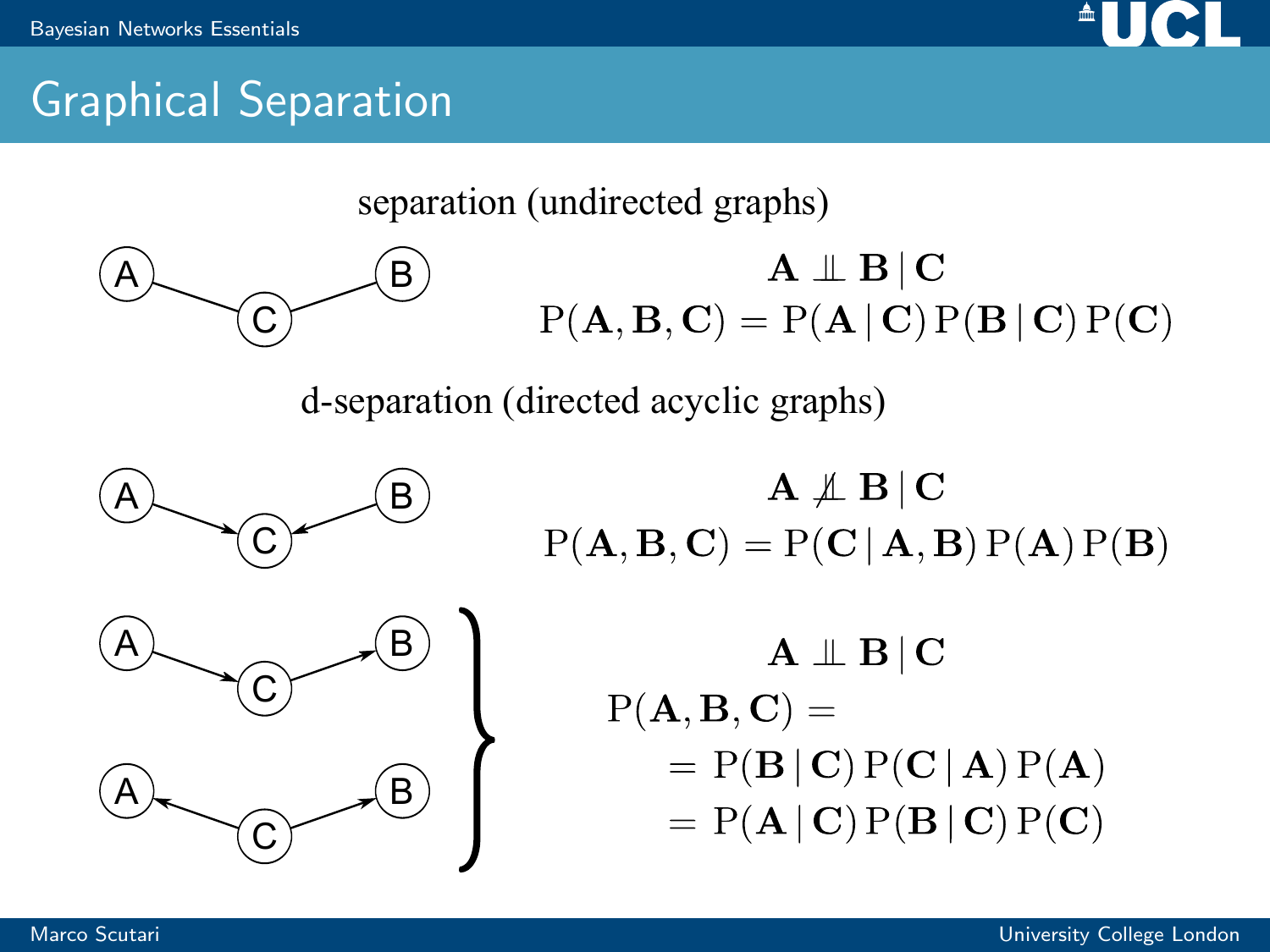

#### Skeletons, Equivalence Classes and Markov Blankets

Some useful quantities in Bayesian network modelling:

- The skeleton: the undirected graph underlying a Bayesian network, i.e. the graph we get if we disregard arcs' directions.
- The equivalence class: the graph (CPDAG) in which only arcs that are part of a v-structure (i.e.  $A \rightarrow C \leftarrow B$ ) and/or might result in a v-structure or a cycle are directed. All valid combinations of the other arcs' directions result in networks representing the same dependence structure P.
- The Markov blanket of a node  $X_i$ , the set of nodes that completely separates  $X_i$  from the rest of the graph. Generally speaking, it is the set of nodes that includes all the knowledge needed to do inference on  $X_i$ , from estimation to hypothesis testing to prediction: the parents of  $X_i$ , the children of  $X_i$ , and those children's other parents.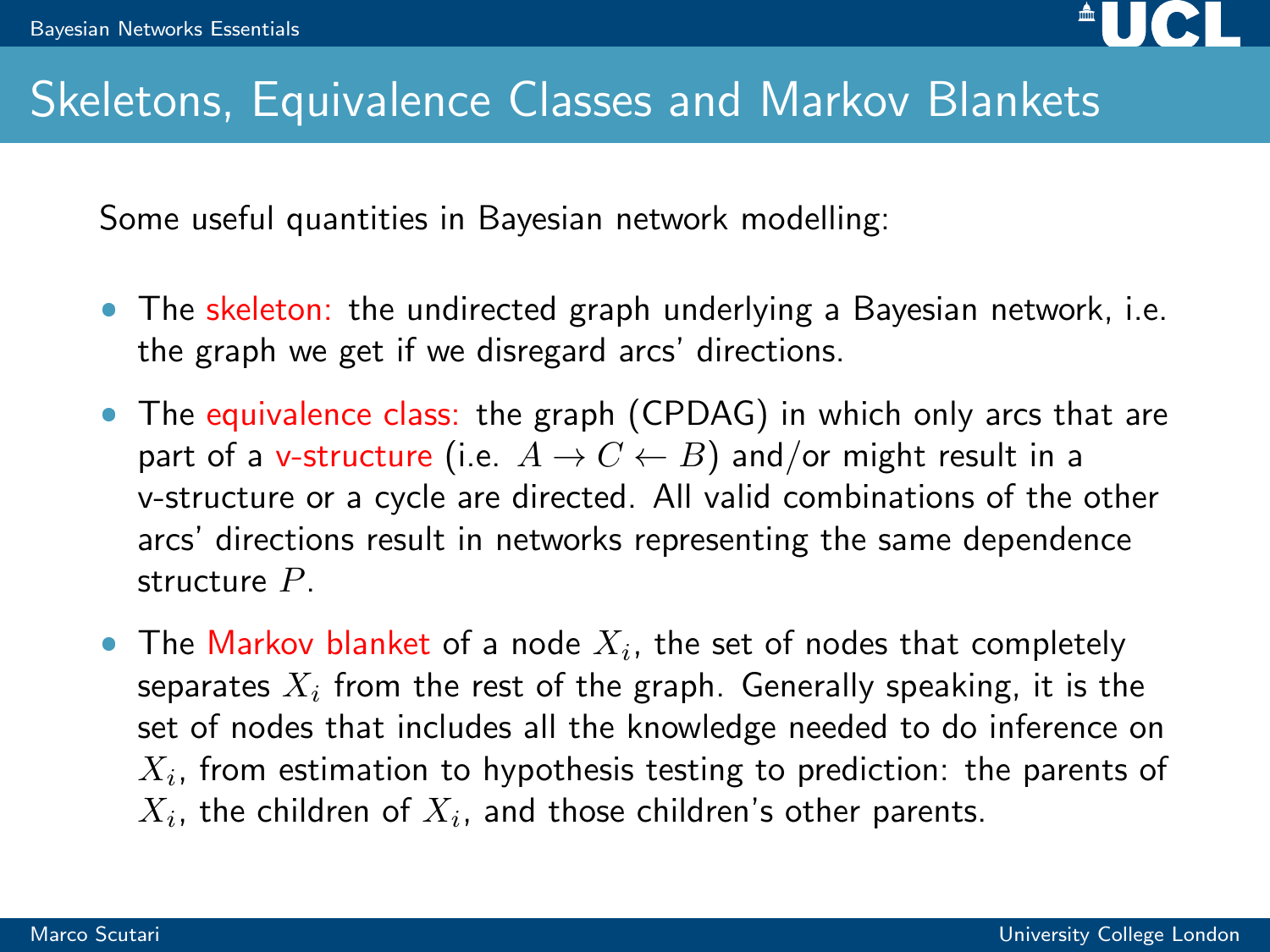

#### Skeletons, Equivalence Classes and Markov Blankets

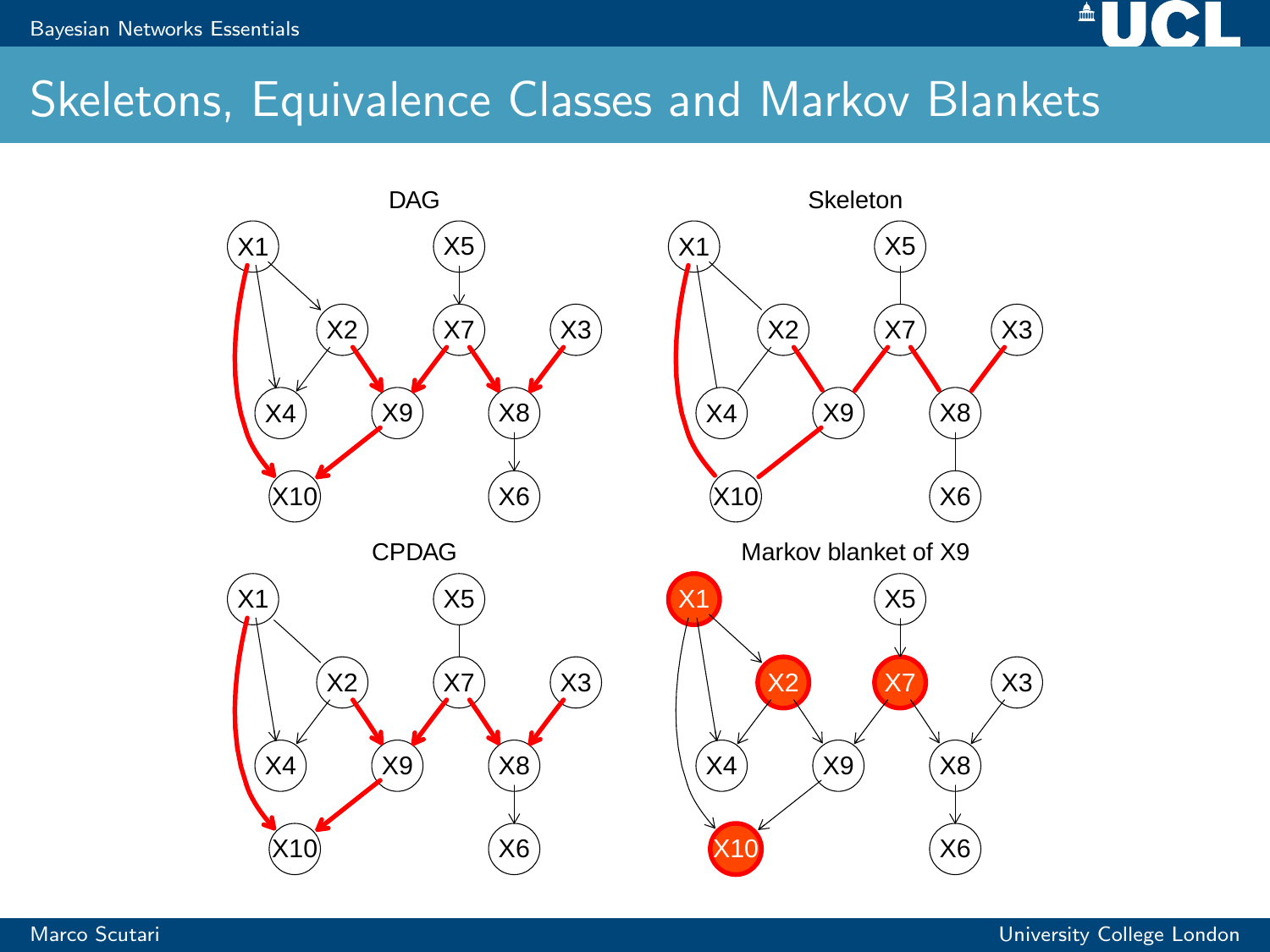

#### Learning a Bayesian Network

Model selection and estimation are collectively known as learning, and are usually performed as a two-step process:

- 1. structure learning, learning the network structure from the data;
- 2. parameter learning, learning the local distributions implied by the structure learned in the previous step.

This workflow is implicitly Bayesian; given a data set  $D$  and if we denote the parameters of the global distribution as **X** with  $\Theta$ , we have

$$
\underbrace{P(\mathcal{M} \mid \mathcal{D}) = P(\mathcal{G}, \Theta \mid \mathcal{D})}_{learning} = \underbrace{P(\mathcal{G} \mid \mathcal{D})}_{structure \ learning} \cdot \underbrace{P(\Theta \mid \mathcal{G}, \mathcal{D})}_{parameter \ learning}
$$

and structure learning is done in practice as

$$
P(\mathcal{G} \mid \mathcal{D}) \propto P(\mathcal{G}) P(\mathcal{D} \mid \mathcal{G}) = P(\mathcal{G}) \int P(\mathcal{D} \mid \mathcal{G}, \Theta) P(\Theta \mid \mathcal{G}) d\Theta.
$$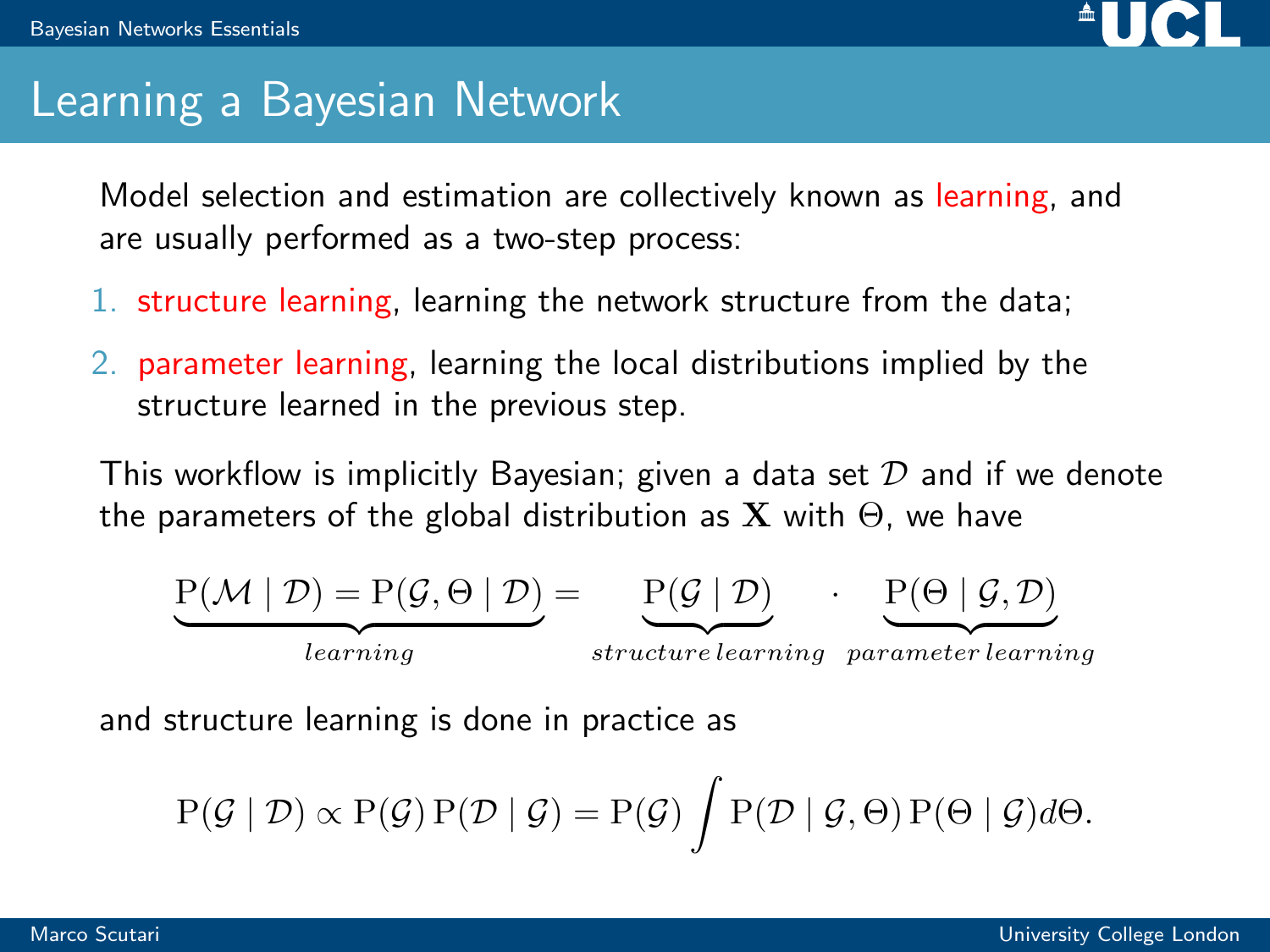

#### Inference on Bayesian Networks

Inference on Bayesian networks usually consists of conditional probability (CPQ) or maximum a posteriori (MAP) queries.

Conditional probability queries are concerned with the distribution of a subset of variables  $\mathbf{Q} = \{X_{j_1}, \ldots, X_{j_l}\}$  given some evidence  $\mathbf E$  on another set  $X_{i_1},\ldots,X_{i_k}$  of variables in  $\mathbf X$ :

$$
CPQ(\mathbf{Q} \mid \mathbf{E}, \mathcal{M}) = P(\mathbf{Q} \mid \mathbf{E}, \mathcal{G}, \Theta) = P(X_{j_1}, \dots, X_{j_l} \mid \mathbf{E}, \mathcal{G}, \Theta).
$$

Maximum a posteriori queries are concerned with finding the configuration  $\mathbf{q}^*$  of the variables in  $\mathbf{Q}$  that has the highest posterior probability:

$$
MAP(\mathbf{Q} \mid \mathbf{E}, \mathcal{M}) = \mathbf{q}^* = \operatorname*{argmax}_{\mathbf{q}} \mathrm{P}(\mathbf{Q} = \mathbf{q} \mid \mathbf{E}, \mathcal{G}, \Theta).
$$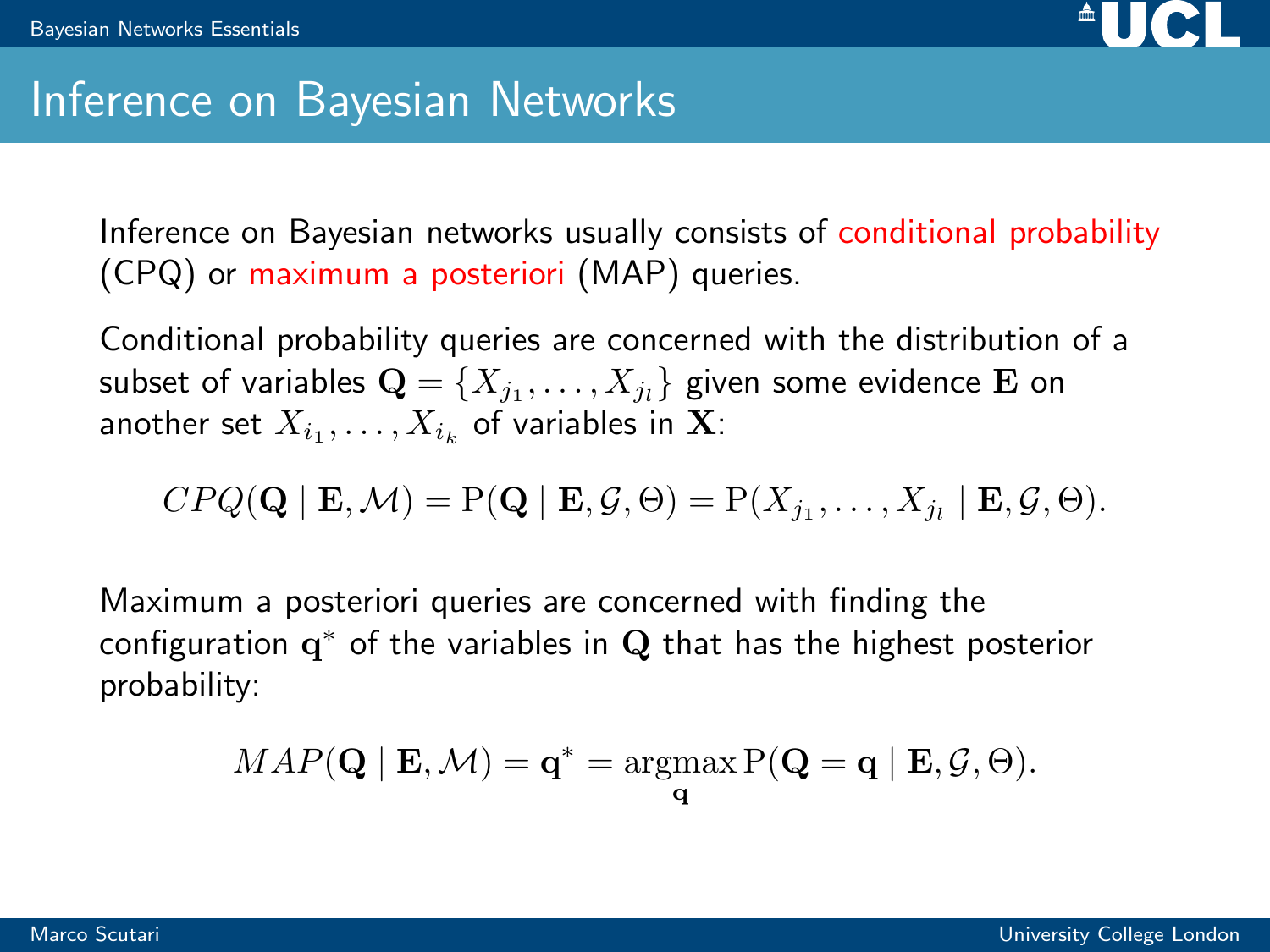<span id="page-9-0"></span>

# [Causal Protein-Signalling](#page-9-0) [Network from Sachs et al.](#page-9-0)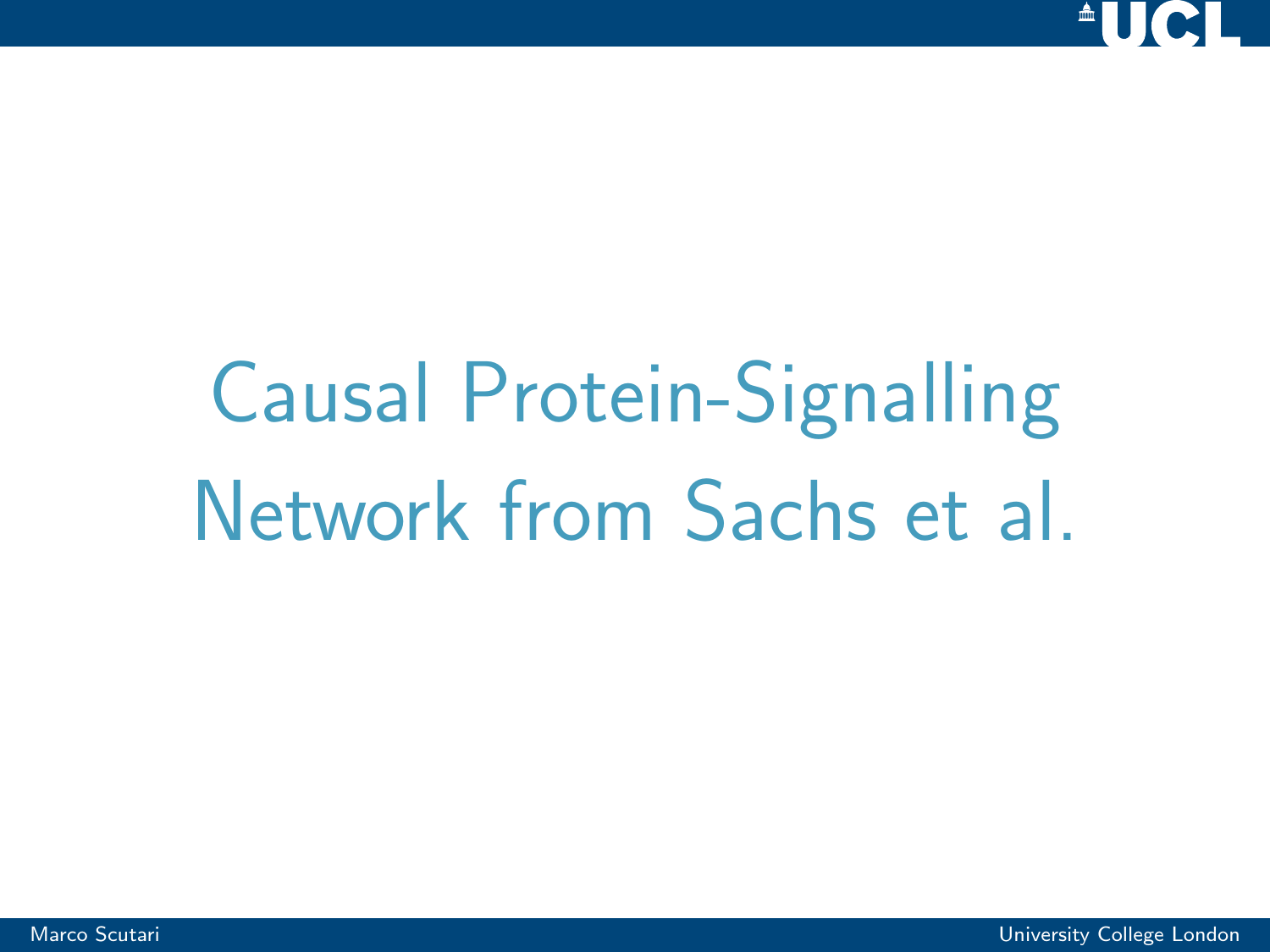

#### Source

What follows reproduces (to the best of my ability, and Karen Sachs' recollections about the implementation details that did not end up in the Methods section) the statistical analysis in the following paper [\[29\]](#page-71-1) from my book [\[25\]](#page-70-0):



DOI: 10.1126/science.1105809 *Science* **308**, 523 (2005); Karen Sachs*, et al.* **Causal Protein-Signaling Networks Derived from Multiparameter Single-Cell Data**

That's a landmark paper in applying Bayesian Networks because:

- it highlights the use of observational vs interventional data;
- results are validated using existing literature.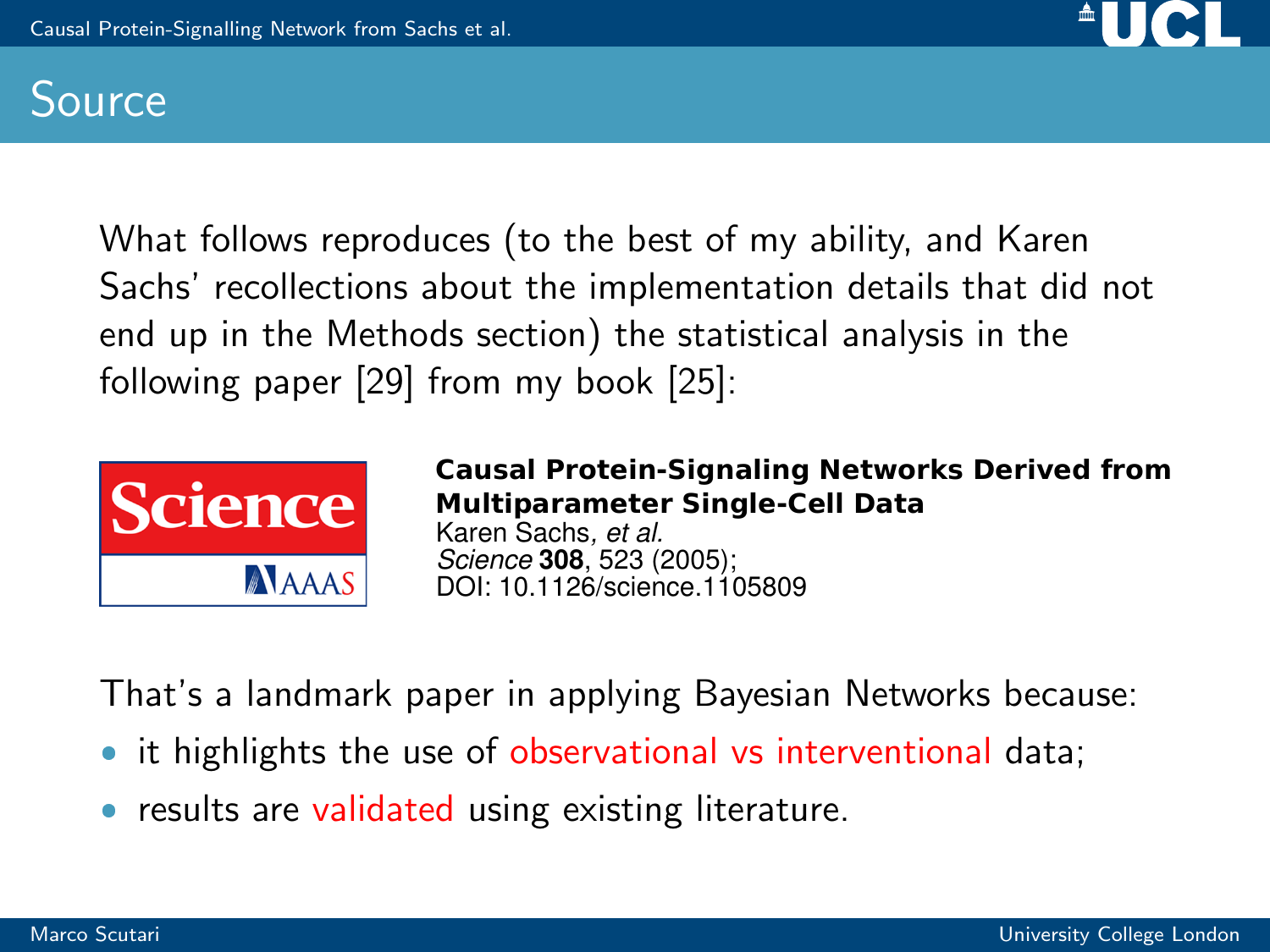

#### An Overview of the Data

The data consist in the simultaneous measurements of 11 phosphorylated proteins and phospholypids derived from thousands of individual primary immune system cells:

- 1800 data subject only to general stimolatory cues, so that the protein signalling paths are active;
- $\bullet$  $600$  data with with specific stimolatory/inhibitory cues for each of the following 4 proteins: pmek, PIP2, pakts473, PKA;
- $\bullet$ 1200 data with specific cues for PKA.

Overall, the data set contains 5400 observations with no missing value.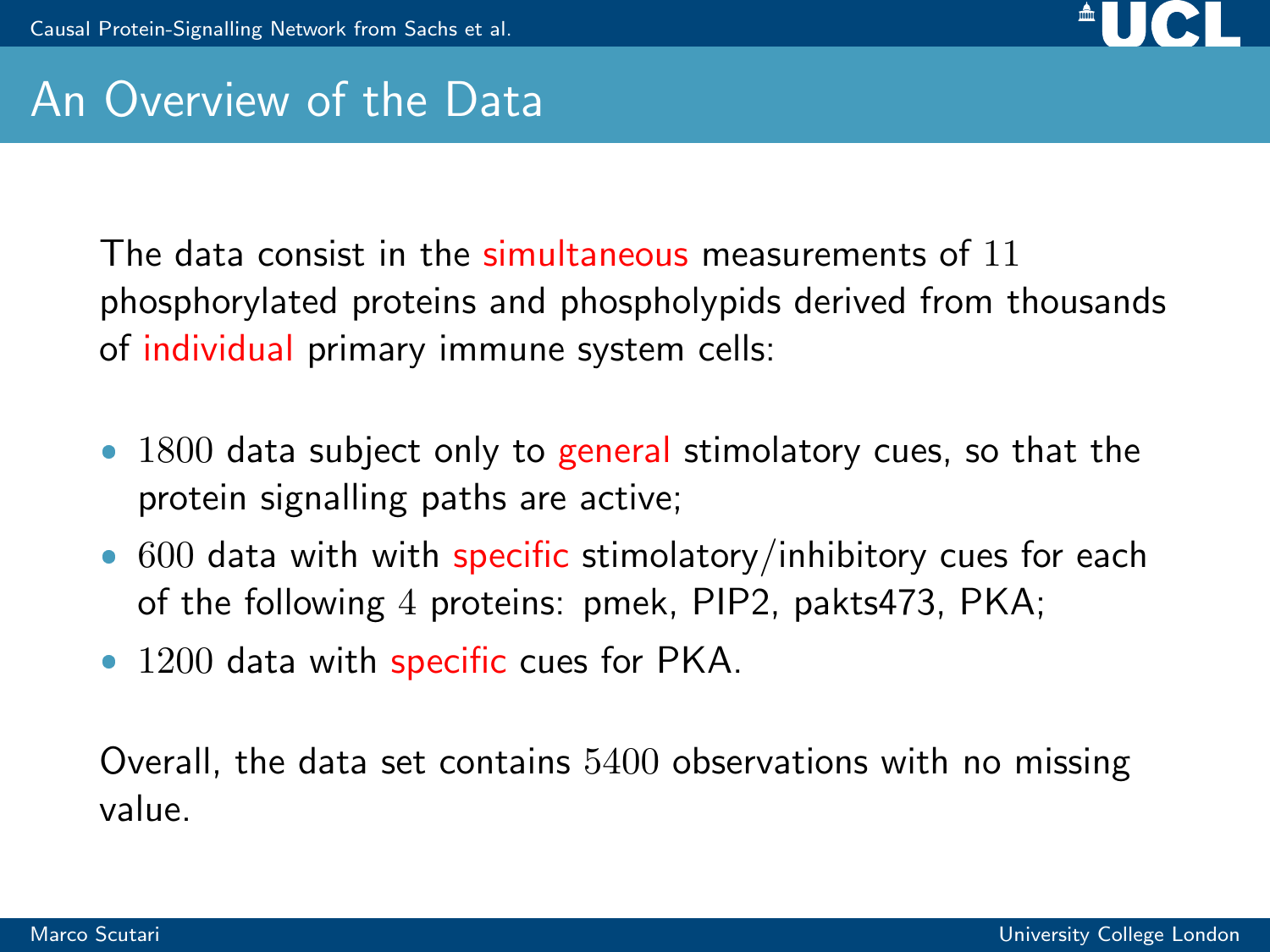

#### Network Validated from Literature

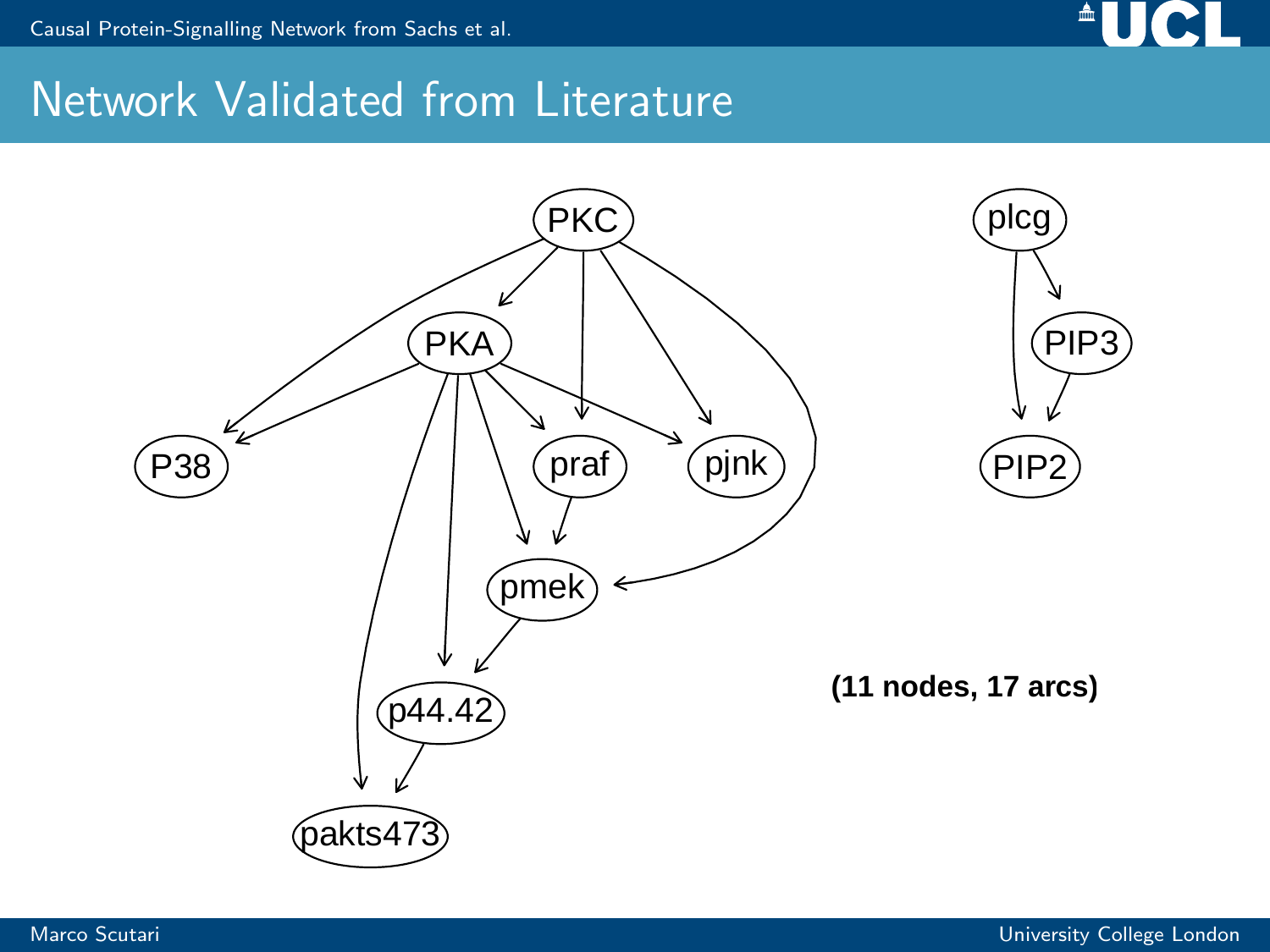

#### Plotting the Network

The plot in the previous slide requires **bnlearn** [\[25\]](#page-70-0) and **Rgraphviz** [\[14\]](#page-68-0) (which is based on  $graph$  [\[13\]](#page-67-0) and the Graphviz library).

- > library(bnlearn)
- > library(Rgraphviz)

```
> spec =
```

```
+ paste("[PKC][PKA|PKC][praf|PKC:PKA][pmek|PKC:PKA:praf]",
```
- + "[p44.42|pmek:PKA][pakts473|p44.42:PKA][P38|PKC:PKA]",
- + "[pjnk|PKC:PKA][plcg][PIP3|plcg][PIP2|plcg:PIP3]")

```
> net = model2network(spec)
```

```
> class(net)
```

```
[1] "bn"
```

```
> graphviz.plot(net, shape = "ellipse")
```
The spec string specifies the structure of the Bayesian network in a format that recalls the decomposition into local probabilities; the order of the variables is irrelevant.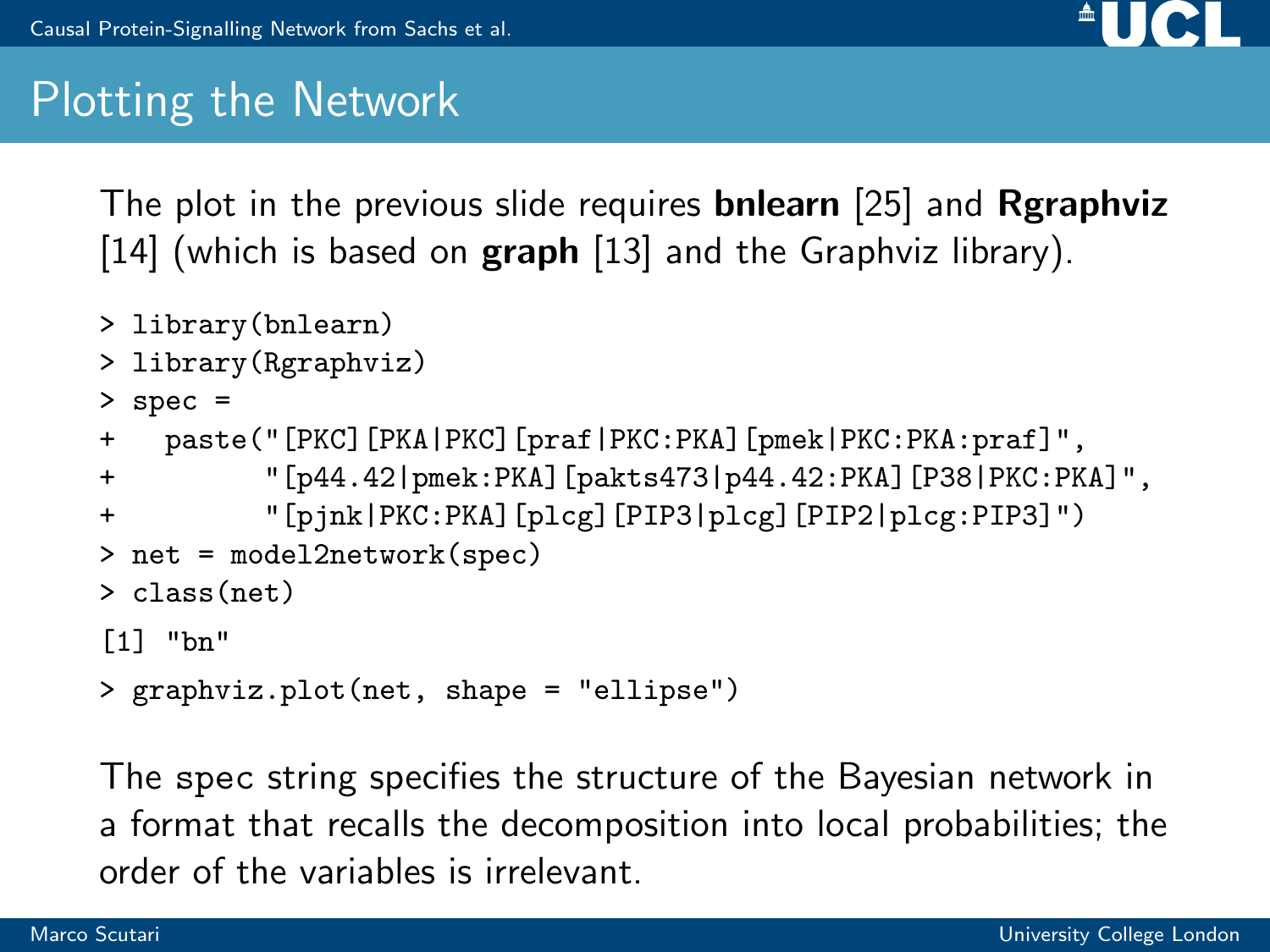

#### Advanced Plotting: Highlighting Arcs and Nodes

graphviz.plot() is simpler to use (but less flexible) than the functions in Rgraphviz; we can only choose the layout and do some limited formatting using shape and highlight.

 $> h.nodes = c("praf", "pmek", "p44.42", "pakts473")$  $>$  high = list(nodes = h.nodes, arcs = arcs(subgraph(net, h.nodes)), + col = "darkred", fill = "orangered", lwd = 2, textCol = "white")  $>$  gr = graphviz.plot(net, shape = "ellipse", highlight = high)

graphviz.plot() returns a graphNEL object, which can be customised with the functions in graph and Rgraphviz.

- > nodeRenderInfo(gr)\$col[c("PKA", "PKC")] = "darkgreen"
- > nodeRenderInfo(gr)\$fill[c("PKA", "PKC")] = "limegreen"
- > edgeRenderInfo(gr)\$col[c("PKA~praf", "PKC~praf")] = "darkgreen"
- > edgeRenderInfo(gr)\$lwd[c("PKA~praf", "PKC~praf")] = 2
- > renderGraph(gr)

To achieve a complete control on the layout of the network, we can export gR to the igraph [\[6\]](#page-66-0) package or use Rgraphviz directly.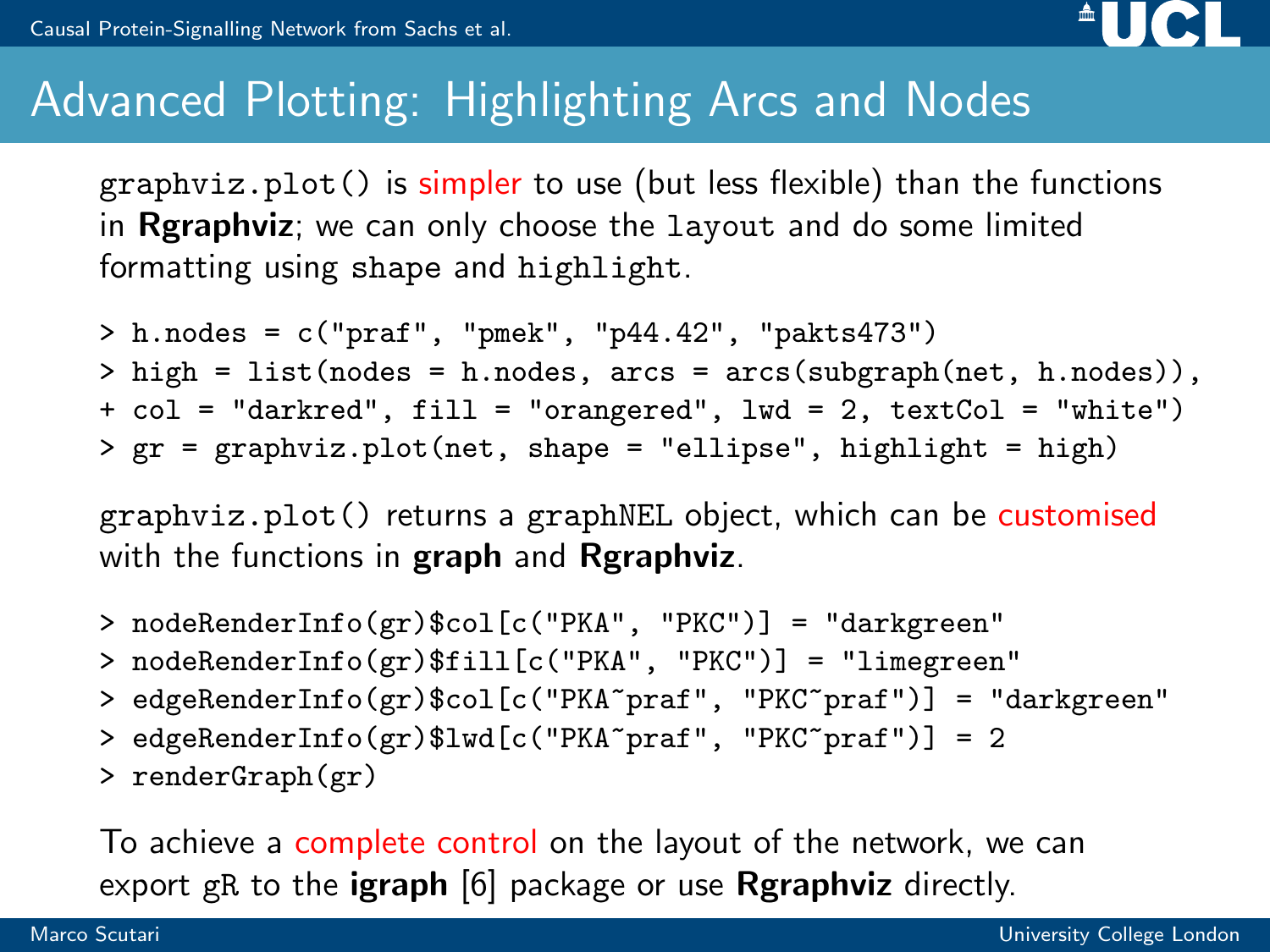

#### Plotting Networks, with Formatting

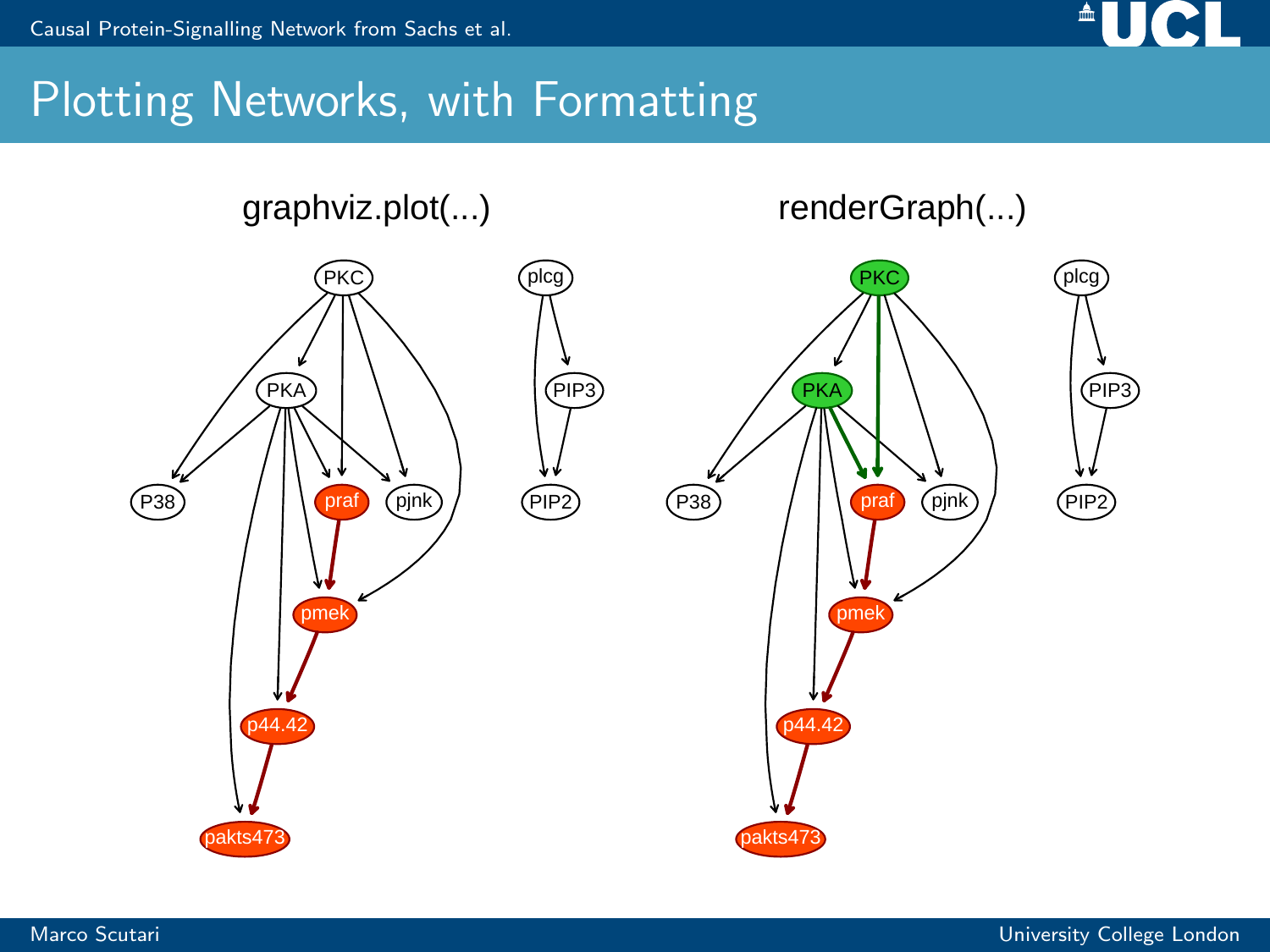

#### Creating a Network Structure in bnlearn

 With the network's string representation, using model2network() and modelstring().

```
> model2network(modelstring(net))
```
• Creating an empty network and adding arcs one at a time.

```
> e = empty.graph(nodes(net))
> e = set.arc(e, from = "PKC", to = "PKA")
```
• Creating an empty network and adding all arcs in one batch.

```
> to.add = matrix(c("PKC", "PKA", "praf", "PKC"), ncol = 2,
+ byrow = TRUE, dimnames = list(NULL, c("from", "to")))
> to.add
    from to
[1,] "PKC" "PKA"
[2,] "praf" "PKC"
> arcs(e) = to.add
```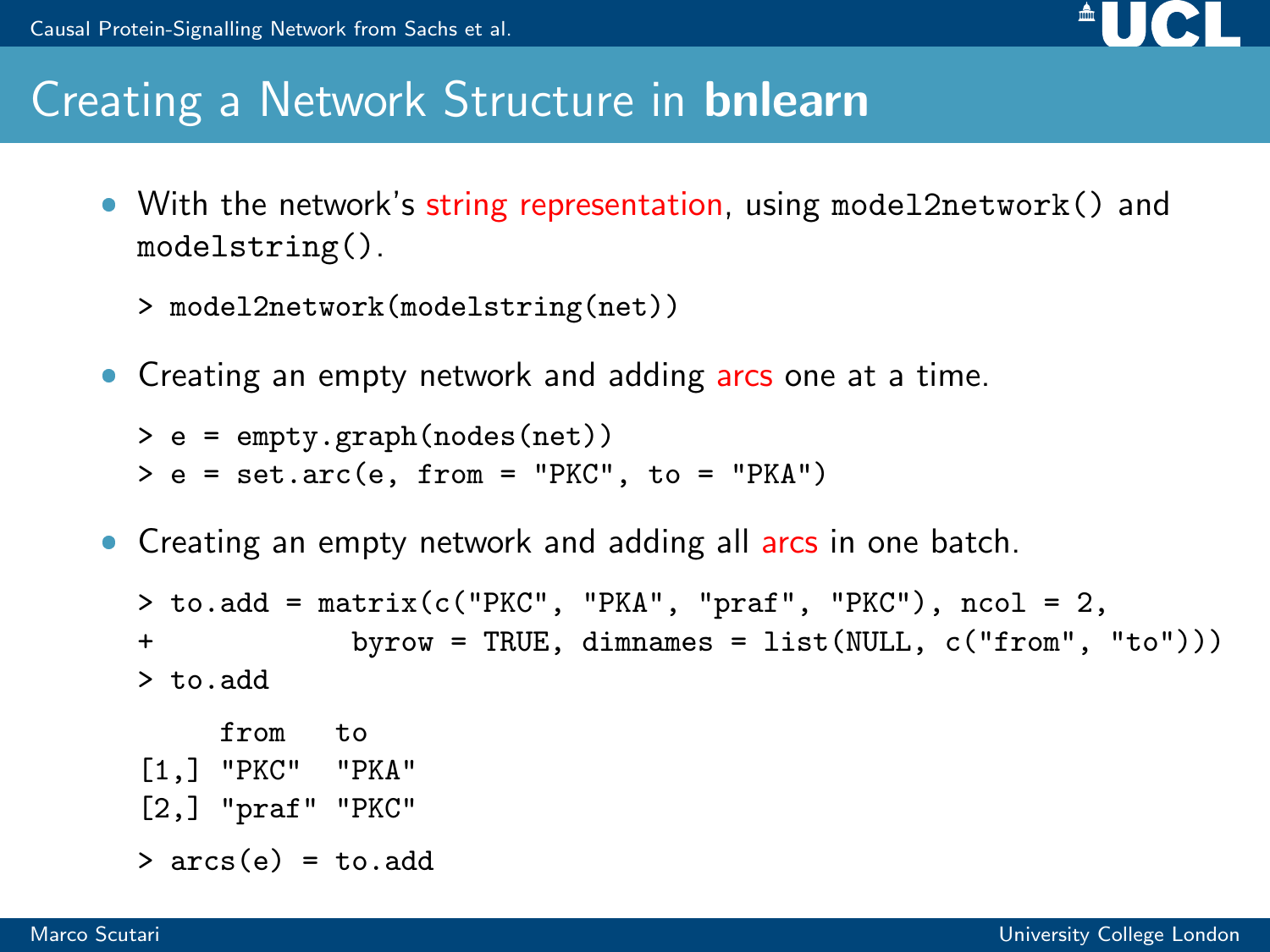

#### Creating a Network Structure in bnlearn

 Creating an empty network and adding all arcs using an adjacency matrix.

```
> n.nodes = length(nodes(e))
> ad<sub>1</sub> = matrix(0, nrow = n.nodes, ncol = n.nodes)> colnames(adj) = rownames(adj) = nodes(e)
> adj["PKC", "PKA"] = 1
> adj["praf", "PKC"] = 1
> adj["praf", "PKA"] = 1
> amat(e) = adj
> bnlearn:::fcat(modelstring(e))
   [P38][p44.42][pakts473][PIP2][PIP3][pjnk][plcg][pmek][praf]
```
[PKC|praf][PKA|PKC:praf]

- Creating one or more random networks.
	- > random.graph(nodes(net), num = 5, method = "melancon")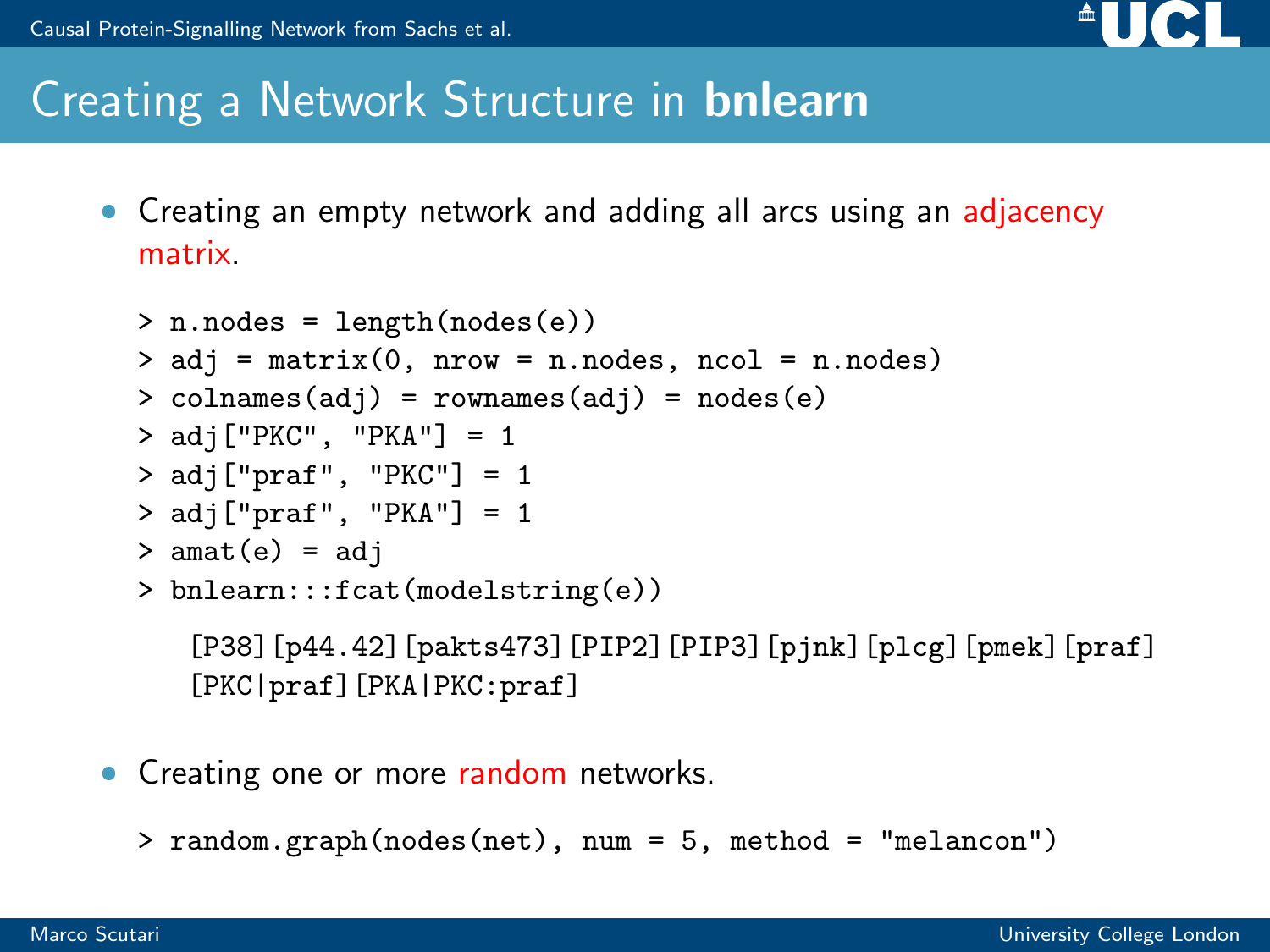<span id="page-18-0"></span>

## [Gaussian Bayesian Networks](#page-18-0)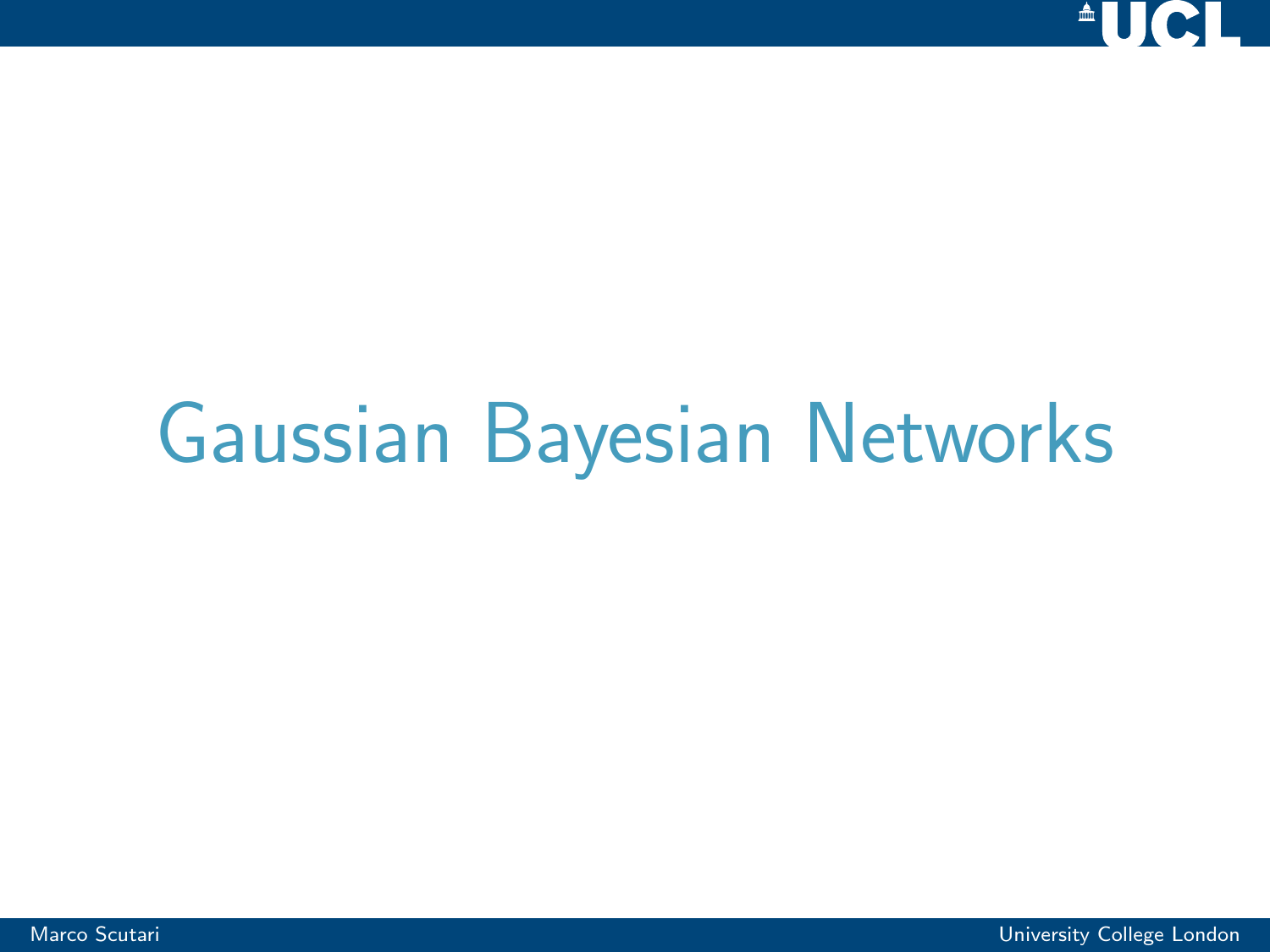

#### Using Only Observational Data

As a first, exploratory analysis, we can try to learn a network from the data that were subject only to general stimolatory cues. Since these cues only ensure the pathways are active, but do not tamper with them in any way, such data are observational (as opposed to interventional).

```
> sachs = read.table("sachs.data.txt", header = TRUE)
> head(sachs, n = 4)
```
praf pmek plcg PIP2 PIP3 p44.42 pakts473 PKA PKC P38 pjnk 1 26.4 13.2 8.82 18.3 58.80 6.61 17.0 414 17.00 44.9 40.0 2 35.9 16.5 12.30 16.8 8.13 18.60 32.5 352 3.37 16.5 61.5 3 59.4 44.1 14.60 10.2 13.00 14.90 32.5 403 11.40 31.9 19.5 4 73.0 82.8 23.10 13.5 1.29 5.83 11.8 528 13.70 28.6 23.1

Most approaches in literature cannot handle interventional data, but work "out of the box" with observational ones.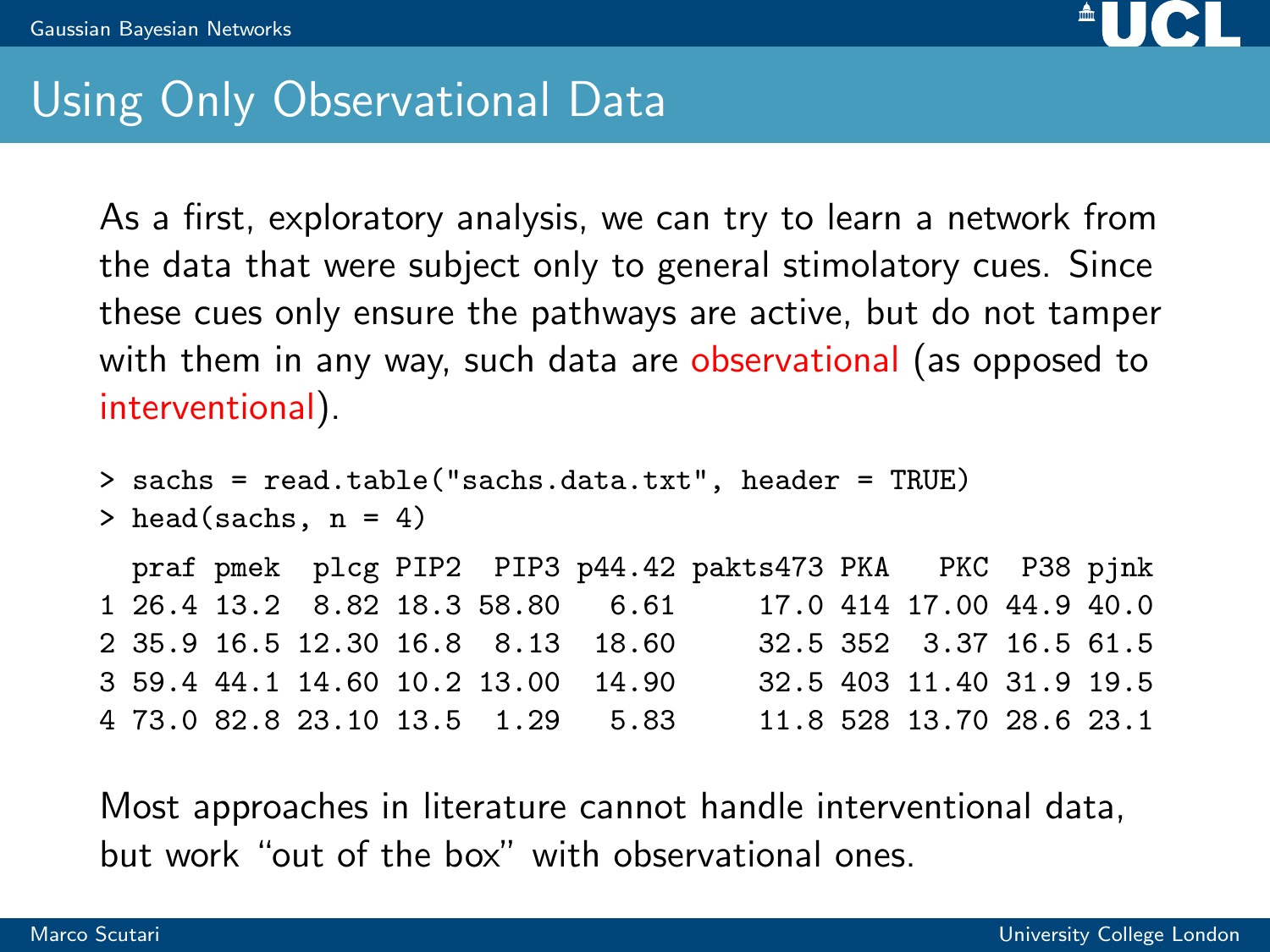

#### Gaussian Bayesian Networks

When dealing with continuous data, we often assume they follow a multivariate normal distribution to fit a Gaussian Bayesian network [\[12,](#page-67-1) [26\]](#page-70-1). The local distribution of each node is a linear model,

$$
X_i = \mu + \Pi_{X_i} \beta + \varepsilon \quad \text{with} \quad \varepsilon \sim N(0, \sigma_i).
$$

which can be estimated with any frequentist or Bayesian approach. The same holds for the network structure:

- Constraint-based algorithms [\[24,](#page-70-2) [31,](#page-72-0) [32\]](#page-72-1) use statistical tests to learn conditional independence relationships from the data.
- In score-based algorithms [\[23,](#page-70-3) [28\]](#page-71-2), each candidate network is assigned a goodness-of-fit score, which we want to maximise.
- Hybrid algorithms [\[11,](#page-67-2) [33\]](#page-72-2) use conditional independence tests are to restrict the search space for a subsequent score-based search.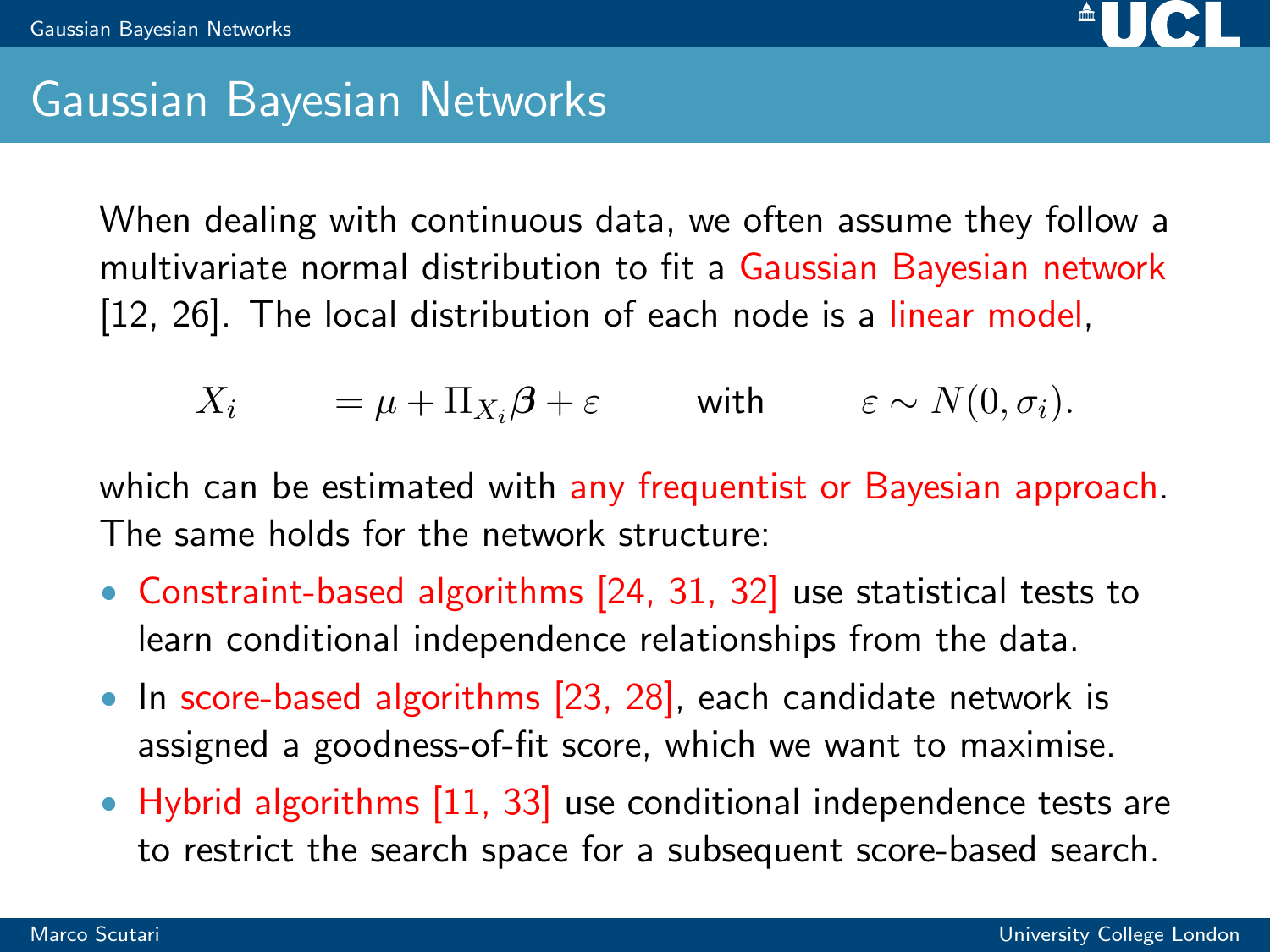

#### Structure Learning: Constraint-Based Algorithms

- > library(bnlearn)
- > print(iamb(sachs))

```
Bayesian network learned via Constraint-based methods
model:
```
[partially directed graph]

| nodes:                       | 11            |
|------------------------------|---------------|
| arcs:                        | 8             |
| undirected arcs:             | 6             |
| directed arcs:               | $\mathcal{P}$ |
| average markov blanket size: | 1.64          |
| average neighbourhood size:  | 1.45          |
| average branching factor:    | 0.18          |

learning algorithm: Incremental Association conditional independence test: Pearson's Linear Correlation alpha threshold: 0.05 tests used in the learning procedure: 259 optimized: TRUE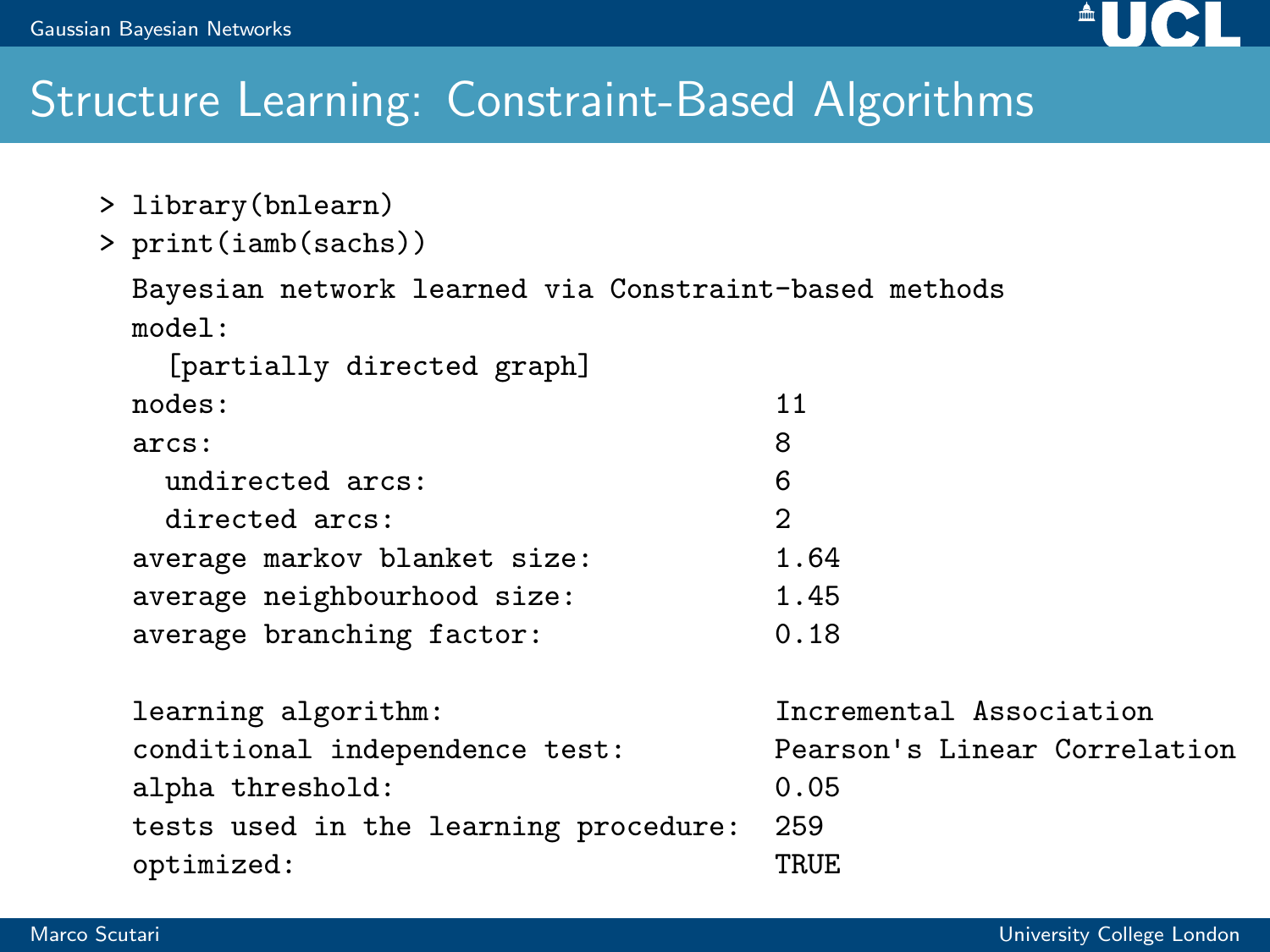

#### Structure Learning: Score-Based Algorithms

```
> print(hc(sachs))
```

```
Bayesian network learned via Score-based methods
model:
```
[praf][PIP2][p44.42][PKC][pmek|praf][PIP3|PIP2][pakts473|p44.42] [P38|PKC][plcg|PIP3][PKA|p44.42:pakts473][pjnk|PKC:P38]

| nodes :                      | 11   |
|------------------------------|------|
| arcs:                        | 9    |
| undirected arcs:             | 0    |
| directed arcs:               | 9    |
| average markov blanket size: | 1.64 |
| average neighbourhood size:  | 1.64 |
| average branching factor:    | 0.82 |
|                              |      |

learning algorithm: Hill-Climbing score: Bayesian Information Criterion (Gaussian) penalization coefficient: 3.37438 tests used in the learning procedure: 145 optimized: TRUE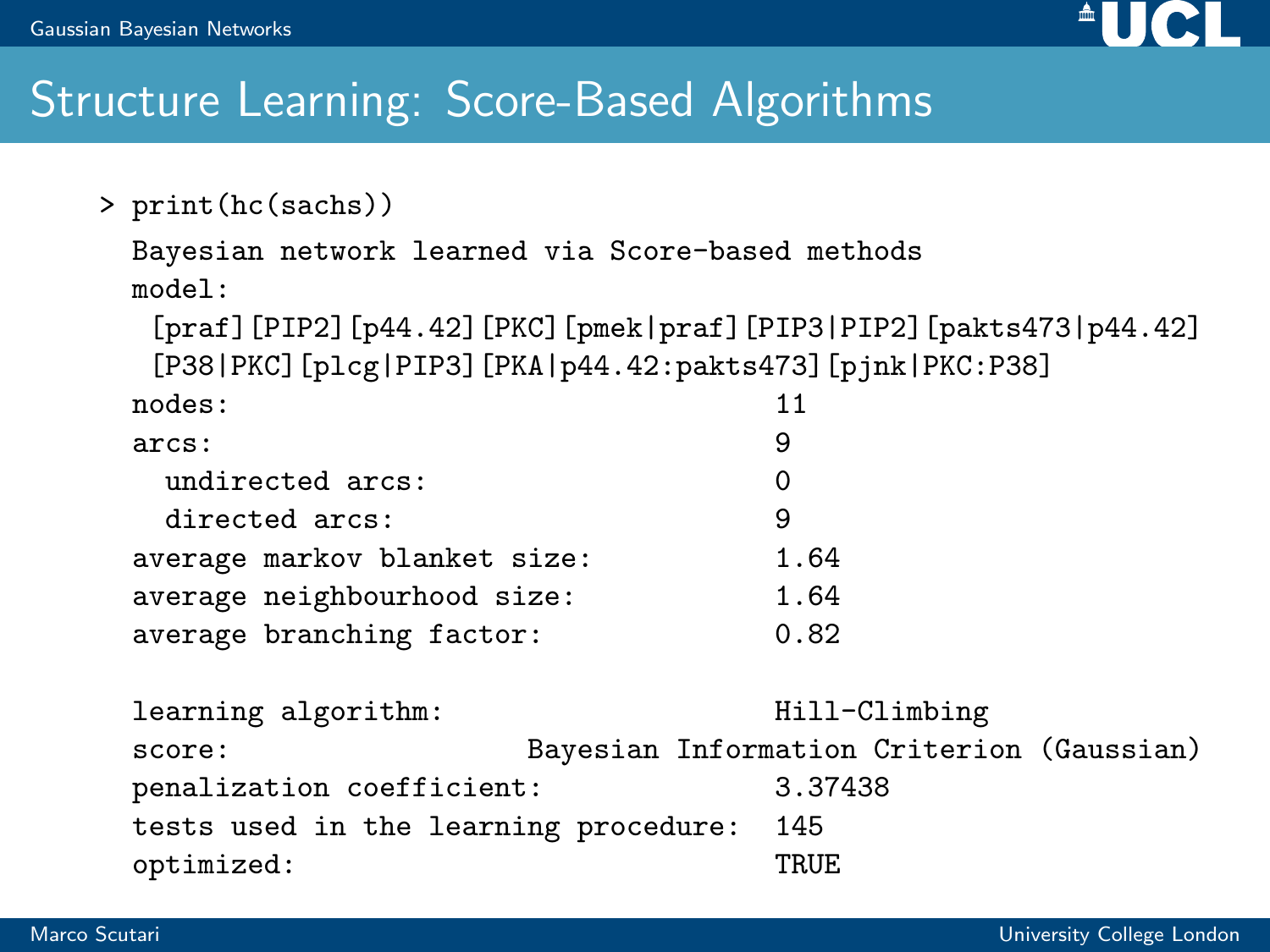

#### Structure Learning: Hybrid Algorithms

```
> print(mmhc(sachs))
 Bayesian network learned via Hybrid methods
 model:
  [praf][PIP2][p44.42][PKC][pmek|praf][PIP3|PIP2][pakts473|p44.42]
  [P38|PKC][pjnk|PKC][plcg|PIP3][PKA|p44.42:pakts473]
 nodes: 11
 arcs: 8
 [1, 1, 1]learning algorithm: Max-Min Hill-Climbing
 constraint-based method: Max-Min Parent Children
 conditional independence test: Pearson's Linear Correlation
 score-based method: Hill-Climbing
 score: Bayesian Information Criterion (Gaussian)
 alpha threshold: 0.05
 penalization coefficient: 3.37438
 tests used in the learning procedure: 106
 optimized: TRUE
```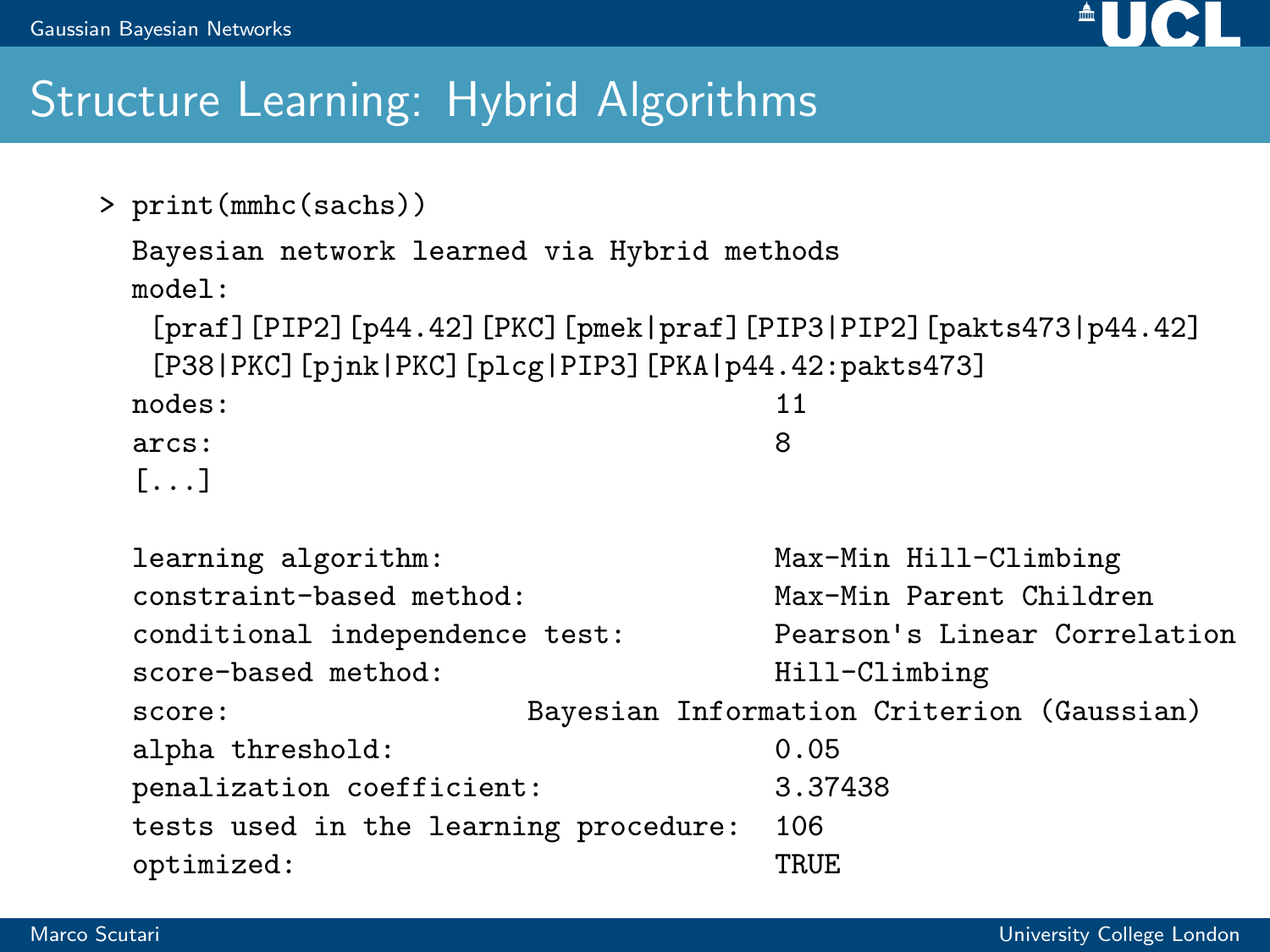

#### Structure Learning: Additional Arguments

Since defaults are (often) not appropriate, we can tune each structure learning algorithm in **bnlearn** with several optional arguments.

 Constraint-based algorithms: we can pick the test [\[8,](#page-66-1) [26\]](#page-70-1), the alpha threshold and the number of permutations, e.g.:

 $>$  inter.iamb(sachs, test = "smc-cor",  $B = 100$ , alpha = 0.01)

• Score-based algorithms: we can pick the score function [\[17,](#page-68-1) [12\]](#page-67-1) and its tuning parameters, the number of random restarts, the length of the tabu list, the maximum number of iterations, and more, e.g.:

 $>$  hc(sachs, score = "bge", iss = 3, restart = 5, perturb = 10) > tabu(sachs, tabu = 15, max.iter = 500)

Hybrid algorithms: both the above, e.g.:

> rsmax2(sachs, restrict = "si.hiton.pc", maximize = "tabu", + test = "zf", alpha = 0.01, score = "bic-g")

Other useful arguments: debug, whitelist, blacklist.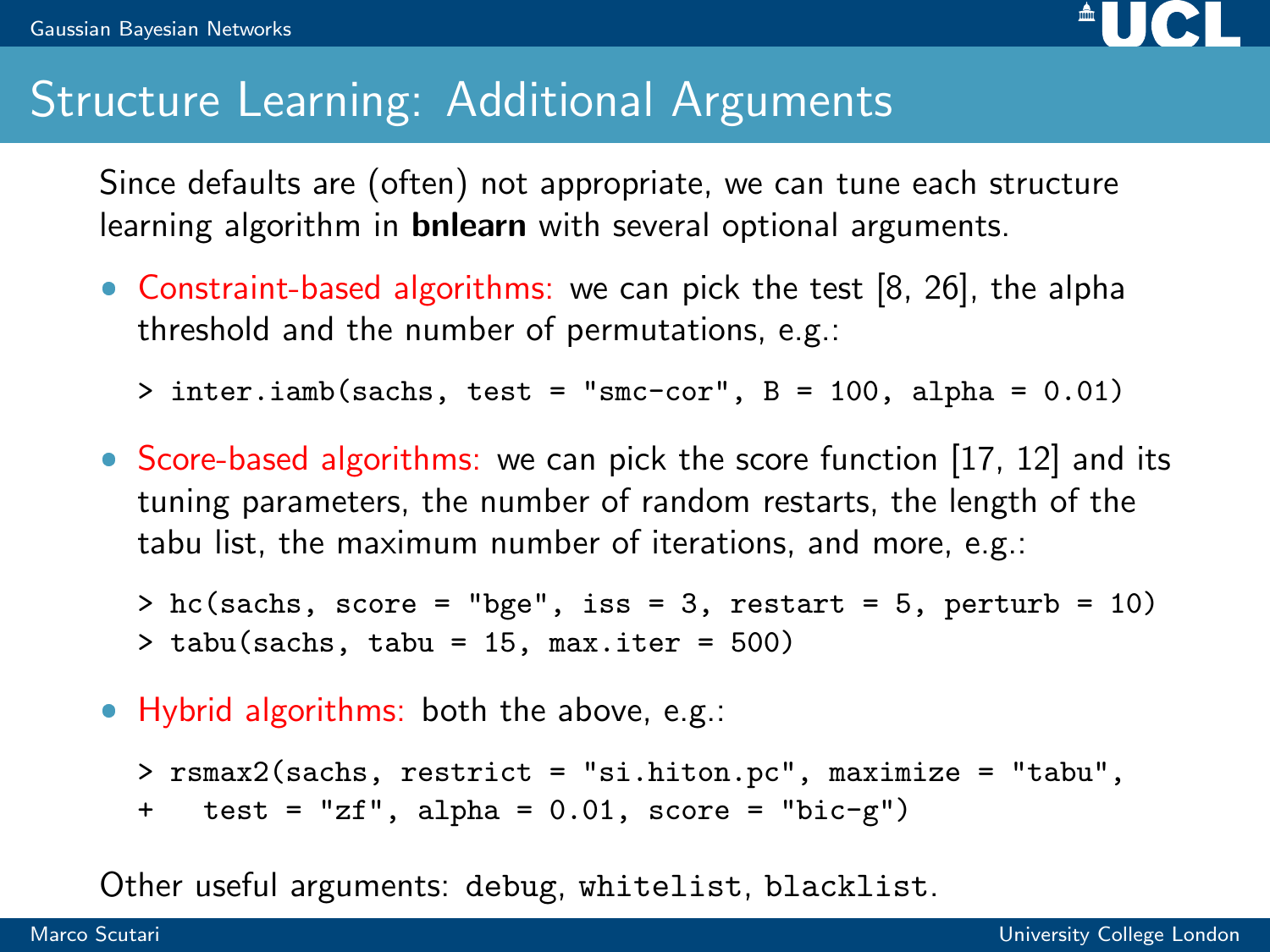

#### Parameter Learning: Fitting and Modifying

```
\sum net = hc(sachs)
> bn = bn.fit(net, sachs, method = "mle")
> bn$pmek
  Parameters of node pmek (Gaussian distribution)
Conditional density: pmek | praf
Coefficients:
(Intercept) praf
  -0.834129 0.520336
Standard deviation of the residuals: 16.72394
> bn$pmek = list(coef = c(0, 0.5), sd = 20)
> bn$pmek
  Parameters of node pmek (Gaussian distribution)
Conditional density: pmek | praf
Coefficients:
(Intercept) praf
       0.0 0.5
Standard deviation of the residuals: 20
```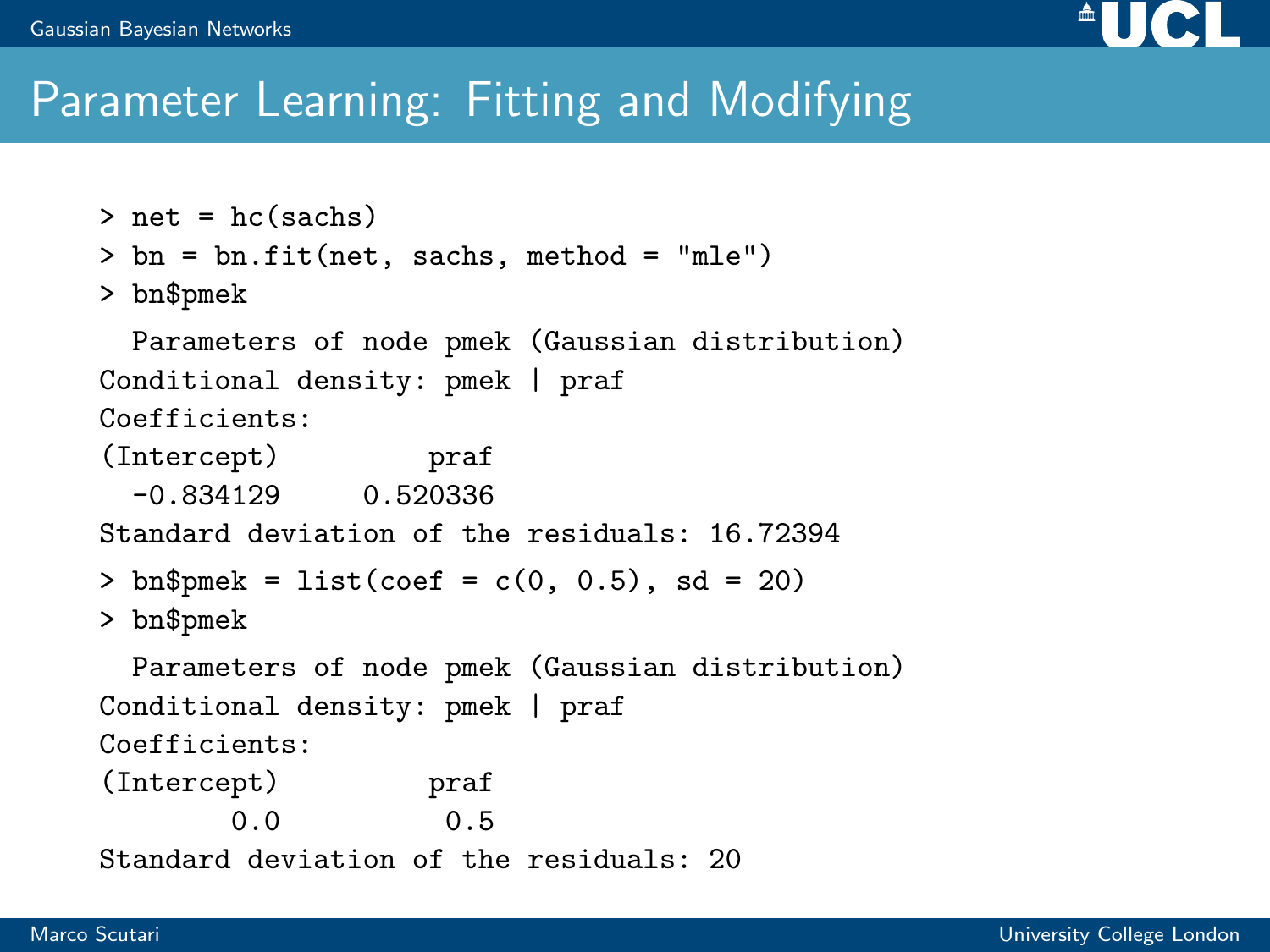

#### Parameter Learning: with Undirected Arcs

When we learn a CPDAG representing an equivalence class (e.g. with constraint-based algorithms), such as

> pdag = iamb(sachs)

we must set the directions of the undirected arcs before learning the parameters. We can do that automatically with cextend [\[7\]](#page-66-2)

```
> dag = cextend(pdag)
```
by imposing a topological ordering on the nodes,

```
> dag = pdag2dag(pdag, ordering = node.ordering(net))
```
or by hand for each arc.

> pdag = set.arc(pdag, from = "praf", to = "pmek", + check.cycles = FALSE)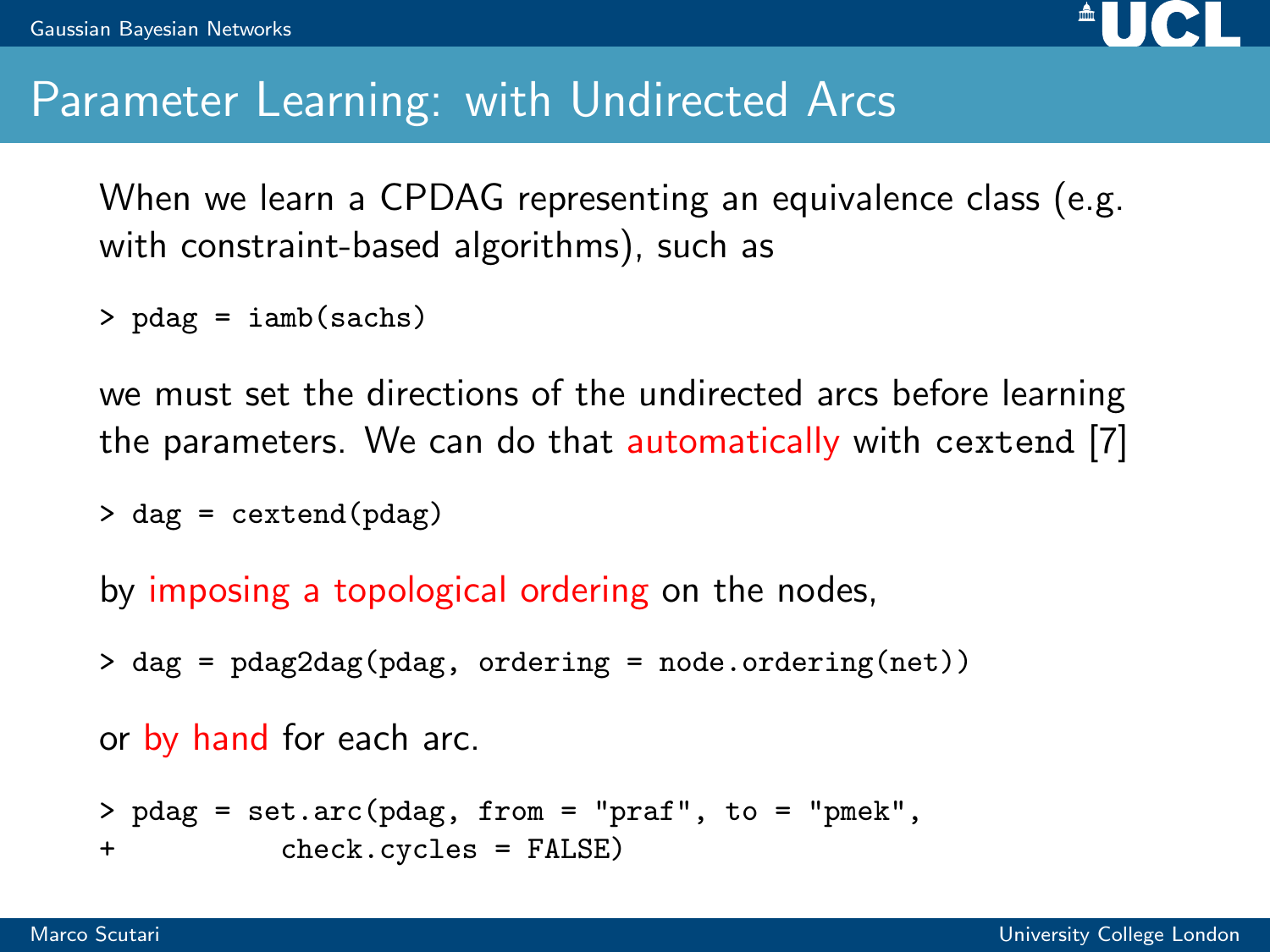

#### Parameter Learning: Other Methods

We can use a list containing coef, sd, fitted and resid to set each node parameters' from other models, either replacing parts of a Bayesian network returned by  $bn.fit()$  or creating a new one with custom.fit().

 $>$  dPKA = list(coef = c("(Intercept)" = 1, "PKC" = 1), sd = 2))  $>$  dPKC = list(coef = c("(Intercept)" = 1), sd = 2))  $>$  bn = custom.fit(net, dist = list(PKA = dPKA, PKC = dPKC, ...))

There are shortcuts to do that directly for the **penalized** package [\[15\]](#page-68-2),

```
> library(penalized)
> bn$pmek = penalized(pmek, penalized = \tilde{ } praf, data = sachs,
+ lambda2 = 0.1, trace = FALSE)
and for lm() and glm():
> bn.pmek = lm(pmek ~ praf, data = sachs, na.action = "na.exclude",
+ weight = runif(nrow(sachs)))
```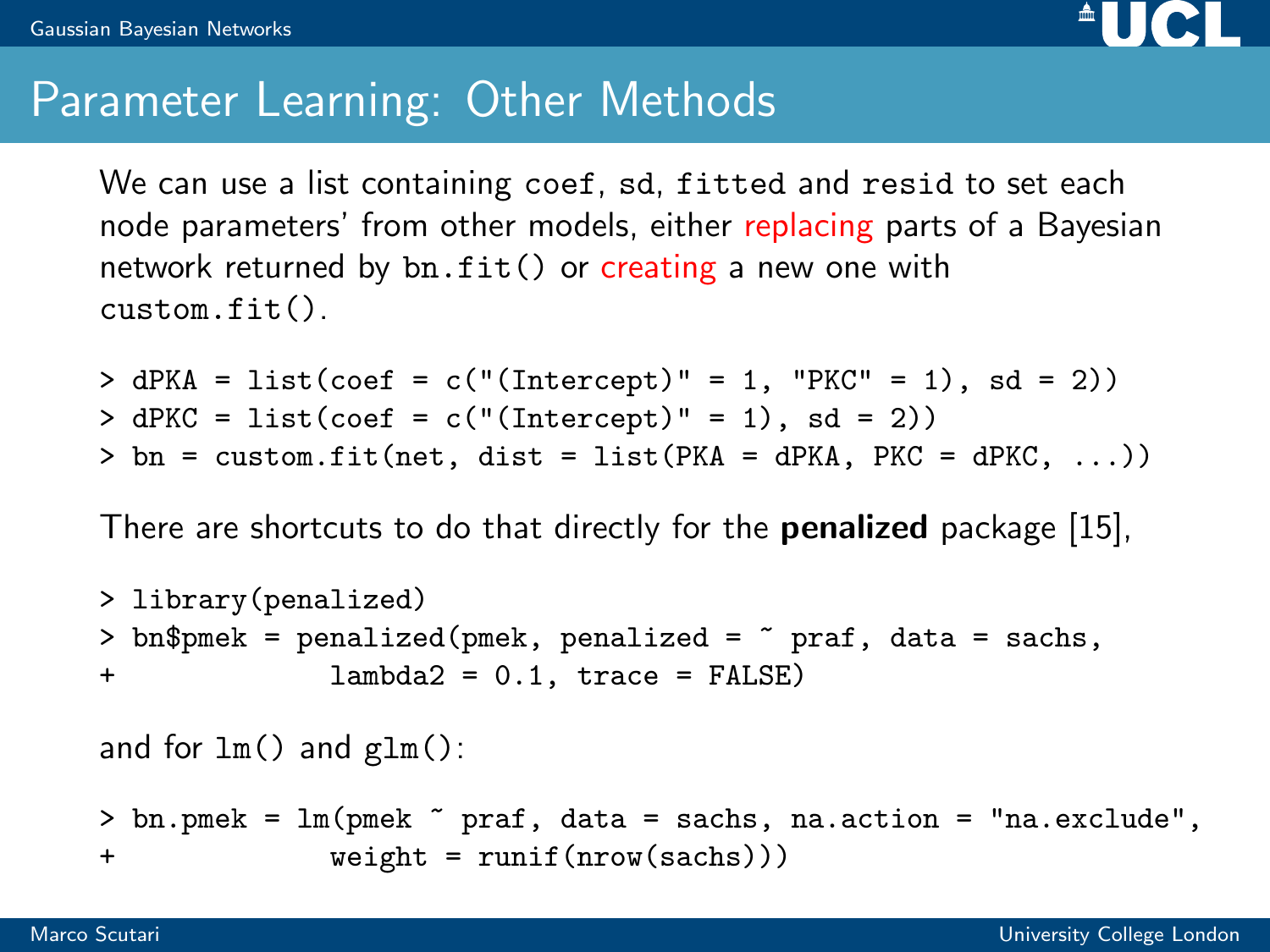

#### What Kind of Network Structures Did We Learn?



They look nothing like the one validated from literature...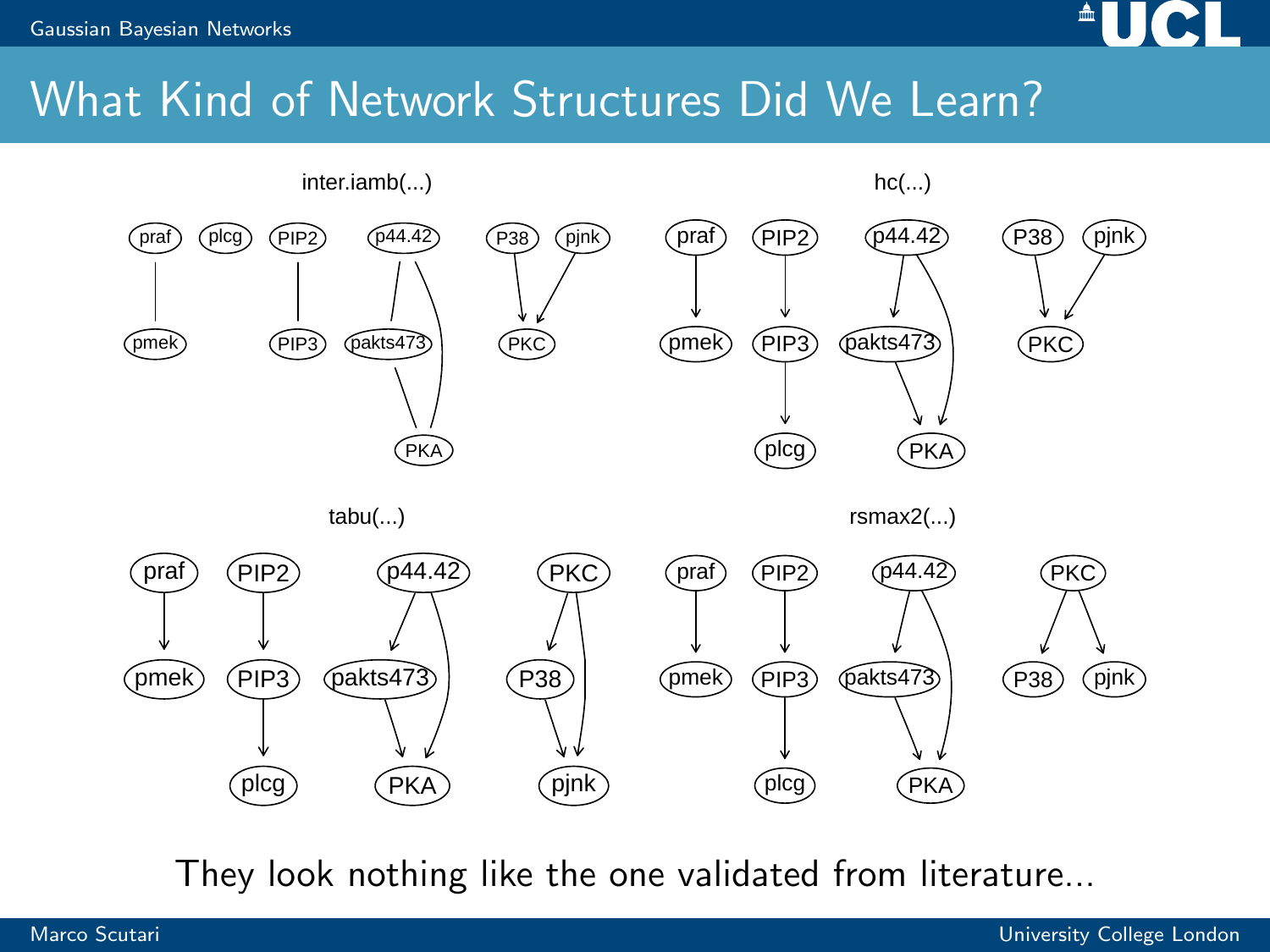#### [Gaussian Bayesian Networks](#page-18-0)



#### Parametric Assumptions: Variables Are Not Normal



They are not even symmetric...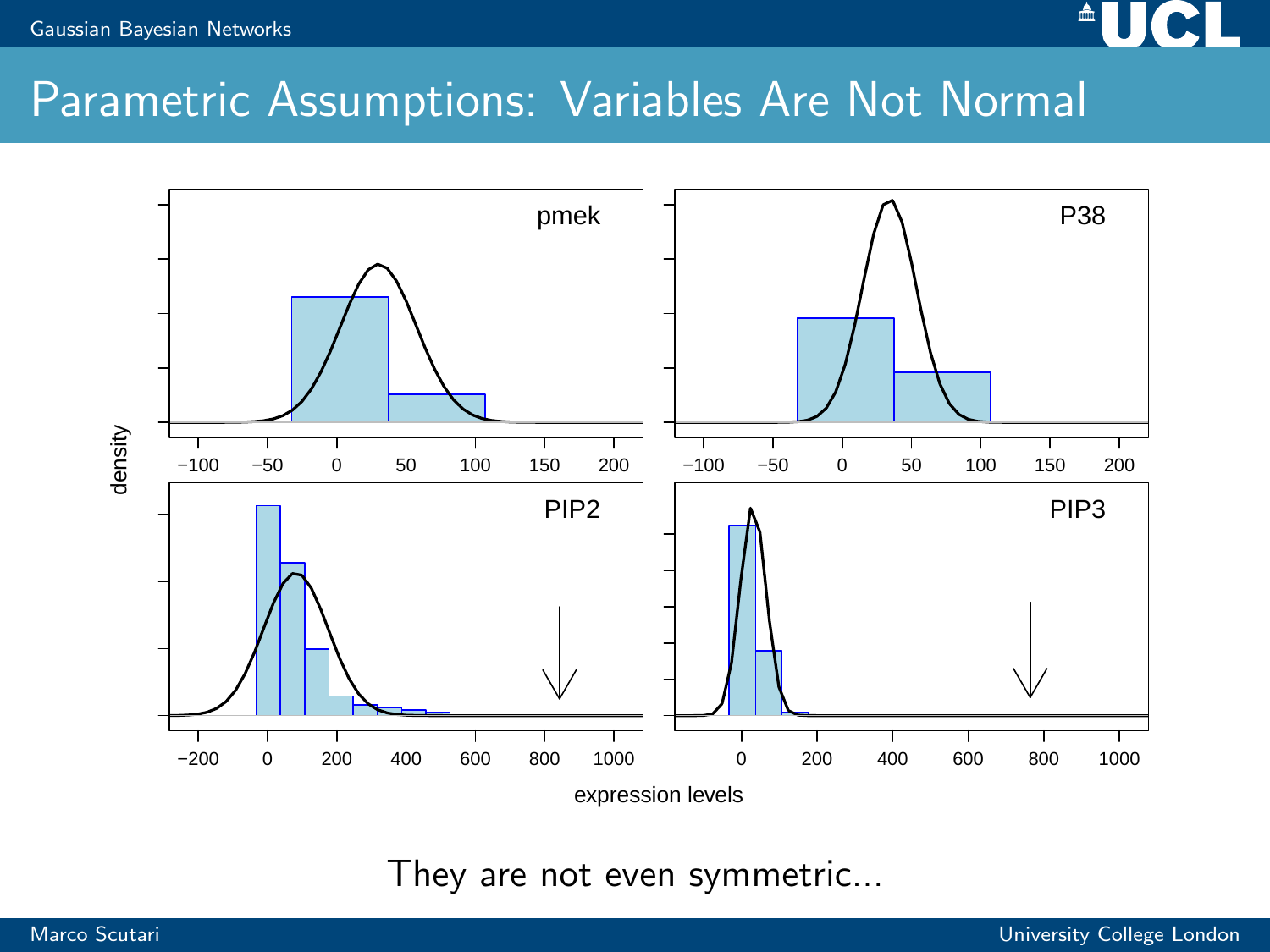### Parametric Assumptions: Dependencies Are Not Linear



The regression line is nearly flat...

Gaussian Bayesian Networks

▲П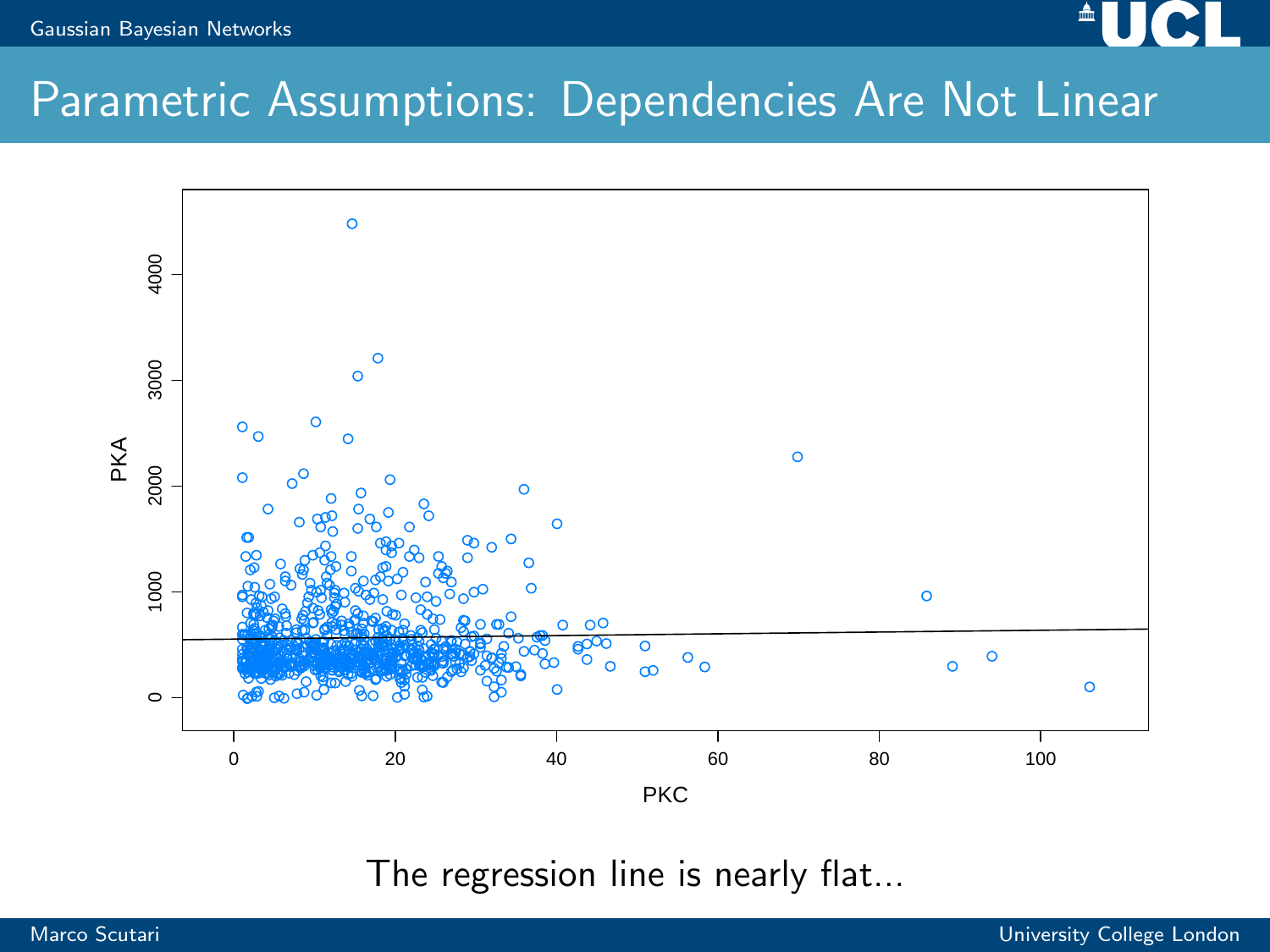<span id="page-31-0"></span>

## [Discrete Bayesian Networks](#page-31-0)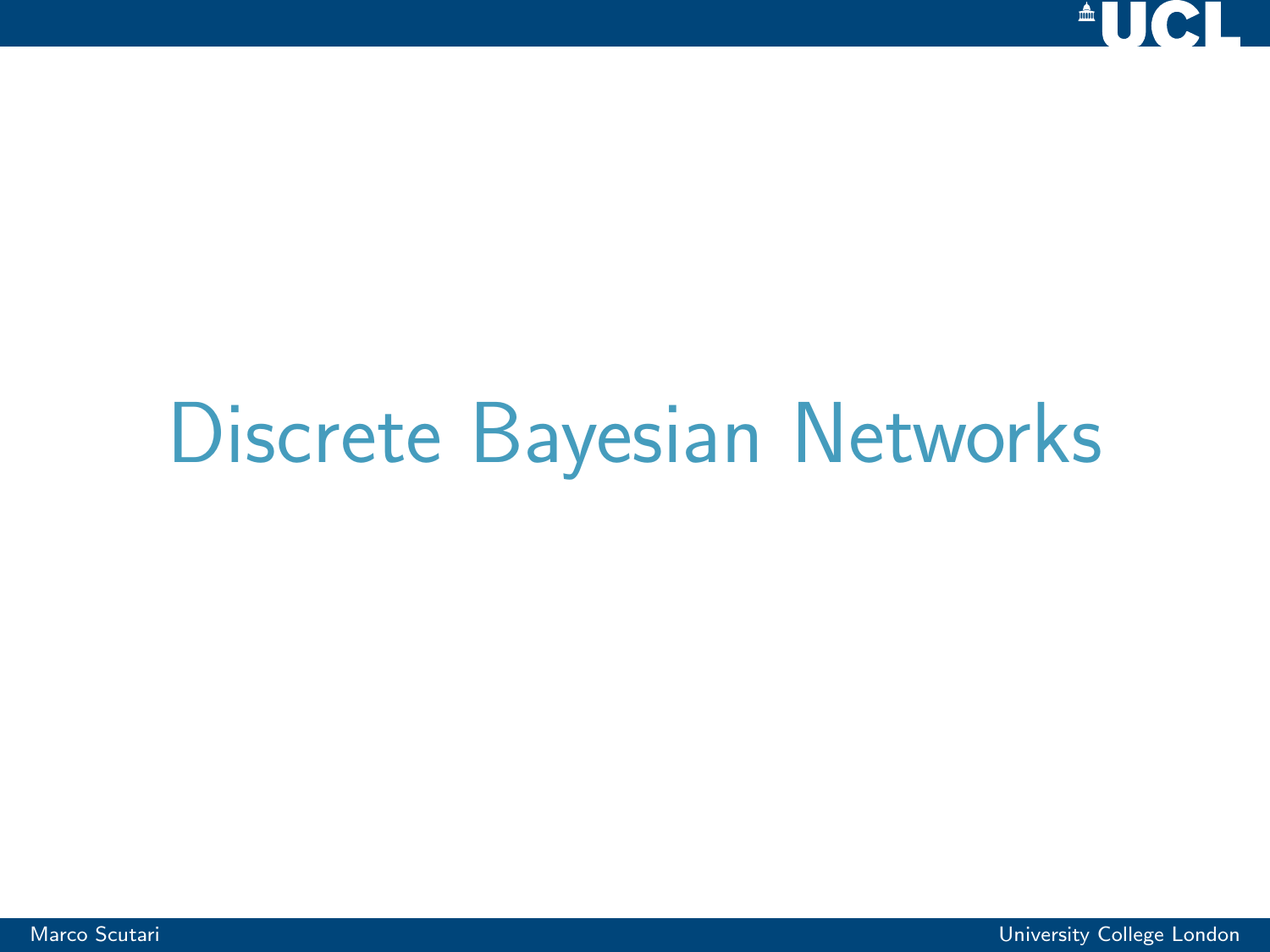

#### Transforming the Data & Parametric Assumptions

Since we cannot use Gaussian Bayesian networks on the raw data, we must transform them and possibly change our parametric assumptions. For example, we can:

- transform each variable using a Box-Cox transform [\[35\]](#page-72-3) to make it normal (or at least symmetric);
- discretise each variable [\[20,](#page-69-1) [34\]](#page-72-4) using quantiles or fixed-length intervals;
- jointly discretise all the variables [\[16\]](#page-68-3) into a small number of intervals by iteratively collapsing the intervals defined by their quantiles.

The last choice is the only one that gets rid of both normality and linearity assumptions while trying to preserve the dependence structure of the data.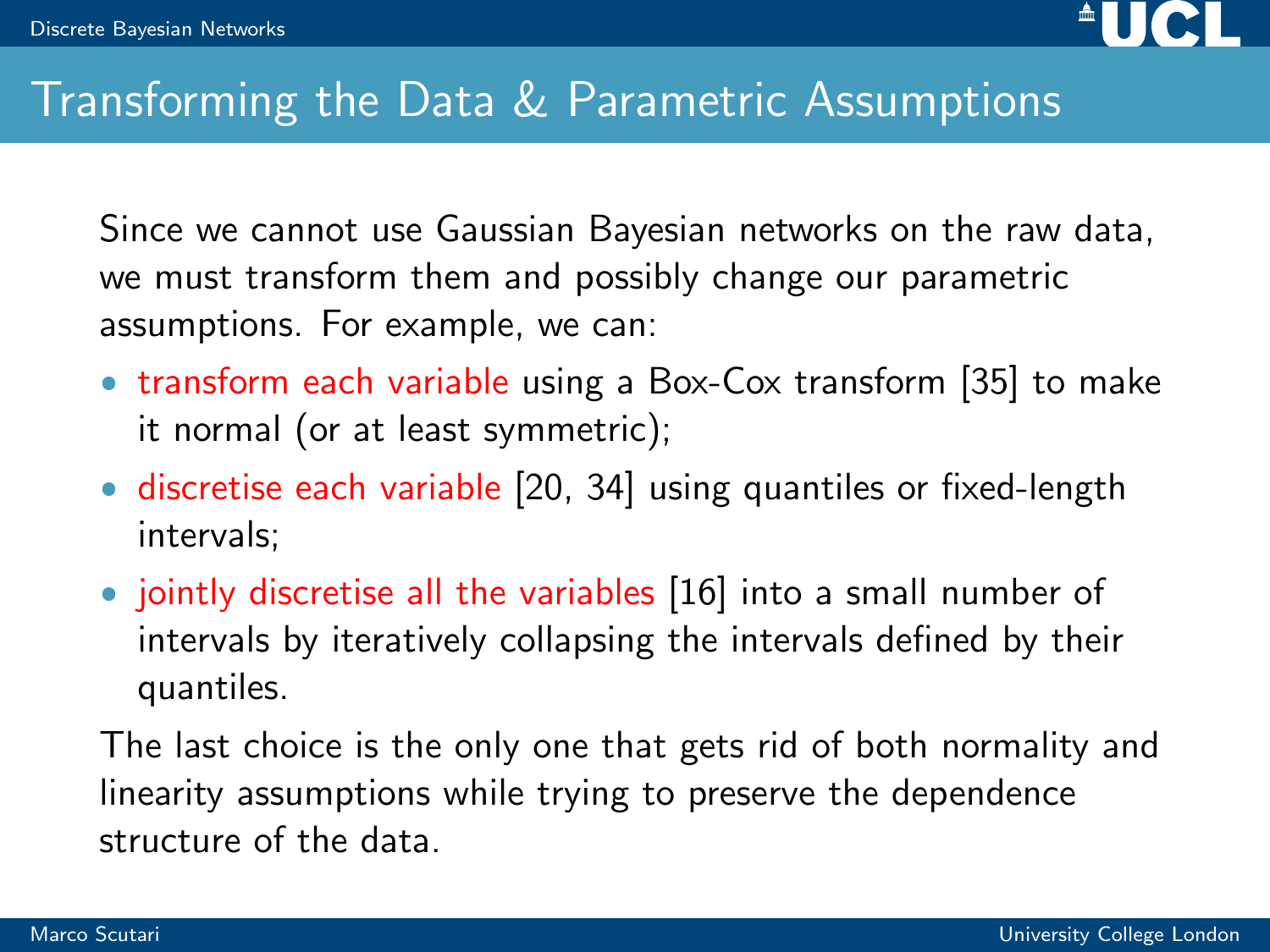

#### Discretize with Hartemink's Method

Hartemink's method [\[16\]](#page-68-3) is designed to preserve pairwise dependencies as much as possible, unlike marginal discretisation methods.

```
> library(bnlearn)
> dsachs = discretize(sachs, method = "hartemink",
+ breaks = 3, ibreaks = 60, idisc = "quantile")
```
Data are first marginalised in 60 intervals, which are subsequently collapsed while reducing the mutual information between the variables as little as possible. The process stops when each variable has 3 levels (i.e. low, average and high expression).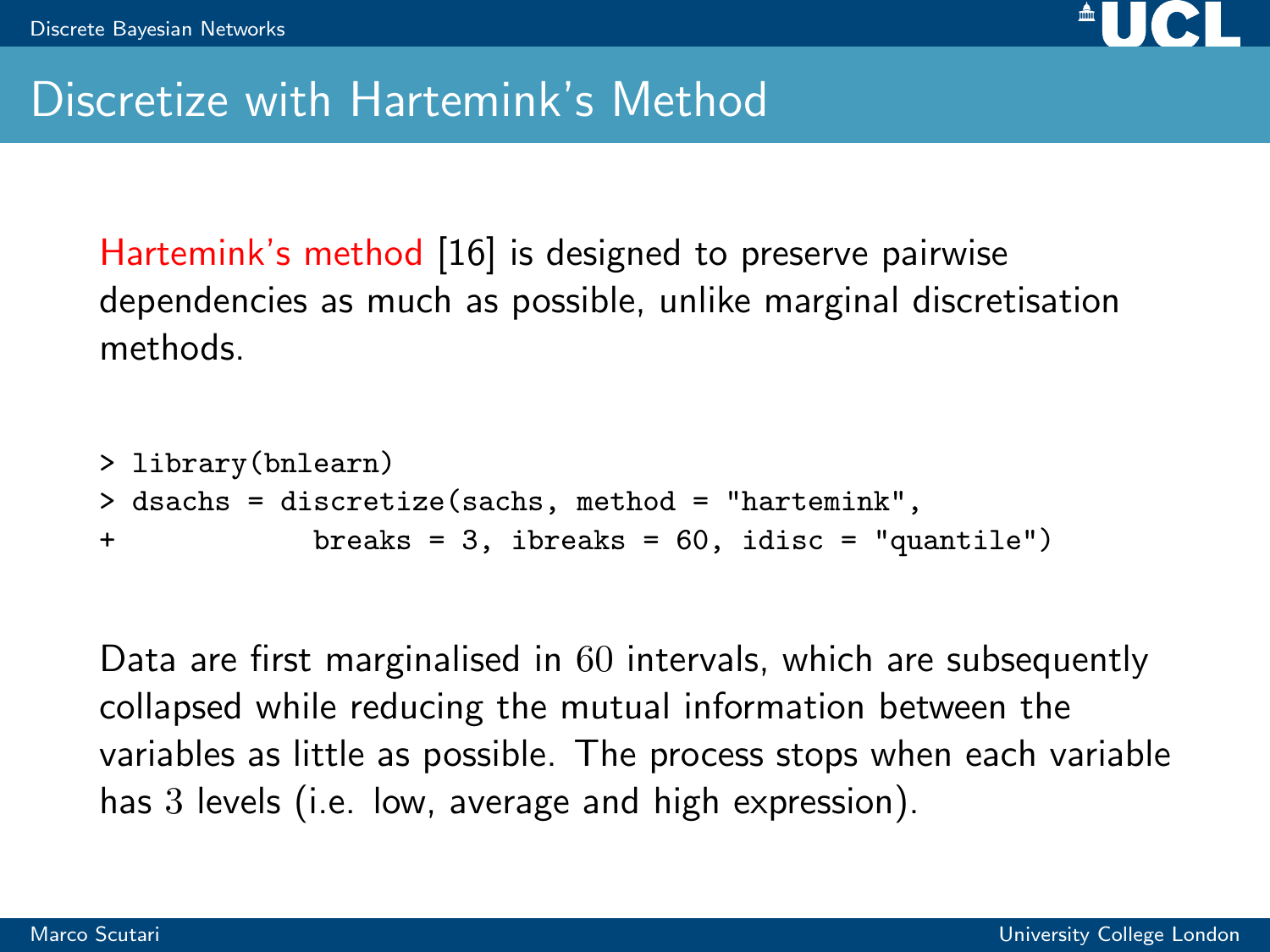

#### Discrete Bayesian Networks

Each variable in the dsachs data frame is now a factor with three levels (low, average and high concentration). The local distribution of each node is a set of conditional distributions, one for each configuration of the levels of the parents.

, , PKC =  $(1, 9.73]$ PKA praf (1.95,547] (547,777] (777,4.49e+03] (1.61,39.5] 0.3383085 0.2040816 0.2352941 (39.5,62.6] 0.2885572 0.4897959 0.3921569 (62.6,552] 0.3731343 0.3061224 0.3725490

 $PKC = (9.73.20.2]$ 

|                                   | PKA                 |                                              |
|-----------------------------------|---------------------|----------------------------------------------|
| praf                              |                     | $(1.95, 547]$ $(547, 777]$ $(777, 4.49e+03]$ |
| $(1.61.39.5]$ 0.3302326 0.3095238 |                     | 0.3088235                                    |
| $(39.5.62.6]$ 0.3023256 0.2857143 |                     | 0.3823529                                    |
| (62.6.552]                        | 0.3674419 0.4047619 | 0.3088235                                    |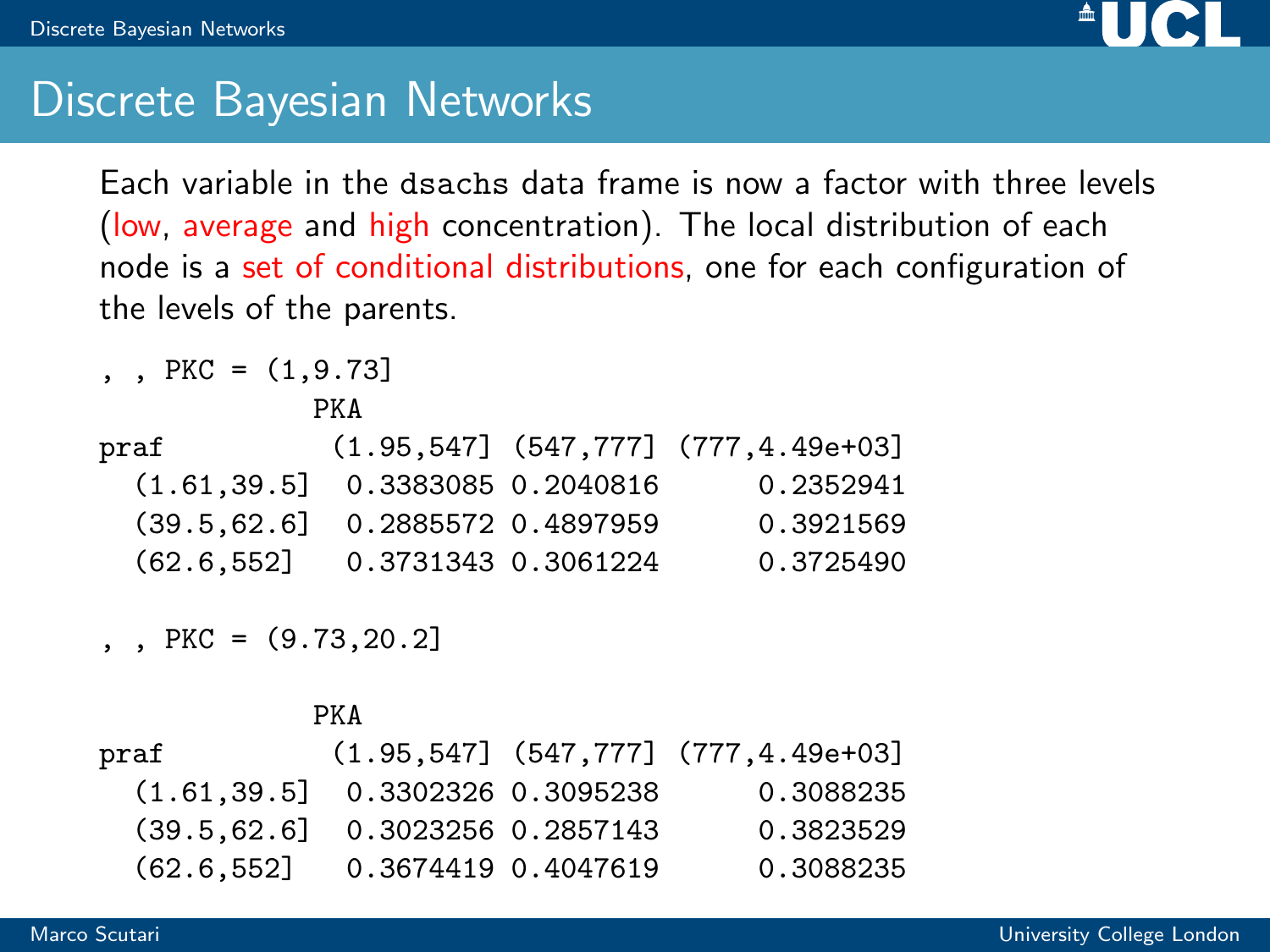

#### Posterior Maximisation using deal

deal implements learning using a Bayesian approach that supports discrete and mixed data assuming a conditional Gaussian distribution [\[2\]](#page-65-0). Structure learning is done with a hill-climbing search maximising the posterior density of the network (as in  $hc( \ldots, score = "bde")$  in bnlearn).

```
> library(deal)
> deal.net = network(dsachs)
> prior = jointprior(deal.net, N = 5)
> deal.net = learn(deal.net, dsachs, prior)$nw
> deal.best = autosearch(deal.net, dsachs, prior)
> bnlearn:::fcat(deal::modelstring(deal.best$nw))
   [praf|pmek][pmek][plcg|PIP3][PIP2|plcg:PIP3][PIP3]
   [p44.42][pakts473|p44.42][PKA|p44.42:pakts473][PKC|P38]
   [P38][pjnk|PKC:P38]
```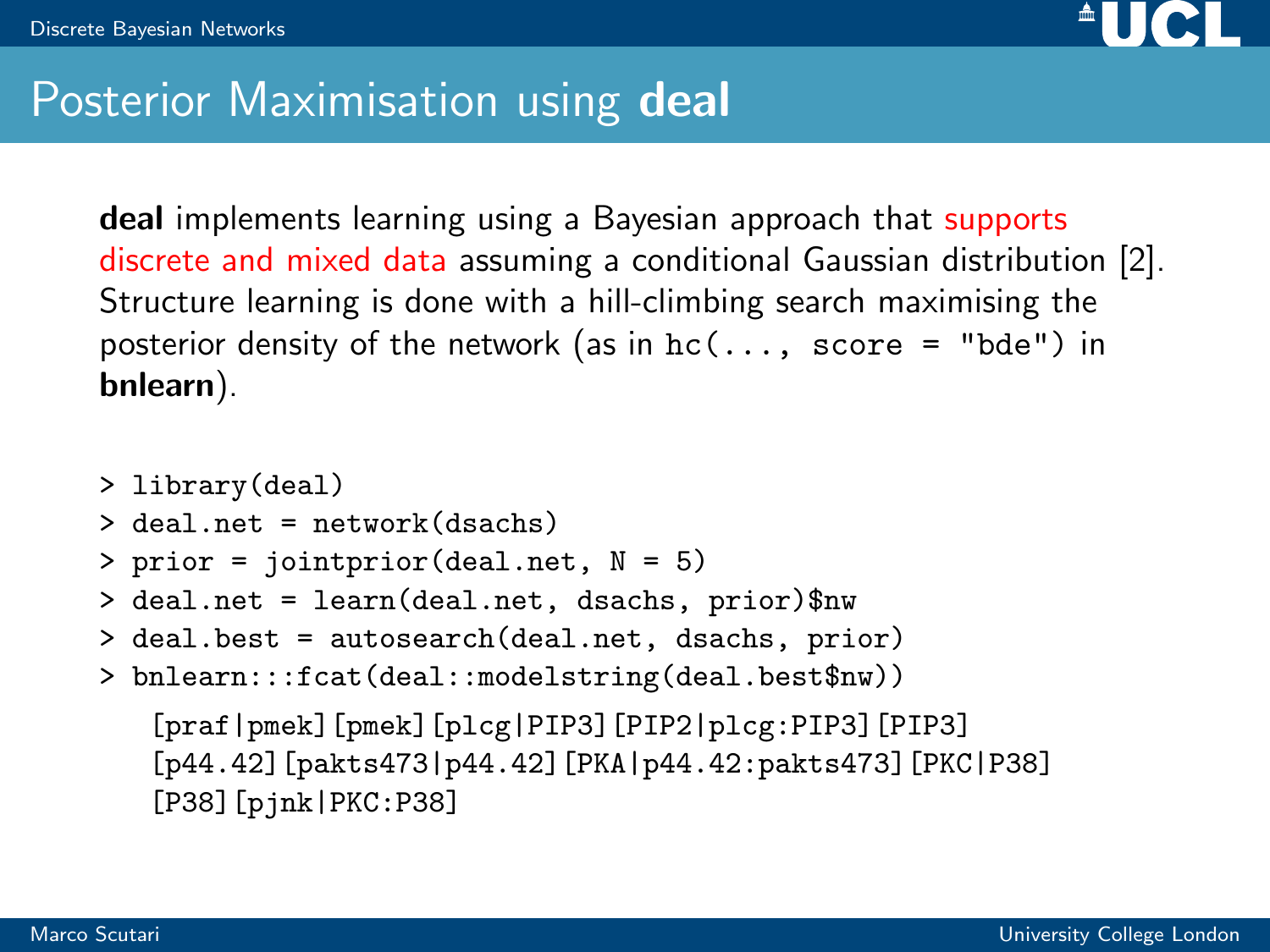

### Simulated Annealing using **catnet**

catnet [\[1\]](#page-65-0) learns the network structure in two steps. First, it learns the node ordering from the data using simulated annealing [\[3\]](#page-65-1),

```
> library(catnet)
```

```
> netlist1 = cnSearchSA(dsachs)
```
unless provided by the user.

```
> netlist2 = cnSearchOrder(dsachs, maxParentSet = 5,
+ nodeOrder = sample(names(dsachs)))
```
Then it performs an exhaustive search among the networks with the given node ordering and returns the maximum likelihood estimate.

```
> catnet.best = cnFindBIC(netlist1, nrow(dsachs))
> catnet.best
A catNetwork object with 11 nodes, 1 parents, 3 categories,
Likelihood = -9.904293, Complexity = 50.
```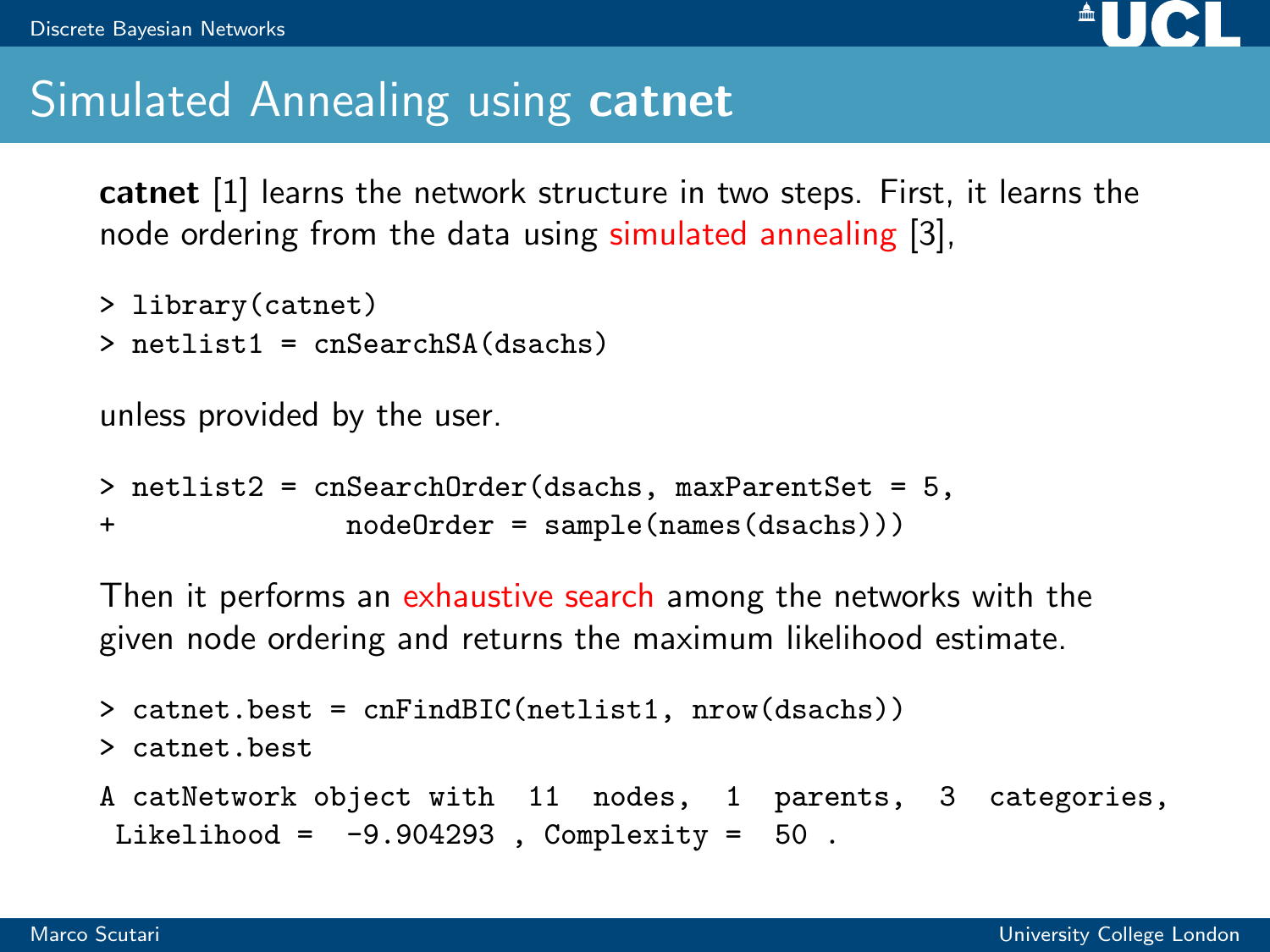

## PC Algorithm using **pcalg**

**pcalg** [\[19\]](#page-69-0) implements the PC algorithm [\[31\]](#page-72-0), and it is specifically designed to learn causal effects from both discrete and continuous data. pcalg can also account for the effects of latent variables through a modified PC algorithm known as Fast Causal Inference (FCI) [\[31,](#page-72-0) [4\]](#page-65-2).

```
> library(pcalg)
> suffStat = list(dm = dsachs, nlev = sapply(dsachs, nlevels),
+ adaptDF = FALSE)
> pcalg.net = pc(suffStat, indepTest = disCItest, p = ncol(dsachs),
+ alpha = 0.05)
> pcalg.net@graph
A graphNEL graph with undirected edges
Number of Nodes = 11
Number of Edges = 0
```
From the code above, we can also see how to implement custom conditional independence tests and pass them to pc() and fci() via the indepTest argument.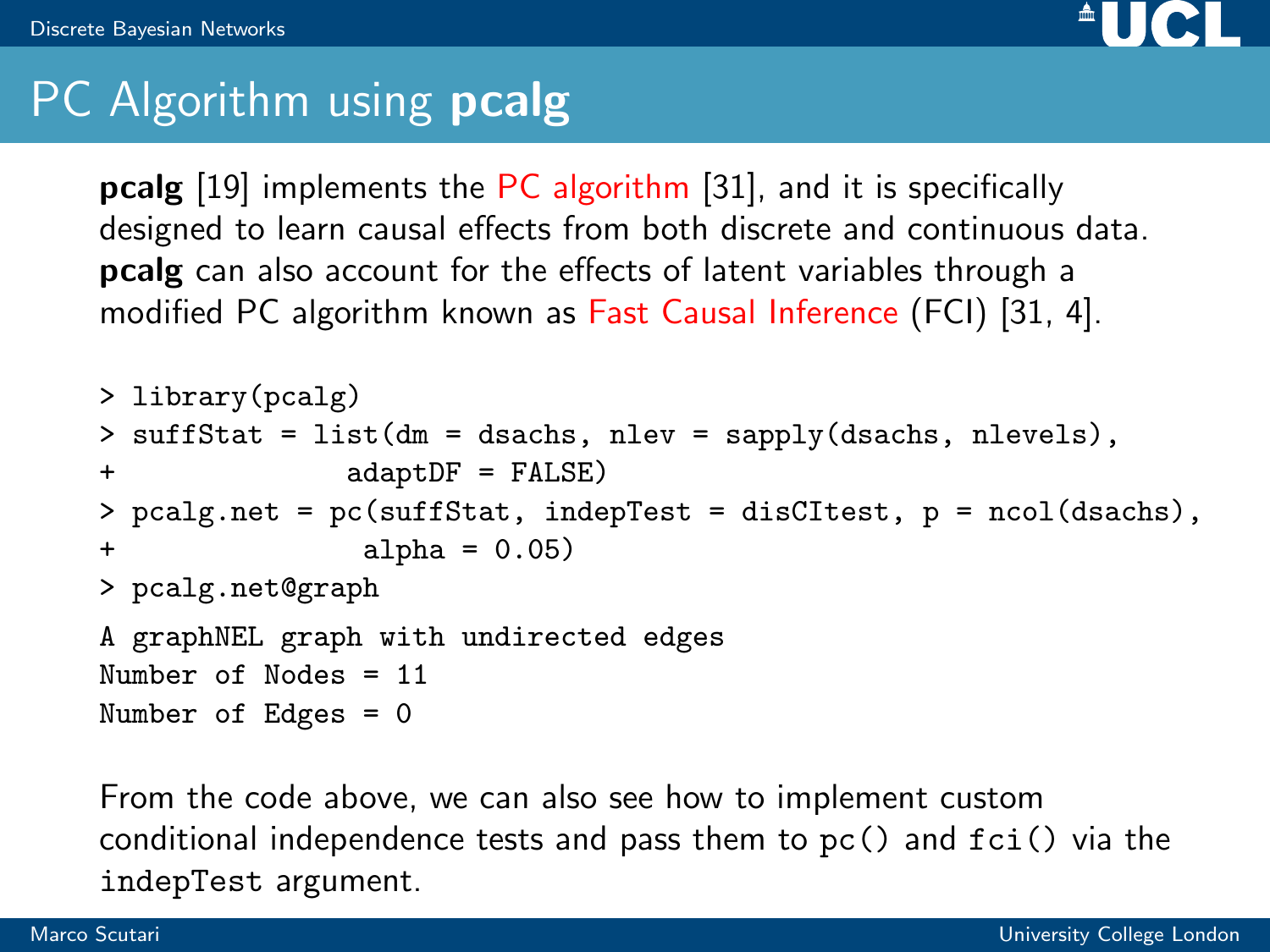

### Learning from Ordinal Data with **bnlearn**

The categories in the discretised variables are ordered, so we are discarding information if we assume they come from a multinomial distribution. An appropriate test is the Jonckheere-Terpstra test [\[8\]](#page-66-0) which will be available soon<sup>TM</sup> in the next release of **bnlearn**.

```
> library(bnlearn)
```

```
> print(iamb(dsachs, test = "jt"))
```
Bayesian network learned via Constraint-based methods model:

```
[partially directed graph]
nodes: 11
arcs: 8
```

```
[...]
```
learning algorithm: Incremental Association conditional independence test: Jonckheere-Terpstra Test alpha threshold: 0.05 tests used in the learning procedure: 223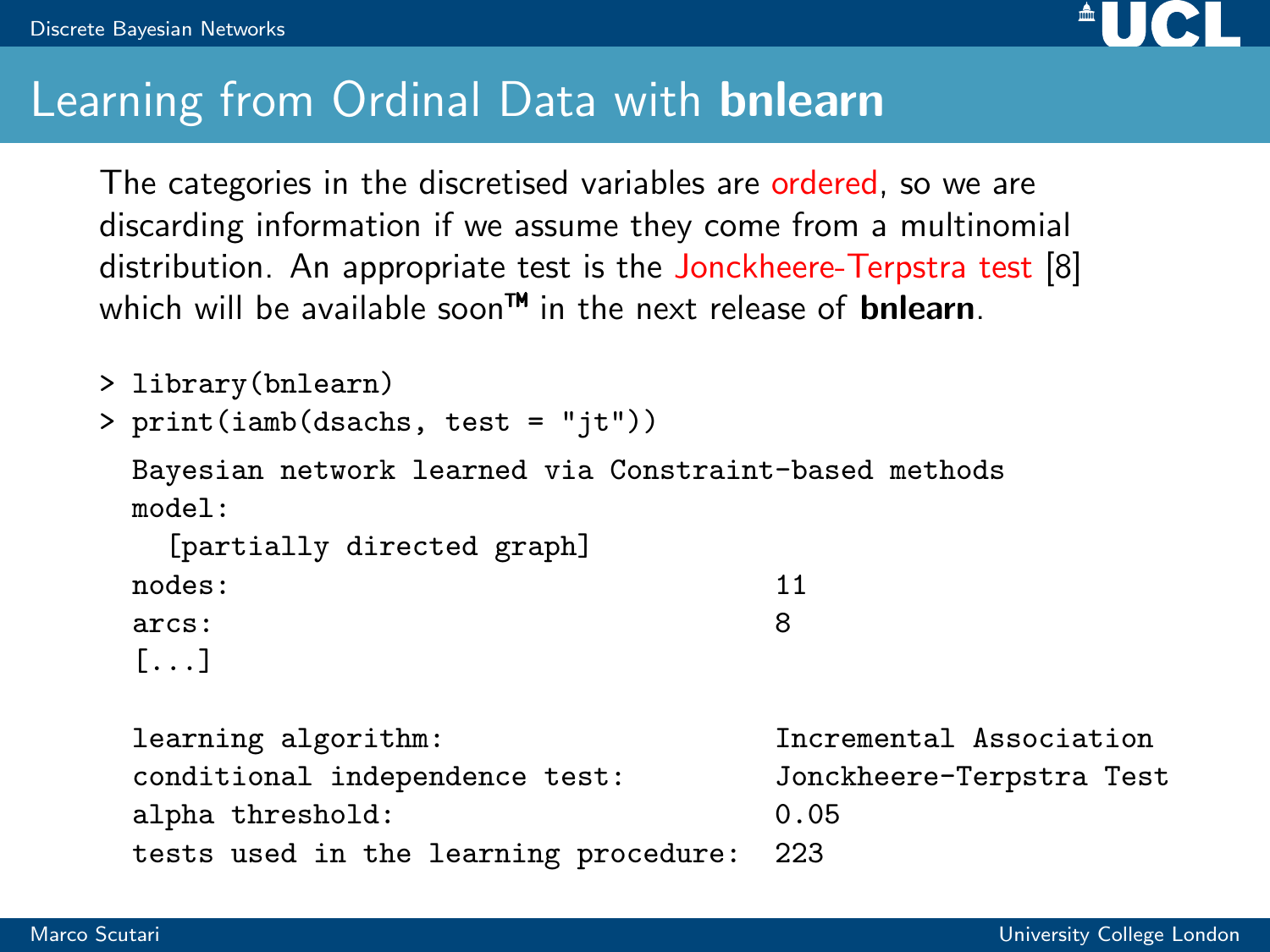

### What Kind of Network Structures Did We Learn?



Again, they look nothing like the one validated from literature...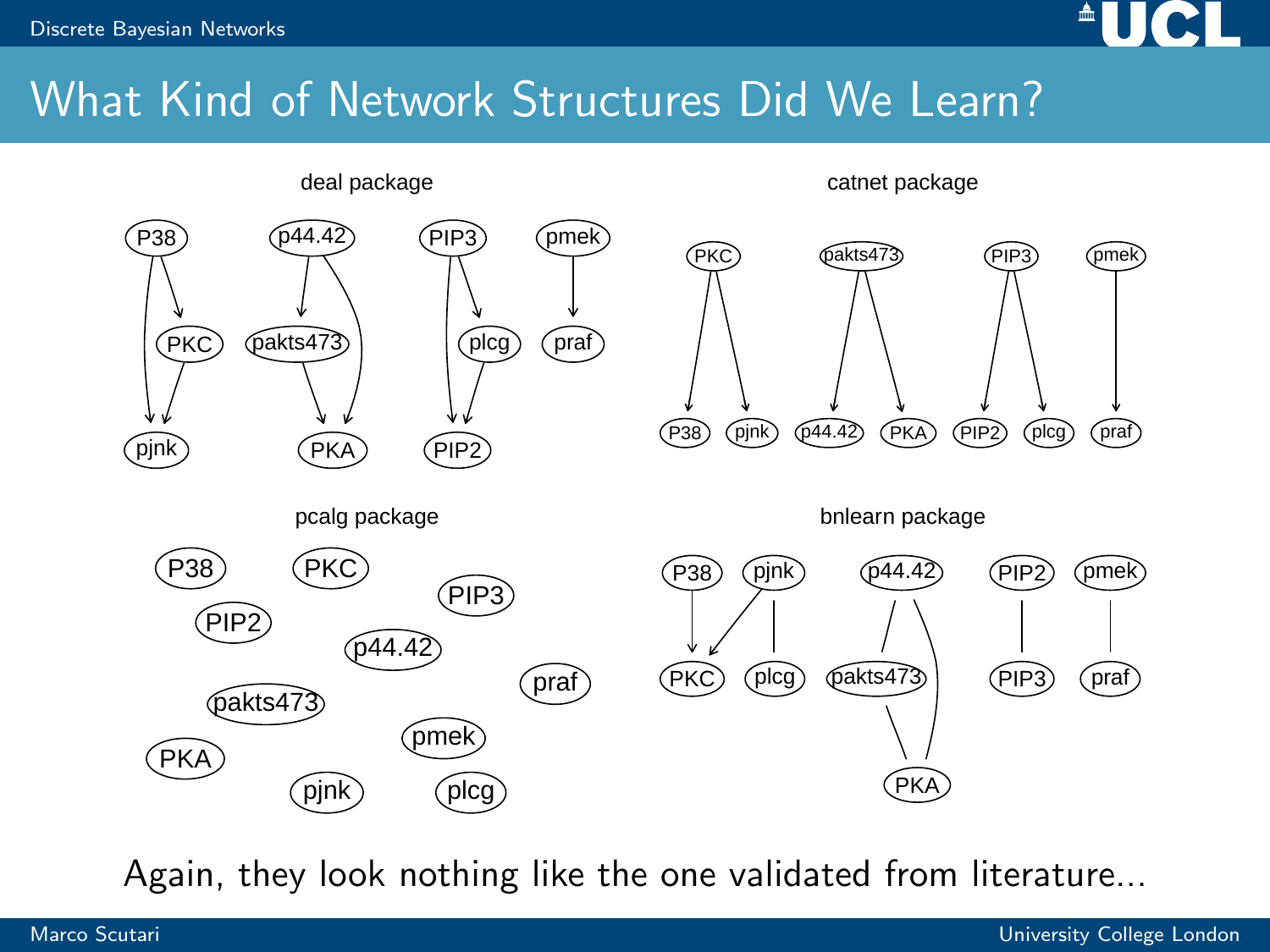#### [Discrete Bayesian Networks](#page-31-0)



### Moving Network Structures Between Packages

• From **bnlearn** to deal (and back).

```
> mstring = bnlearn::modelstring(net)
> dnet = deal::network(dsachs[, bnlearn::node.ordering(net)])
> dnet = deal::as.network(bnlearn::modelstring(net), dnet)
> net = bnlearn::model2network(deal::modelstring(dnet))
```
• From bnlearn to pcalg through graph (and back).

```
> pnet = new("pcAlgo", graph = as.graphNEL(net))
> net = bnlearn::as.bn(pnet@graph)
```
• From **bnlearn** to **catnet** (and back).

```
> cnet = cnCatnetFromEdges(nodes = names(dsachs),
+ edges = edges(as.graphNEL(net)))
> net = bnlearn::empty.graph(names(dsachs))
> arcs(net, ignore.cycles = TRUE) = cnMatEdges(cnet)
```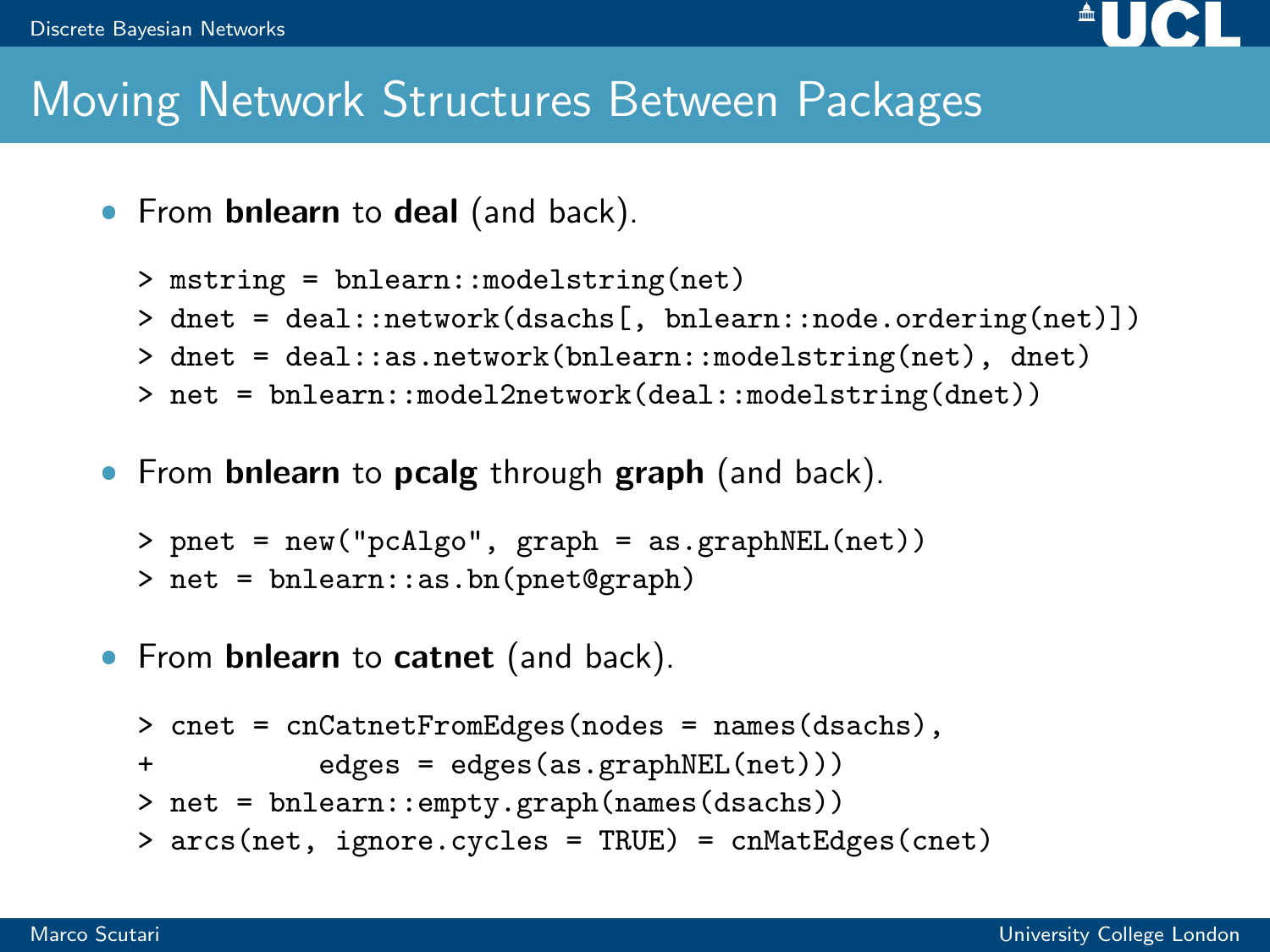

### Parameter Learning: Fitting and Modifying

All the packages we covered, with the exception of **bnlearn**, fit the parameters of the network when they learn its structure. As was the case for Gaussian Bayesian networks, in bnlearn we can compute the maximum likelihood estimates with

```
> fitted = bn.fit(net, dsachs, method = "mle")
```
and, in addition, the Bayesian posterior estimates with

```
> fitted = bn.fit(net, dsachs, method = "bayes", iss = 5)
```
while controlling the relative weight of the (flat) prior distribution with the iss argument. And we can also modify fitted or create it from scratch.

```
> new.cpt = matrix(c(0.1, 0.2, 0.3, 0.2, 0.5, 0.6, 0.7, 0.3, 0.1),
+ dimnames = list(pmek = levels(dsachs$pmek),
+ pjnk = levels(dsachs$pjnk)),
+ byrow = TRUE, ncol = 3)
> fitted$pmek = as.table(new.cpt)
```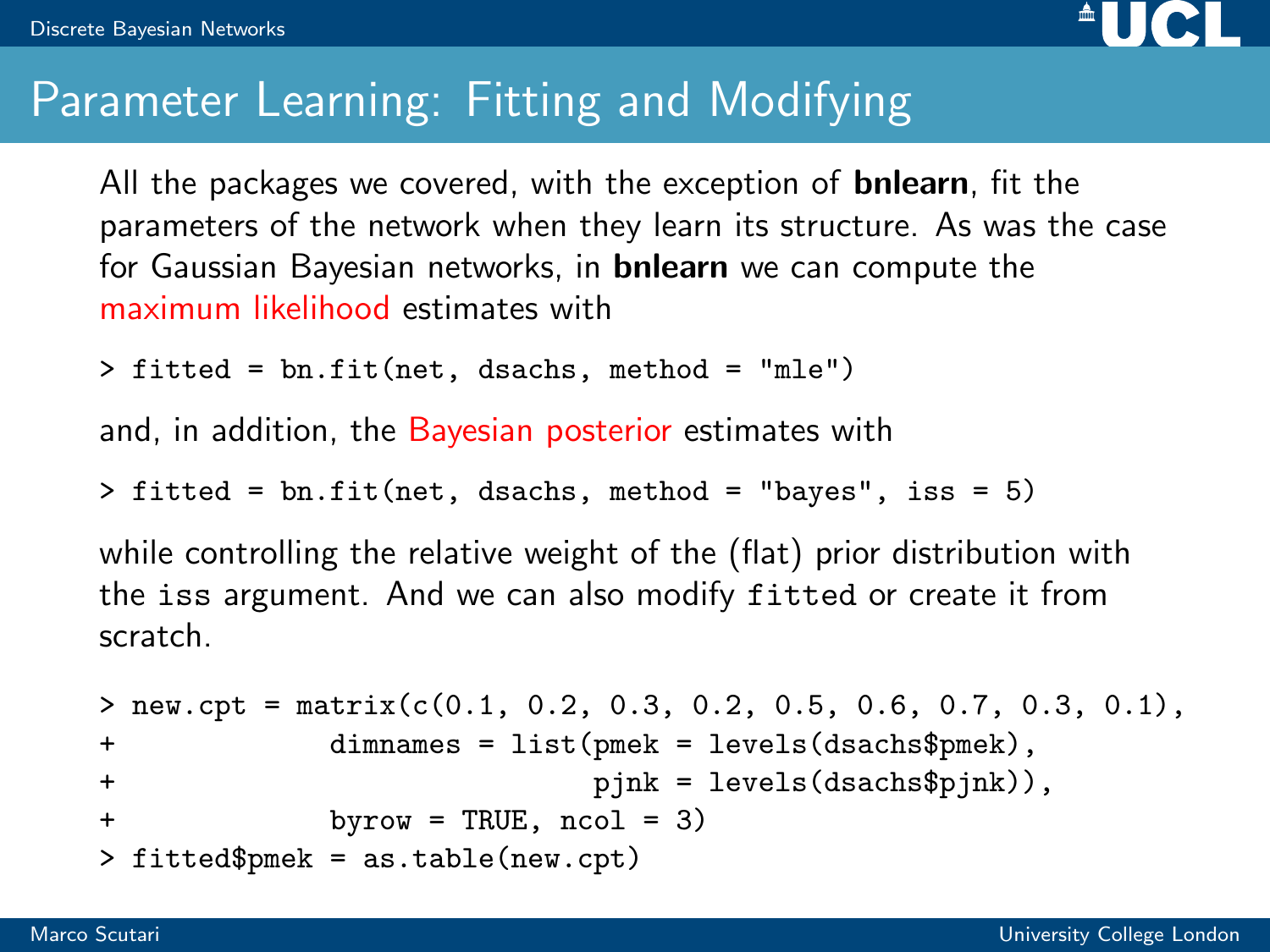

### Exporting Bayesian Networks to Other Software Packages

**bnlearn** can export discrete Bayesian networks to software packages such as Hugin, GeNIe or Netica by writing BIF, DSC and NET files.

```
> write.dsc(fitted, file = "bnlearn.dsachs.dsc")
```
Conversely, bnlearn can import discrete Bayesian networks created with those software packages by reading the BIF, DSC and NET files they create.

```
> fitted = read.dsc("bnlearn.dsachs.dsc")
```
As an example, that's how a node looks like in a DSC file.

```
node pmek {
  type : discrete [3] = {"[1_21.1]", "[21.1_27.4]", "[27.4_389]"};
}
probability ( pmek | pjnk ) {
  (0) : 0.3622590, 0.2506887, 0.3870523;
  (1) : 0.3828909, 0.1811209, 0.4359882;
  (2) : 0.3763309, 0.2547093, 0.3689599;
}
```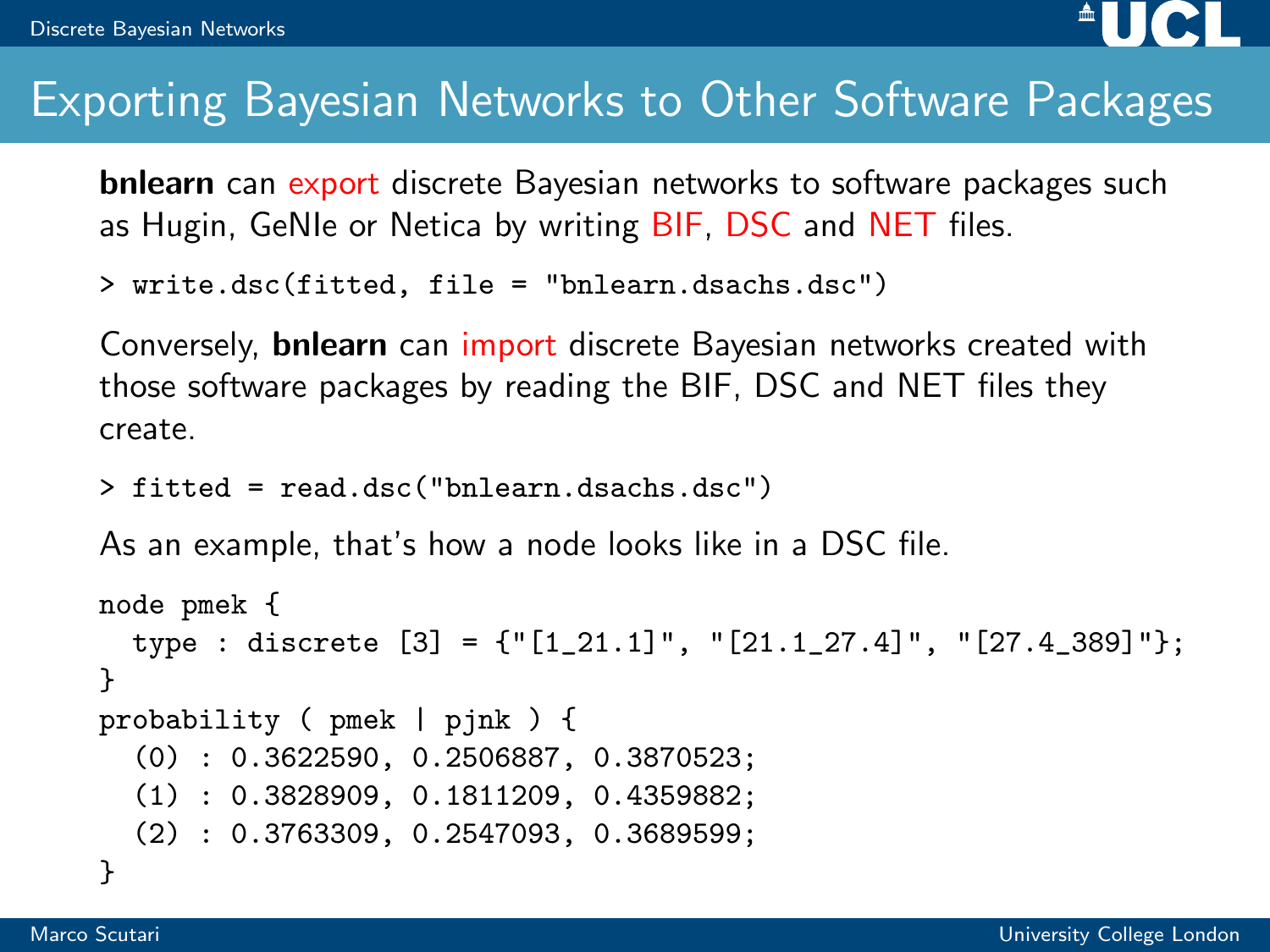<span id="page-43-0"></span>

# [Model Averaging and](#page-43-0) [Interventional Data](#page-43-0)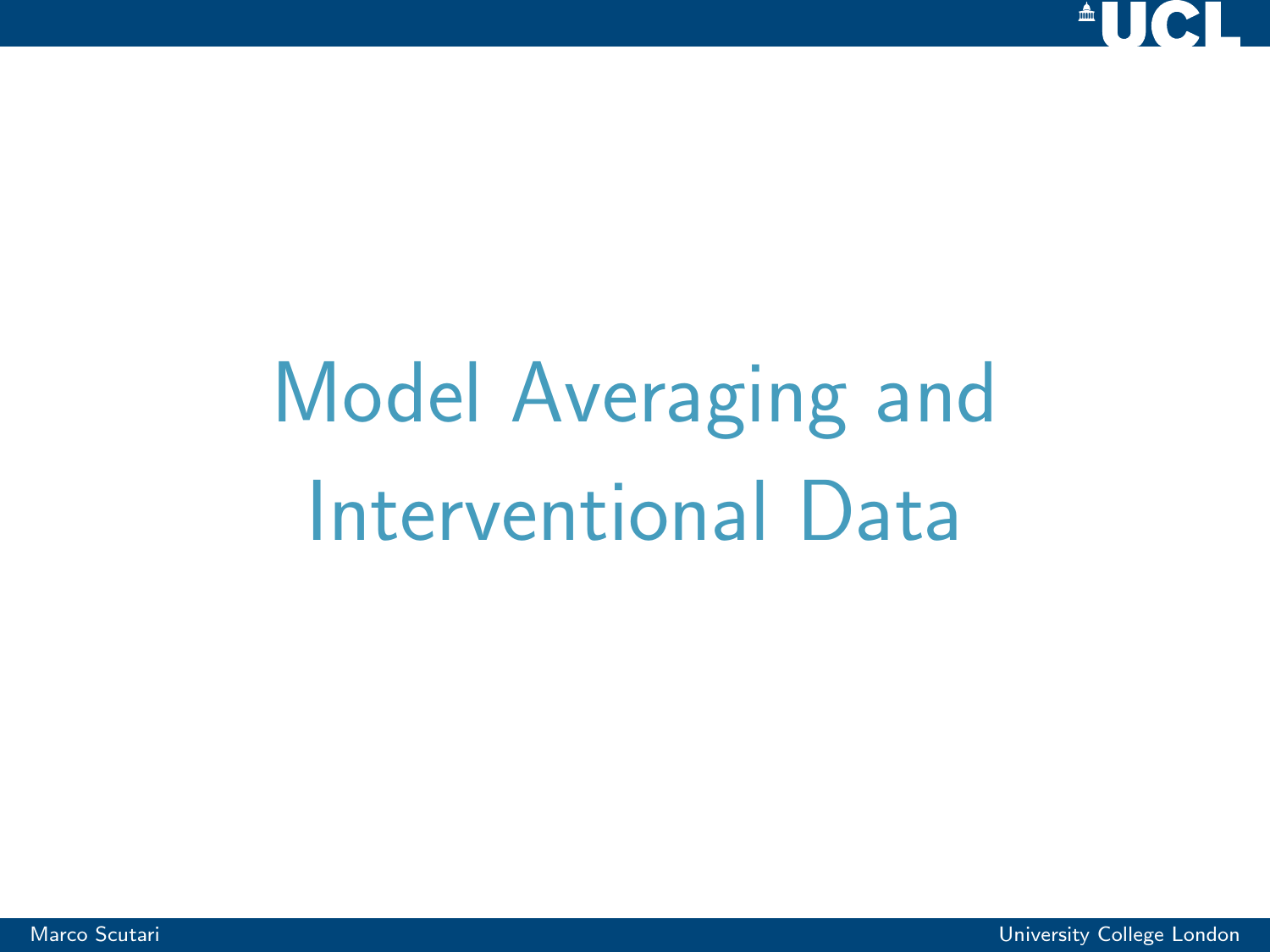

### Model Averaging

The results of both structure and parameter learning are noisy in most real-world settings, due to limitations in the data and in our knowledge of the processes that control them. Since parameters are learned conditional on the results of structure learning, it's a good idea to use model averaging to obtain a stable network structure from the data. We can generate the networks to average in a few different ways:

- **•** Frequentist: using nonparametric bootstrap and learning one network from each bootstrap sample (aka bootstrap aggregation or bagging) [\[9\]](#page-66-1).
- Full Bayesian: using Markov Chain Mote Carlo sampling. from the posterior  $P(G | D)$  [\[10\]](#page-67-0).
- MAP Bayesian: learning a set of network structures with high posterior probability from the original data.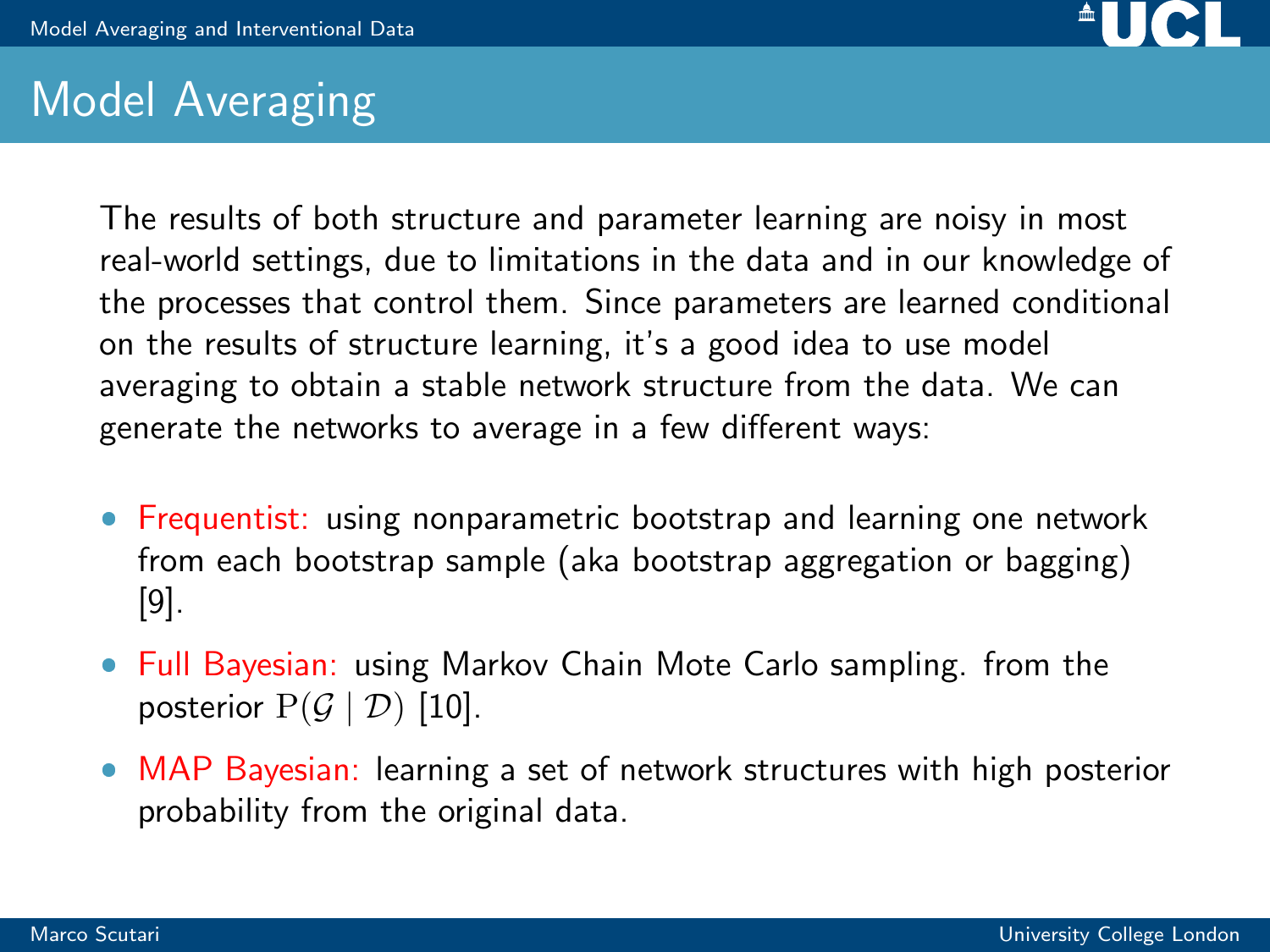

### Frequentist Model Averaging: Bootstrap Aggregation

```
> library(bnlearn)
> boot = boot.strength(data = dsachs, R = 200, algorithm = "hc",
+ algorithm.args = list(score = "bde", iss = 10))
> boot[(boot$strength > 0.85) & (boot$direction >= 0.5), ]
      from to strength direction
1 praf pmek 1.000 0.5675000
23 plcg PIP2 0.990 0.5959596
24 plcg PIP3 1.000 0.9900000
34 PIP2 PIP3 1.000 0.9950000
56 p44.42 pakts473 1.000 0.6175000
57 p44.42 PKA 0.995 1.0000000
67 pakts473 PKA 1.000 1.0000000
89 PKC P38 1.000 0.5325000
90 PKC pjnk 1.000 0.9850000
100 P38 pjnk 0.965 1.0000000
```
> avg.boot = averaged.network(boot, threshold = 0.85)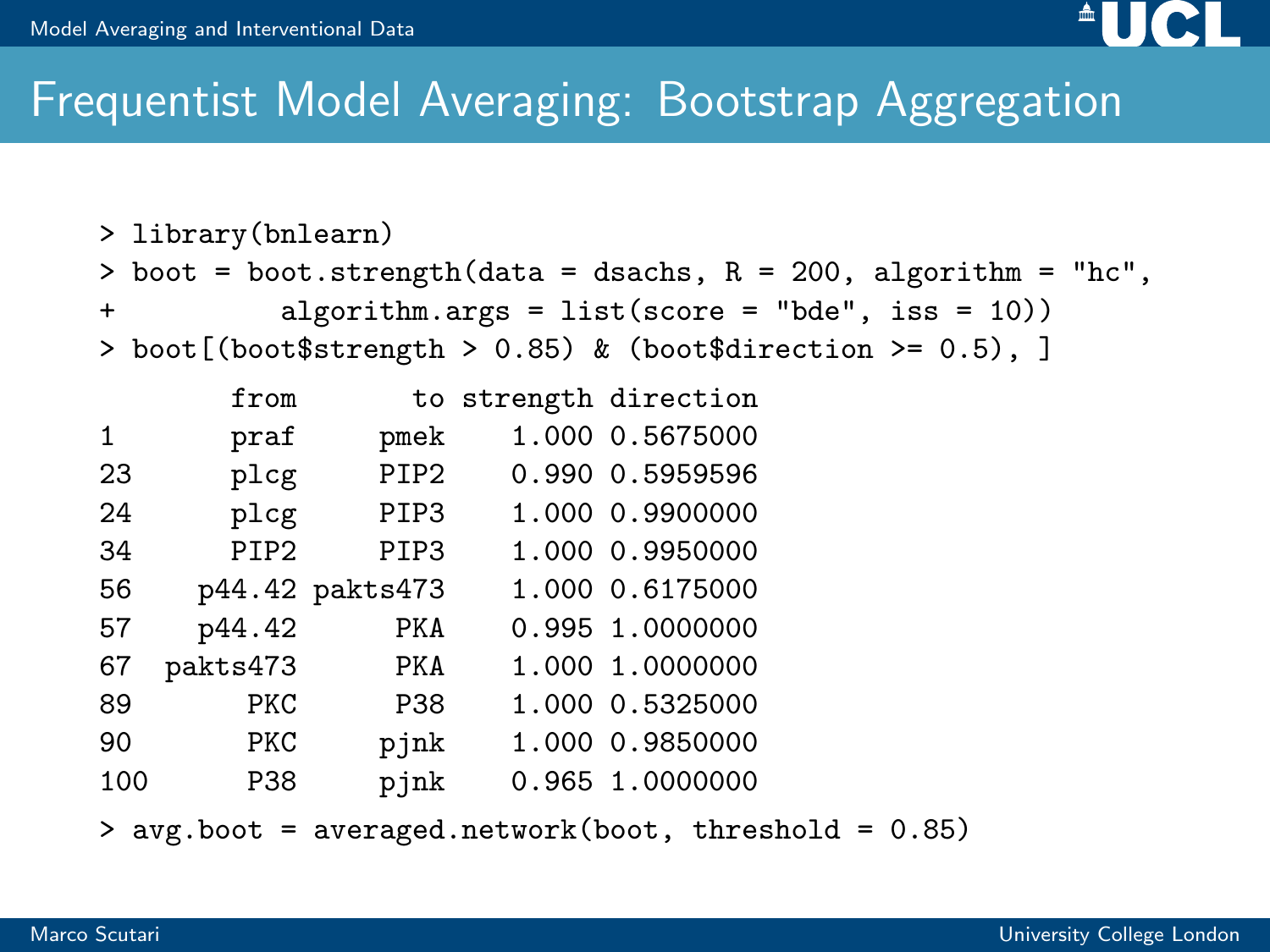

### Setting the Threshold





We can use the threshold we learn from the data [\[30\]](#page-71-0) instead of specifying it with threshold, and investigate it with plot(boot).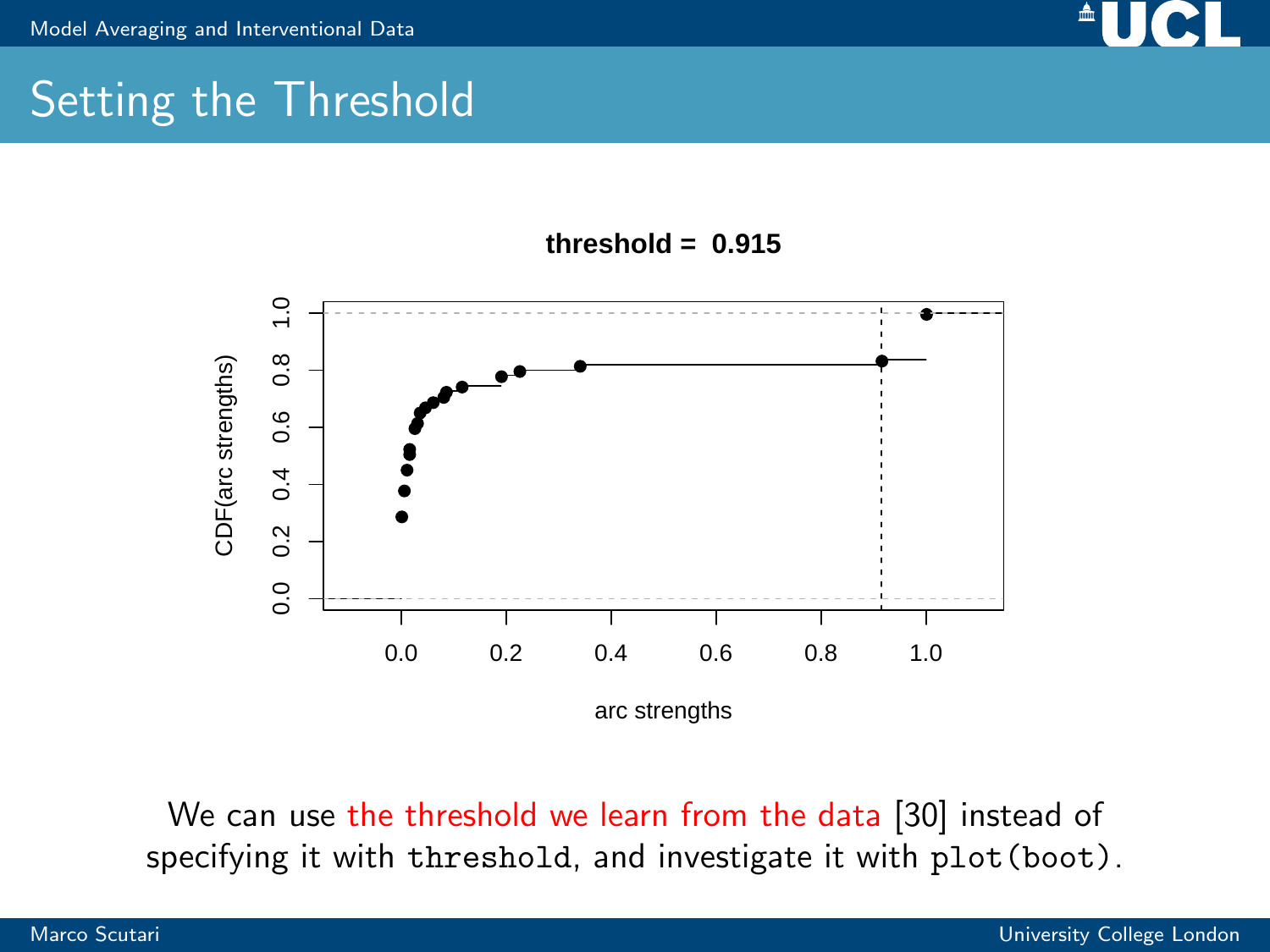

```
> nodes = names(dsachs)
> start = random.graph(nodes = nodes, method = "ic-dag", num = 200)
> netlist = lapply(start, function(net) {
+ hc(dsachs, score = "bde", iss = 10, start = net)
+ })
> rnd = custom.strength(netlist, nodes = nodes)
> head(rnd[(rnd$strength > 0.85) & (rnd$direction >= 0.5), \}, n = 9)
```

|    | from             |                  |   | to strength direction |
|----|------------------|------------------|---|-----------------------|
| 1  | praf             | pmek             | 1 | 0.5000                |
| 11 | pmek             | praf             | 1 | 0.5000                |
| 23 | plcg             | PIP <sub>2</sub> | 1 | 0.5000                |
| 24 | plcg             | PIP3             | 1 | 1.0000                |
| 33 | PIP <sub>2</sub> | plcg             | 1 | 0.5000                |
| 34 | PIP <sub>2</sub> | PIP3             | 1 | 1.0000                |
|    | 66 pakts473      | p44.42           | 1 | 0.7975                |
| 76 | PKA              | p44.42           | 1 | 0.8875                |
| 77 |                  | PKA pakts473     | 1 | 0.5900                |

> avg.start = averaged.network(rnd, threshold = 0.85)

 $\triangle$ lici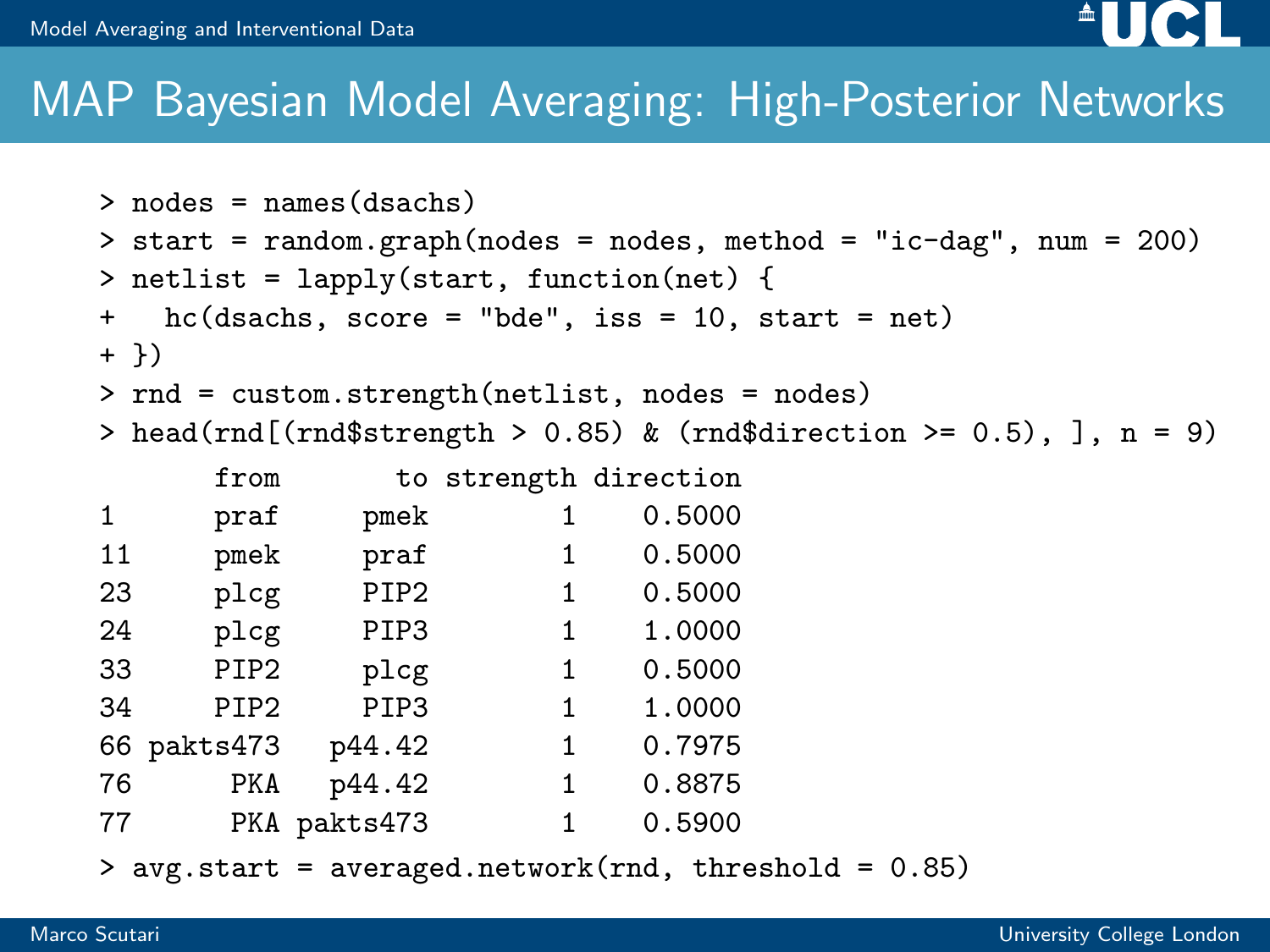

### **Frequentist Model Averaging: with catnet**

Structure learning algorithms implemented in other packages can be used for model averaging with custom.strength(); the only requirement is that netlist must be a list of bn objects or a list of arc sets stored in 2-columns matrices (like the ones returned by the arcs() function).

```
> library(catnet)
\ge netlist = vector(200, mode = "list")
> ndata = nrow(dsachs)
> netlist = lapply(netlist, function(net) {
+ boot = dsachs[sample(ndata, replace = TRUE), ]
+ nets = cnSearchOrder(boot)
+ best = cnFindBIC(nets, ndata)
+ cnMatEdges(best)
+ })
> sa = custom.strength(netlist, nodes = nodes)
> avg.catnet = averaged.network(sa, threshold = 0.85)
```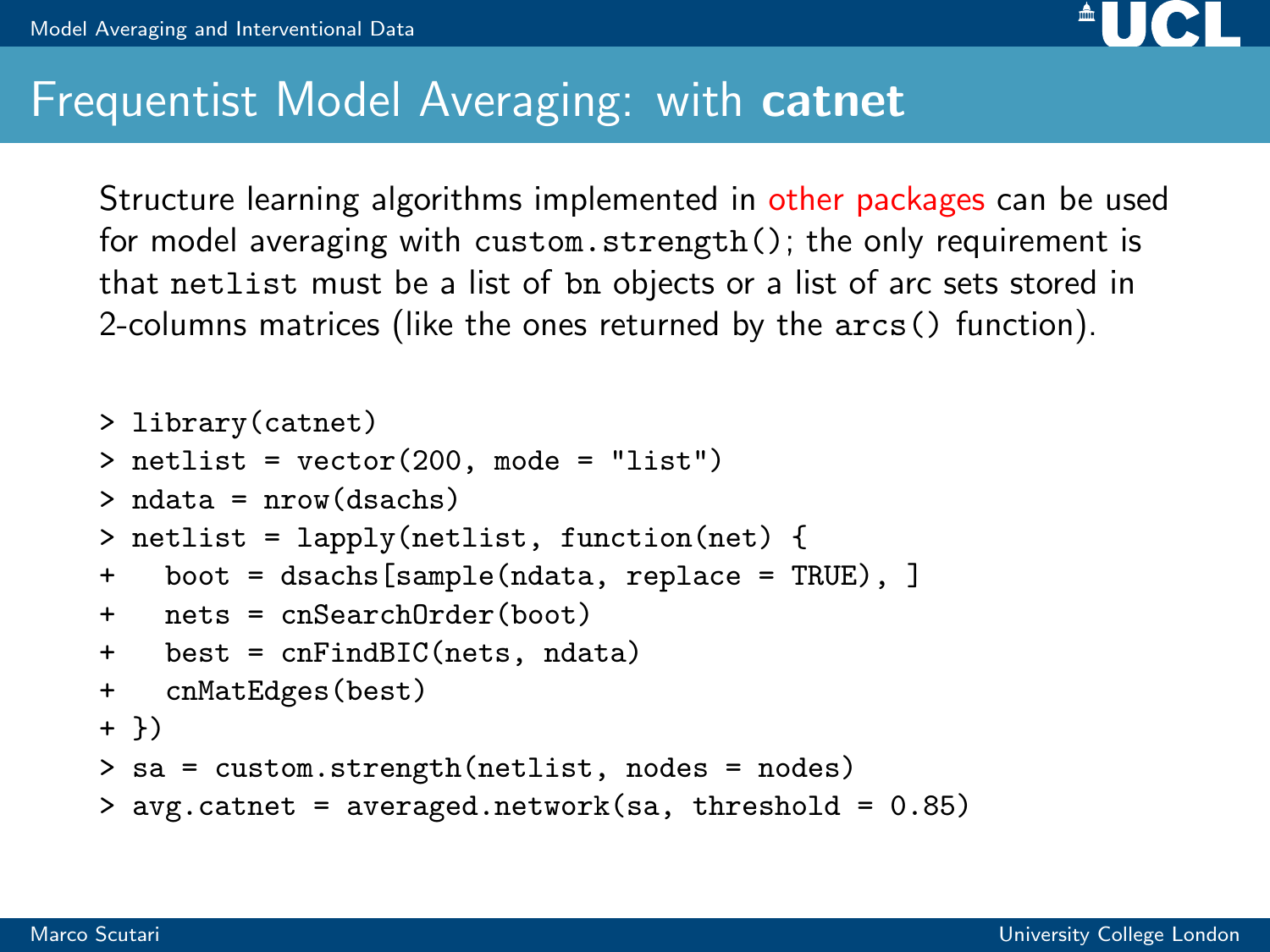

### Averaged Bayesian Networks



The structure is stable overall, but the networks are still quite different from the validated network...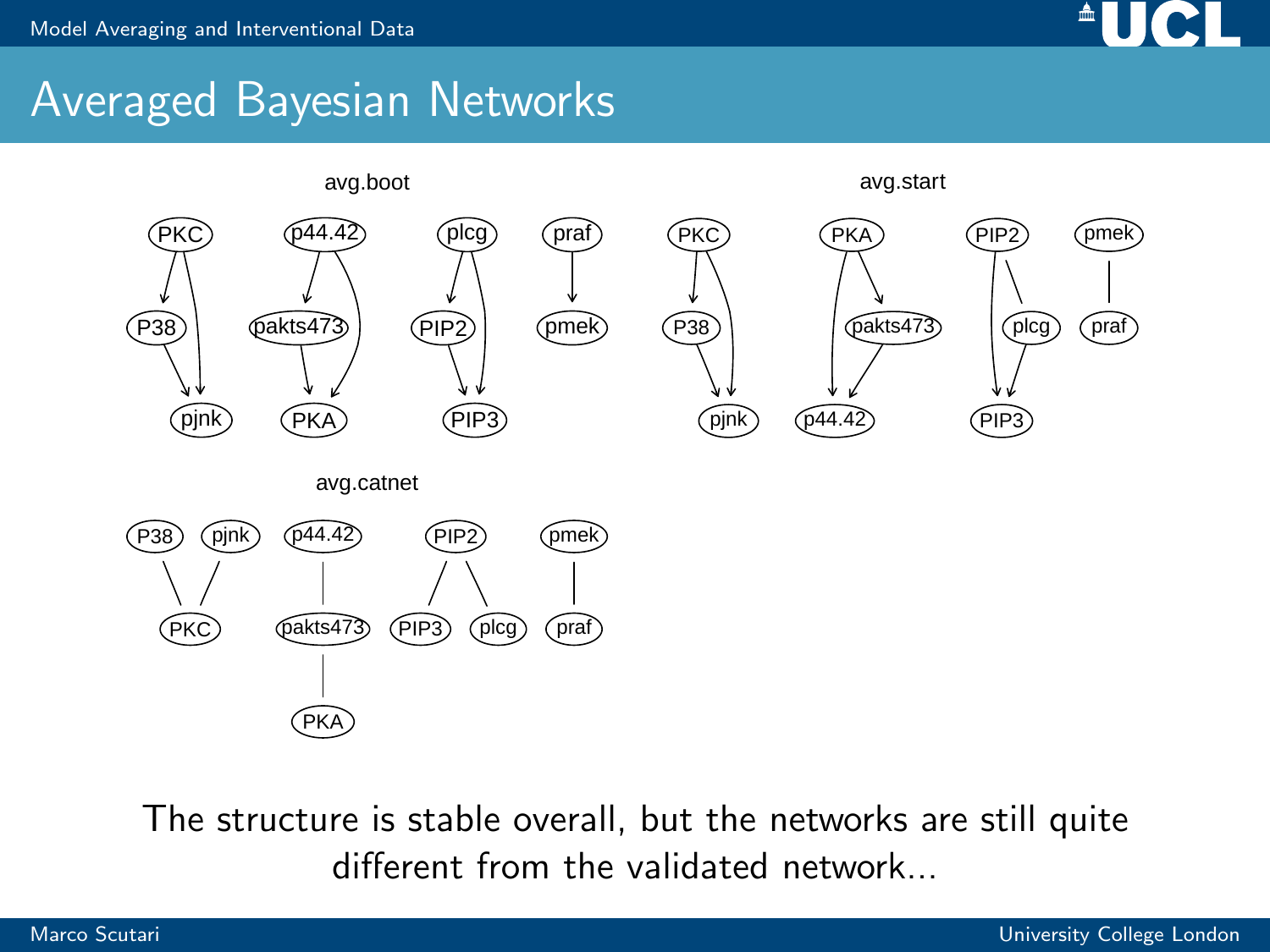

### Modelling Interventions

In most data sets, all observations are collected under the same general conditions and can be modelled with a single Bayesian network, because they follow the same probability distribution.

However, this is not the case when samples from different experiments are analysed together with a single, encompassing model. In addition to the data set we have analysed so far, which is subject only to a general stimulus meant to activate the desired paths, we have 9 other data sets subject to different targeted stimolatory cues and inhibitory interventions.

```
> isachs = read.table("sachs.interventional.txt", header = TRUE,
+ colClasses = "factor")
```
Such data are often called interventional, because the values of specific variables in the model are set by an external intervention of the investigator.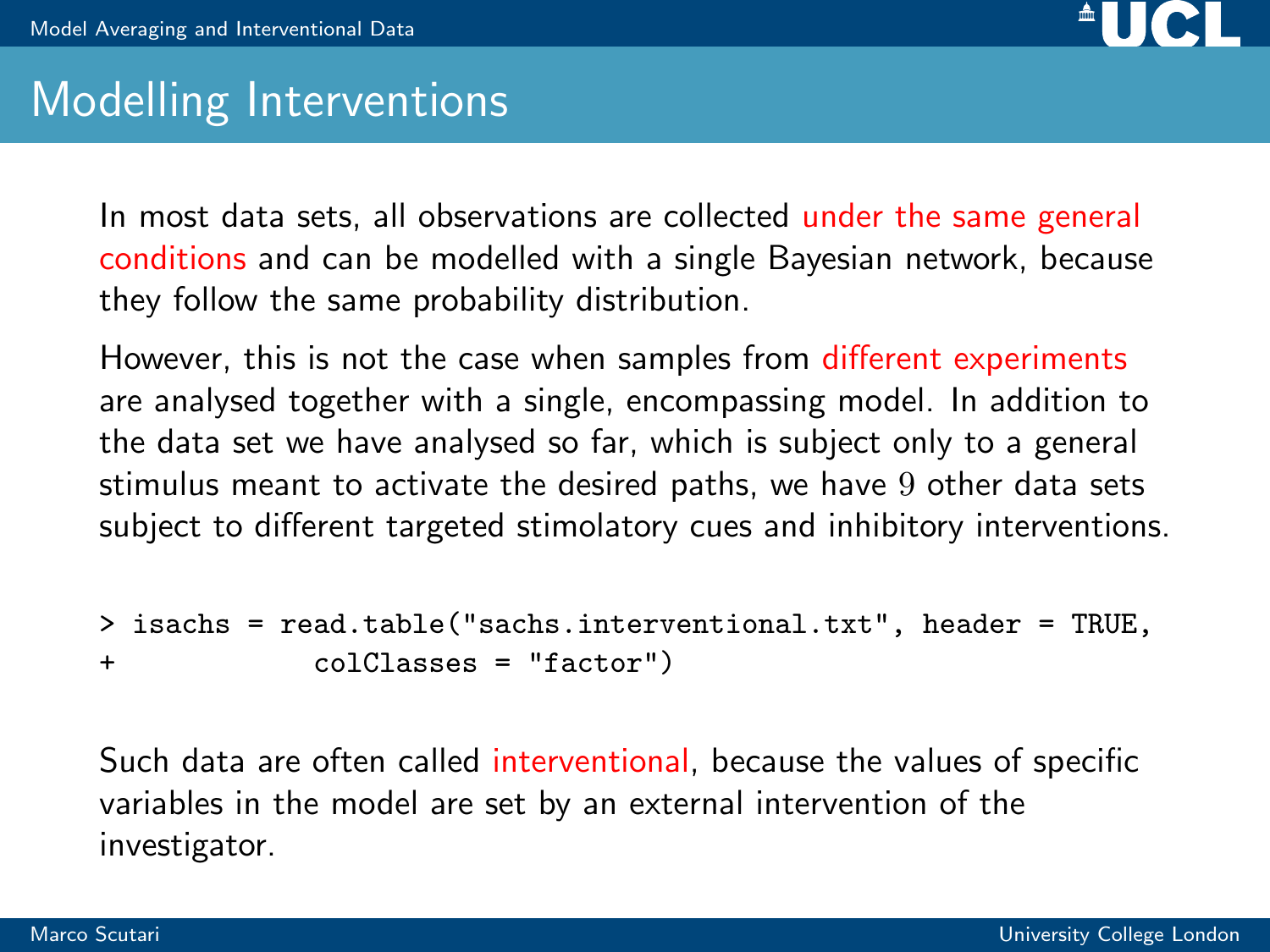

### Modelling an Intervention on pmek

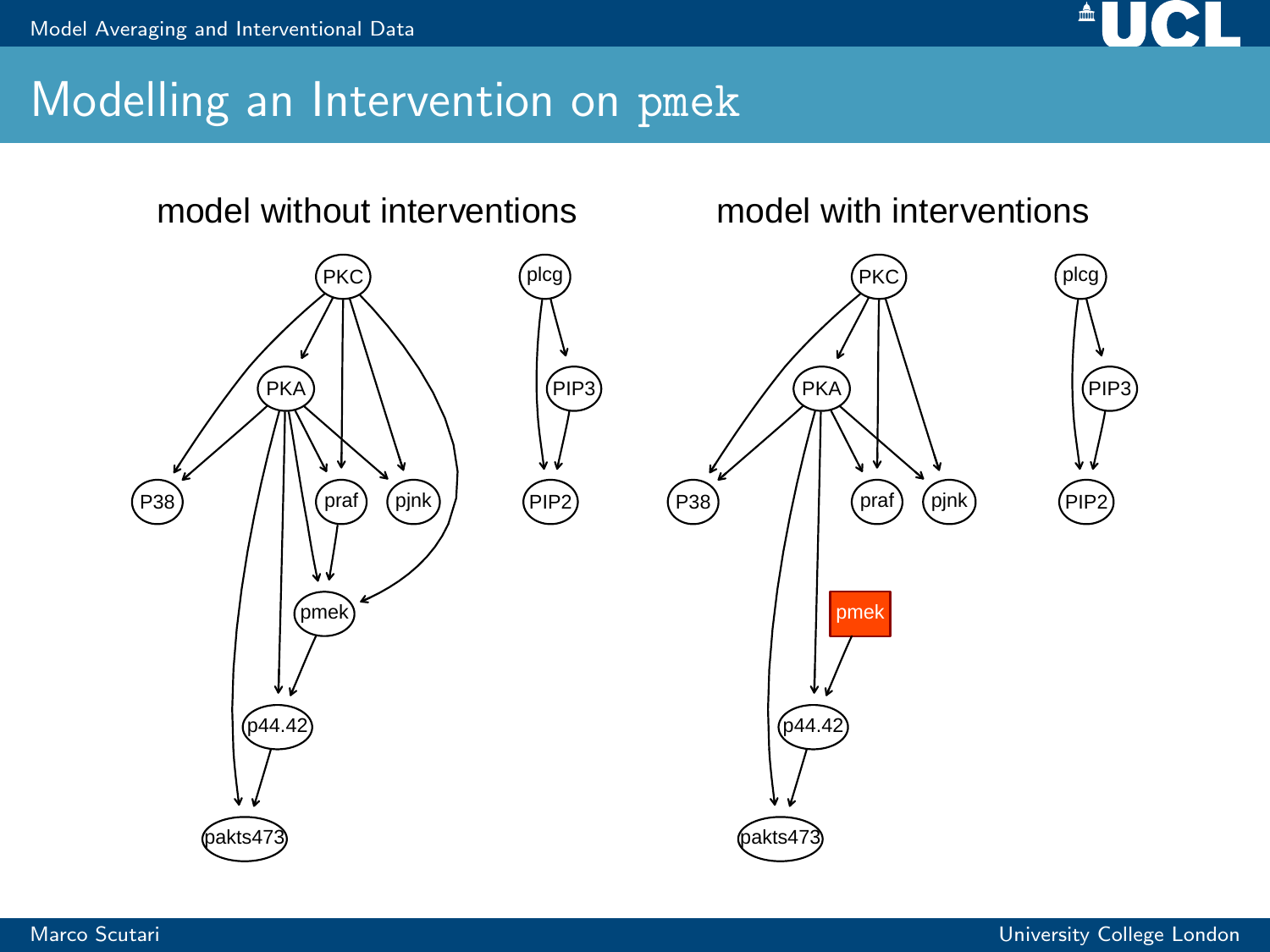

### Modelling Intervention with an Extra Node

One intuitive way to model these data sets with a single, encompassing Bayesian network is to include the intervention INT in the network and to make all variables depend on it with a whitelist.

```
> wh = matrix(c(rep("INT", 11), names(isachs)[1:11]), ncol = 2)
> bn.wh = tabu(isachs, whitelist = wh, score = "bde",
+ iss = 10, tabu = 50)
```
We can also let the structure learning algorithm decide which arcs connecting INT to the other nodes should be included in the network, and blacklist all the arcs towards INT.

```
> tiers = list("INT", names(isachs)[1:11])
> bl = tiers2blacklist(nodes = tiers)
> bn.tiers = tabu(isachs, blacklist = bl,
+ score = "bde", iss = 10, tabu = 50)
```
tiers2blacklist() builds a blacklist such that all arcs going from a node in a particular element of the nodes argument to a node in one of the previous elements are blacklisted.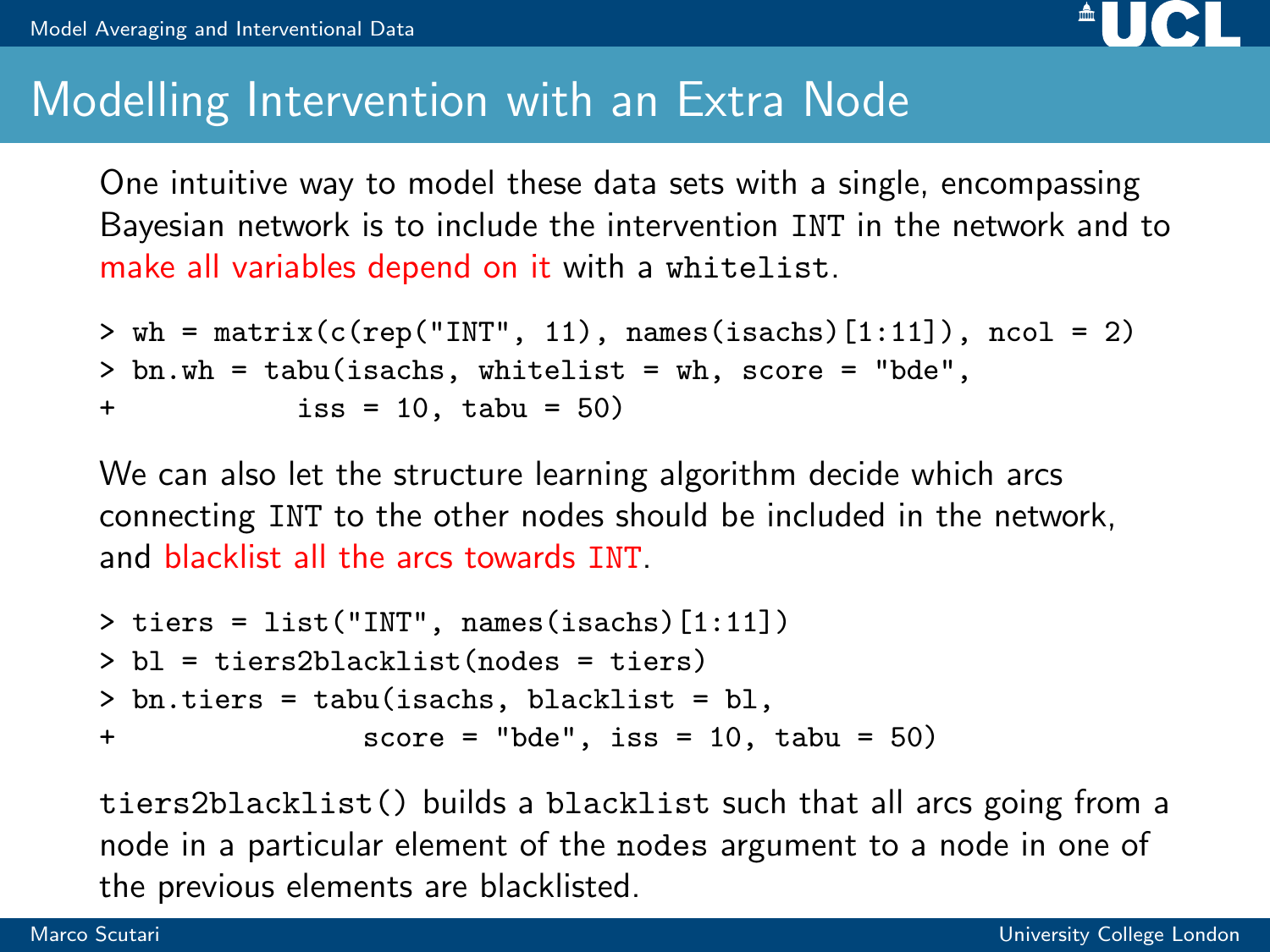

### Modelling Intervention with an Extra Node



Relevant nodes depend on INT

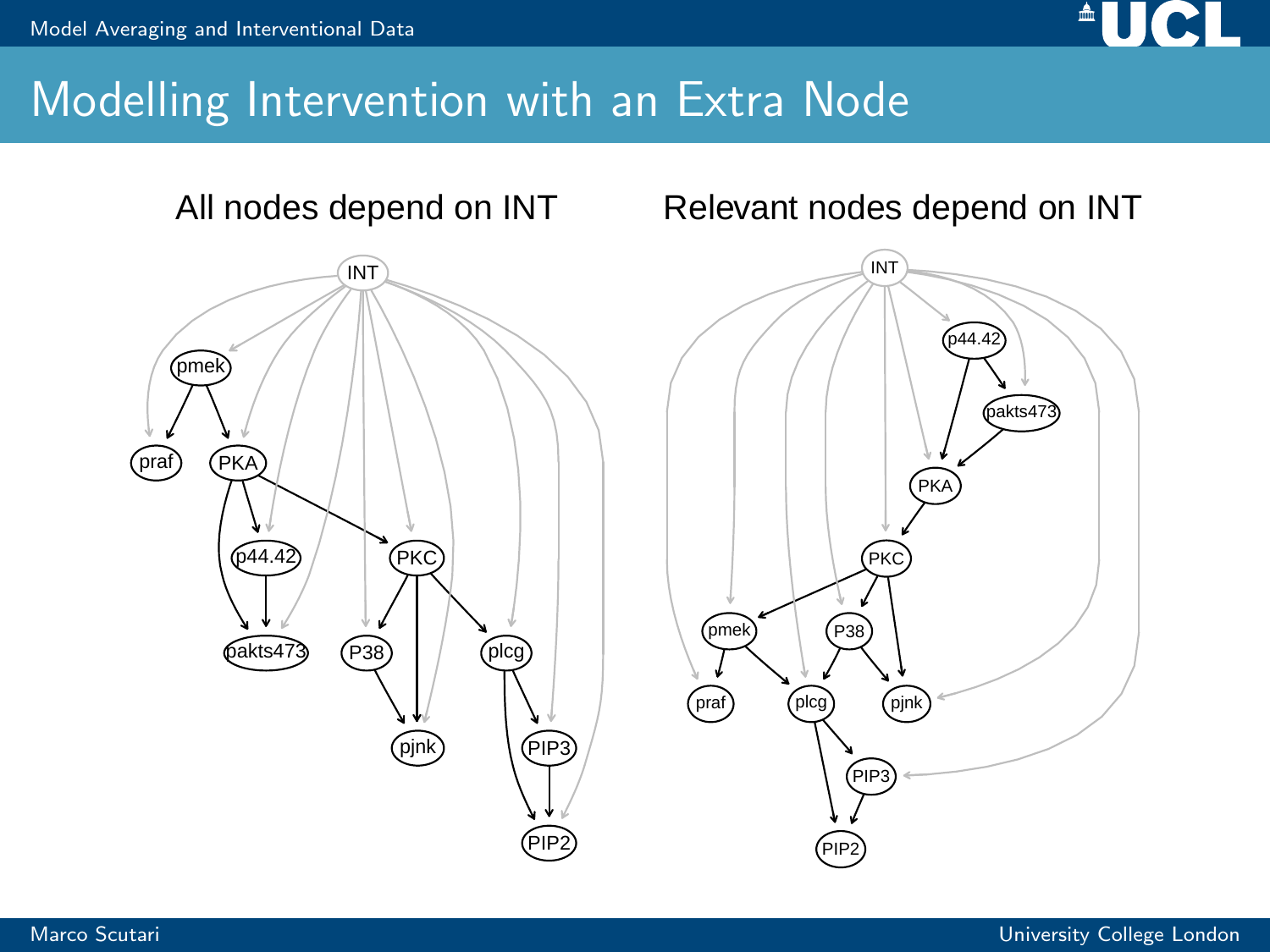

### Adapting Posterior Probability Estimates

A better solution is to remove INT from the data,

```
> INT = sapply(1:11, function(x) {
+ which(isachs$INT == x) })
> isachs = isachs[, 1:11]
> nodes = names(isachs)
> names(INT) = nodes
```
and incorporate it into structure learning using a modified posterior probability score (mbde) that takes its effect into account [\[5\]](#page-65-3).

```
> start = random.graph(nodes = nodes,
+ method = "melancon", num = 200, burn.in = 10^5,
+ every = 100)
> netlist = lapply(start, function(net) {
+ tabu(isachs, score = "mbde", exp = INT,
+ iss = 1, start = net, tabu = 50) })
> arcs = custom.strength(netlist, nodes = nodes, cpdag = FALSE)
> bn.mbde = averaged.network(arcs, threshold = 0.85)
```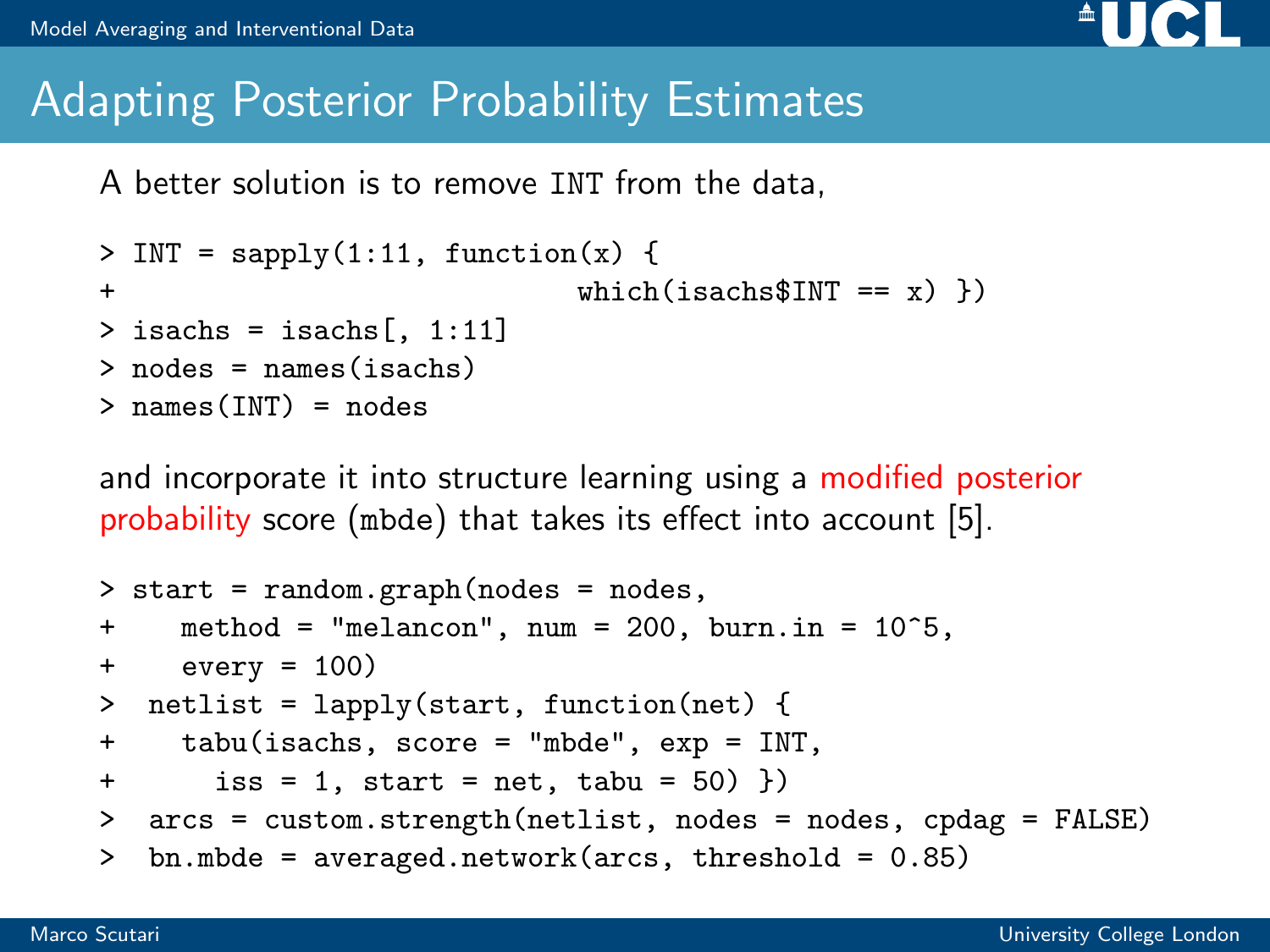

### Modelling Intervention with an Extra Node

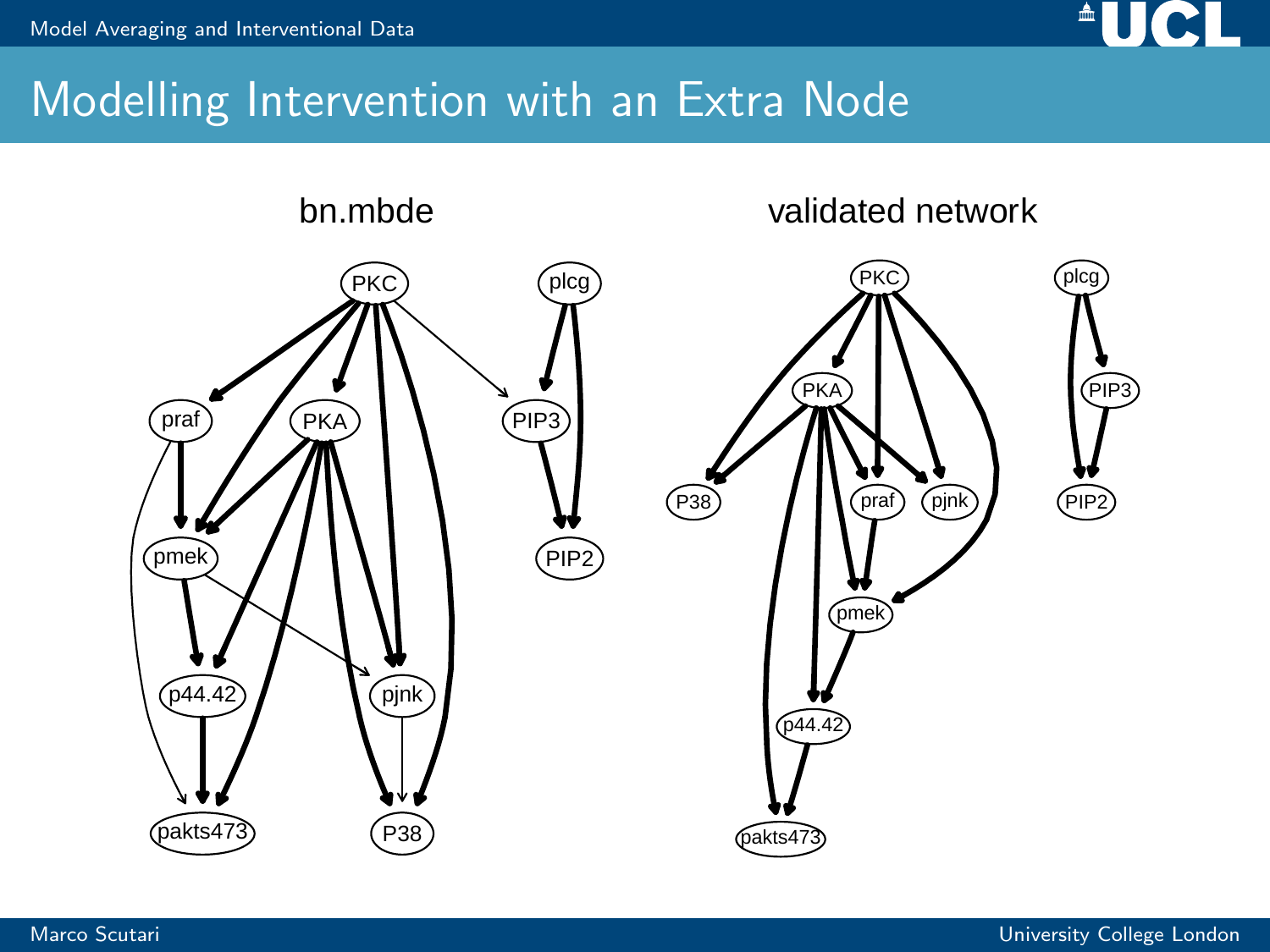

### Comparing Network Structures

When we compare two Bayesian networks, it is important to compare their equivalence classes through the respective CPDAGs instead of the networks themselves.

```
> learned.spec = paste("[plcg][PKC][praf|PKC][PIP3|plcg:PKC]",
+ "[PKA|PKC][pmek|praf:PKA:PKC][PIP2|plcg:PIP3][p44.42|PKA:pmek]",
+ "[pakts473|praf:p44.42:PKA][pjnk|pmek:PKA:PKC][P38|PKA:PKC:pjnk]")
> true.spec = paste("[PKC][PKA|PKC][praf|PKC:PKA][pmek|PKC:PKA:praf]",
+ "[p44.42|pmek:PKA][pakts473|p44.42:PKA][P38|PKC:PKA]",
+ "[pjnk|PKC:PKA][plcg][PIP3|plcg][PIP2|plcg:PIP3]")
> true = model2network(true.spec)
> learned = model2network(learned.spec)
> unlist(compare(true, learned))
tp fp fn
16 4 1
> unlist(compare(cpdag(true), cpdag(learned)))
tp fp fn
14 6 3
```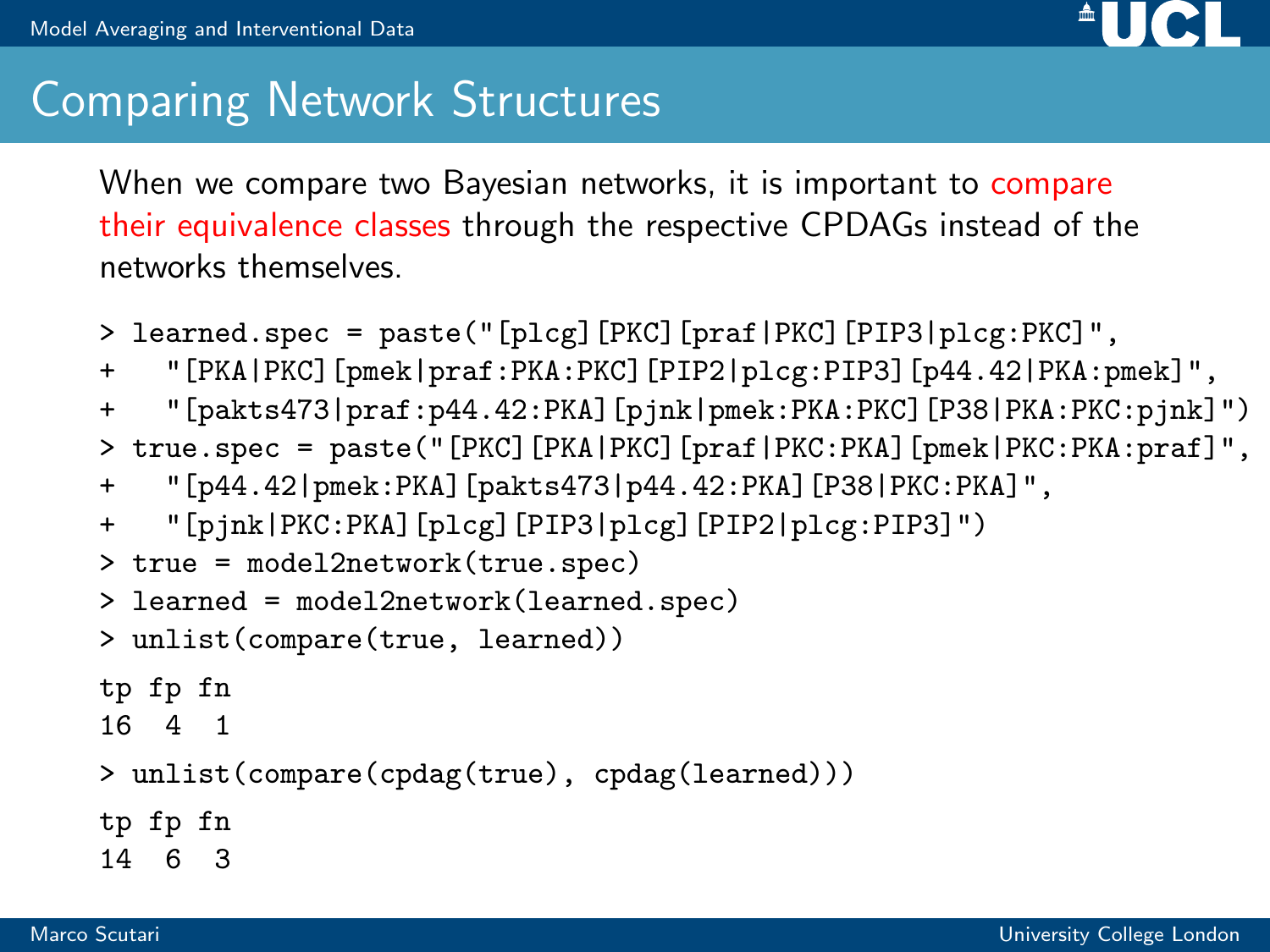

## <span id="page-57-0"></span>[Inference](#page-57-0)

Marco Scutari University College London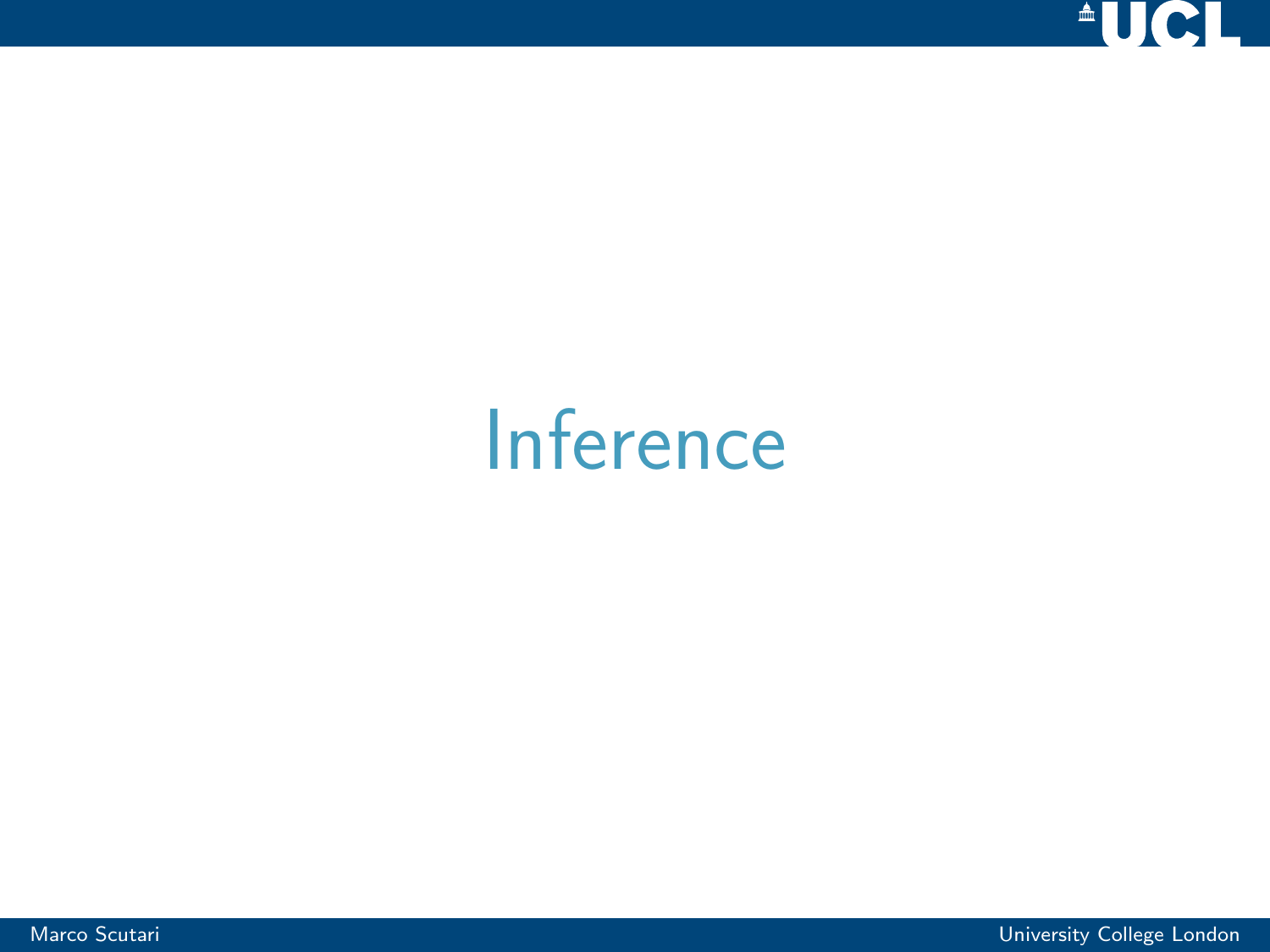

### Inference in the Sachs et al. Paper

In their paper, Sachs et al. used the validated network to substantiate two claims:

- 1. a direct perturbation of p44.42 should influence pakts473;
- 2. a direct perturbation of p44.42 should not influence PKA.

The probability distributions of p44.42, pakts473 and PKA were then compared with the results of two ad-hoc experiments to confirm the validity and the direction of the inferred causal influences.

```
> for (i in names(isachs))
+ levels(isachs[, i]) = c("LOW", "AVG", "HIGH")
> fitted = bn.fit(true, isachs, method = "bayes")
```
For convenience, we rename the levels of each variable to LOW, AVERAGE and HIGH.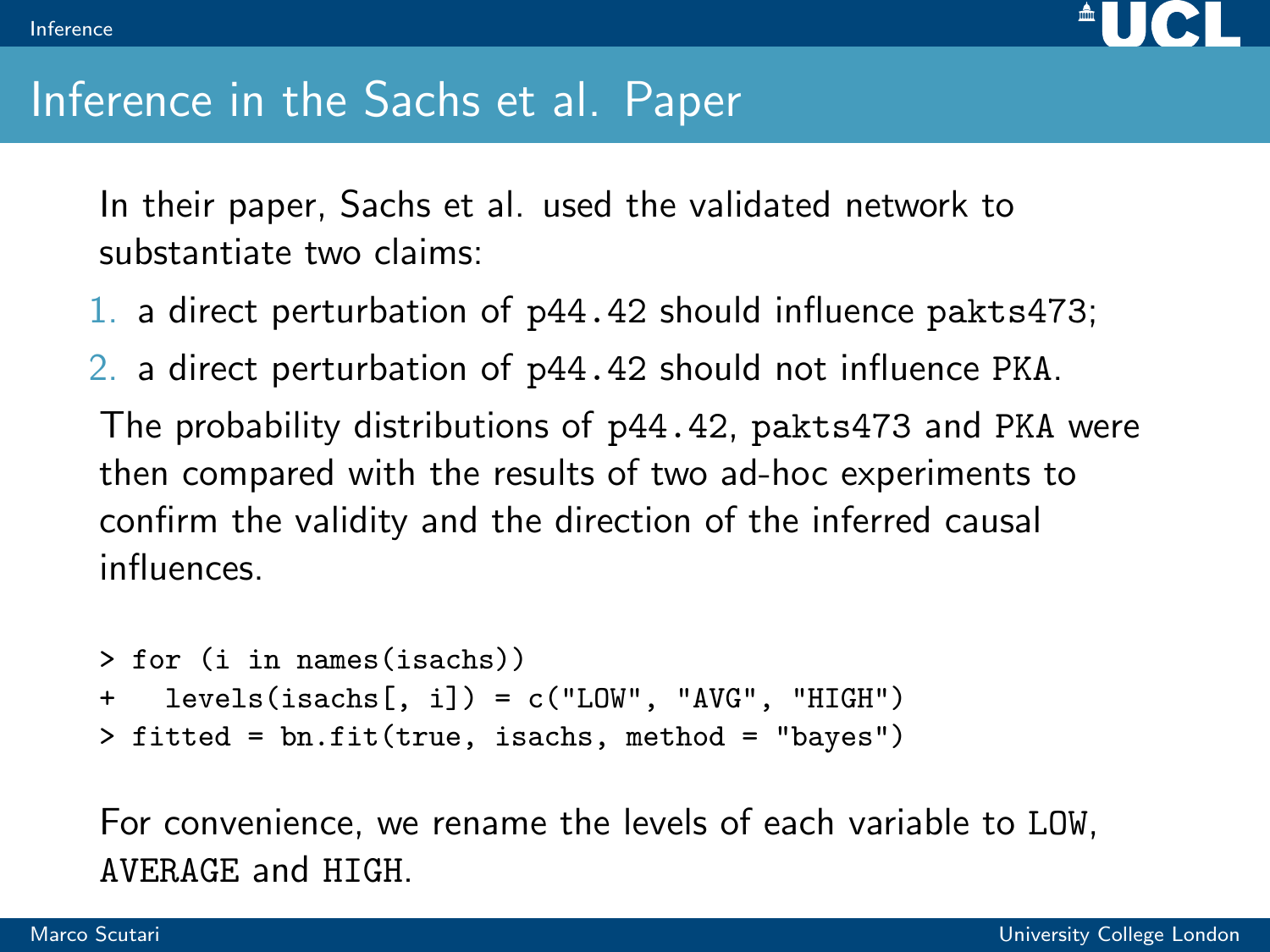

### Exact Inference with **gRain**

gRain [\[18\]](#page-69-1) implements exact inference for discrete Bayesian networks via junction tree belief propagation [\[21\]](#page-69-2). We can export a network fitted with bnlearn,

- > library(gRain)
- > jtree = compile(as.grain(fitted))

set the evidence (i.e. the event we condition on),

```
> jprop = setFinding(jtree, nodes = "p44.42", states = "LOW")
```
and compare conditional and unconditional probabilities.

```
> querygrain(jtree, nodes = "pakts473")$pakts473
pakts473
```
LOW AVG HIGH 0.60893407 0.31041282 0.08065311 > querygrain(jprop, nodes = "pakts473")\$pakts473 pakts473

LOW AVG HIGH 0.665161776 0.333333333 0.001504891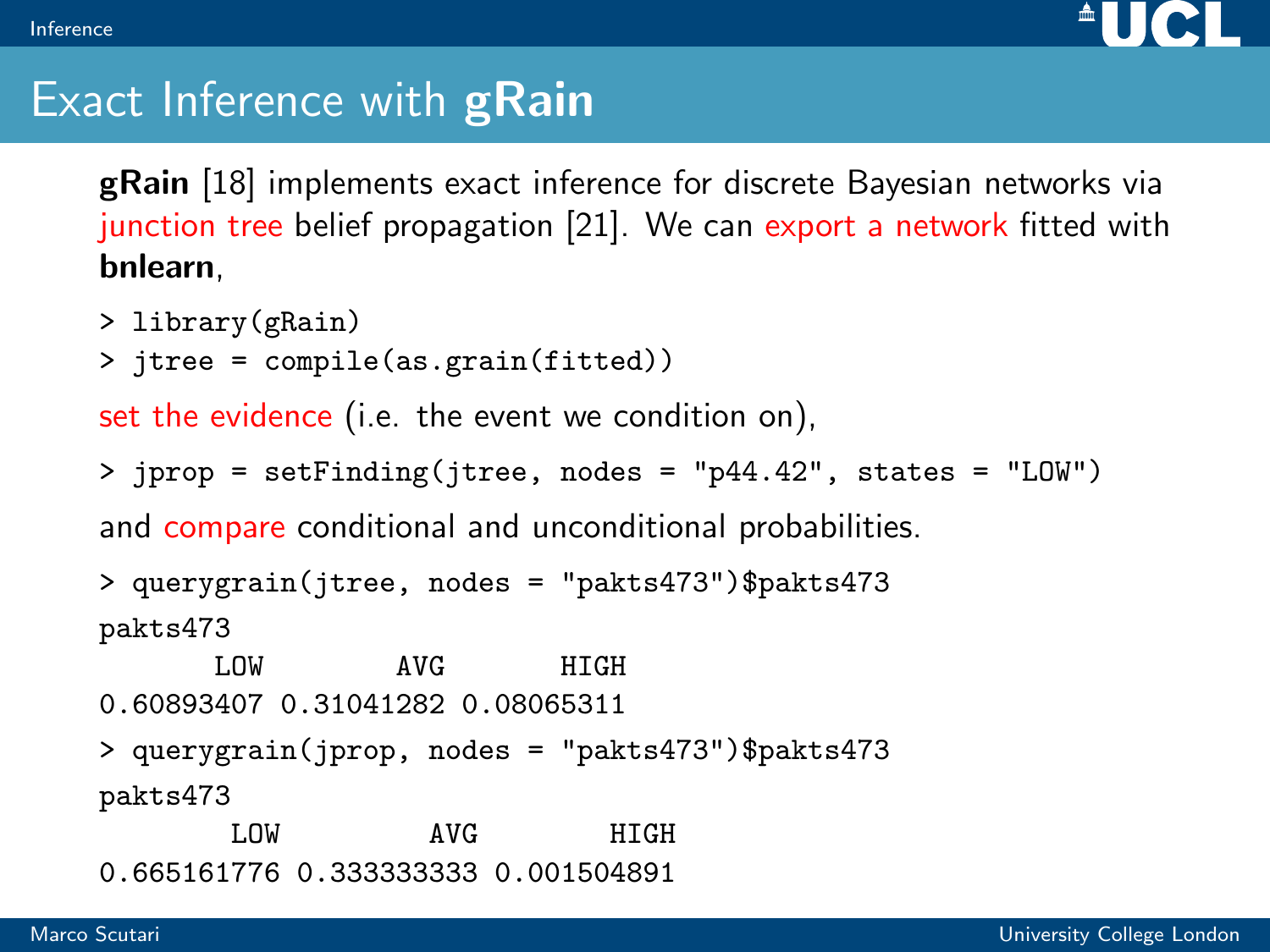

### Graphical Comparison of Probability Distributions

P(pakts473)

P(PKA)



Causal and non-causal use of Bayesian networks are different...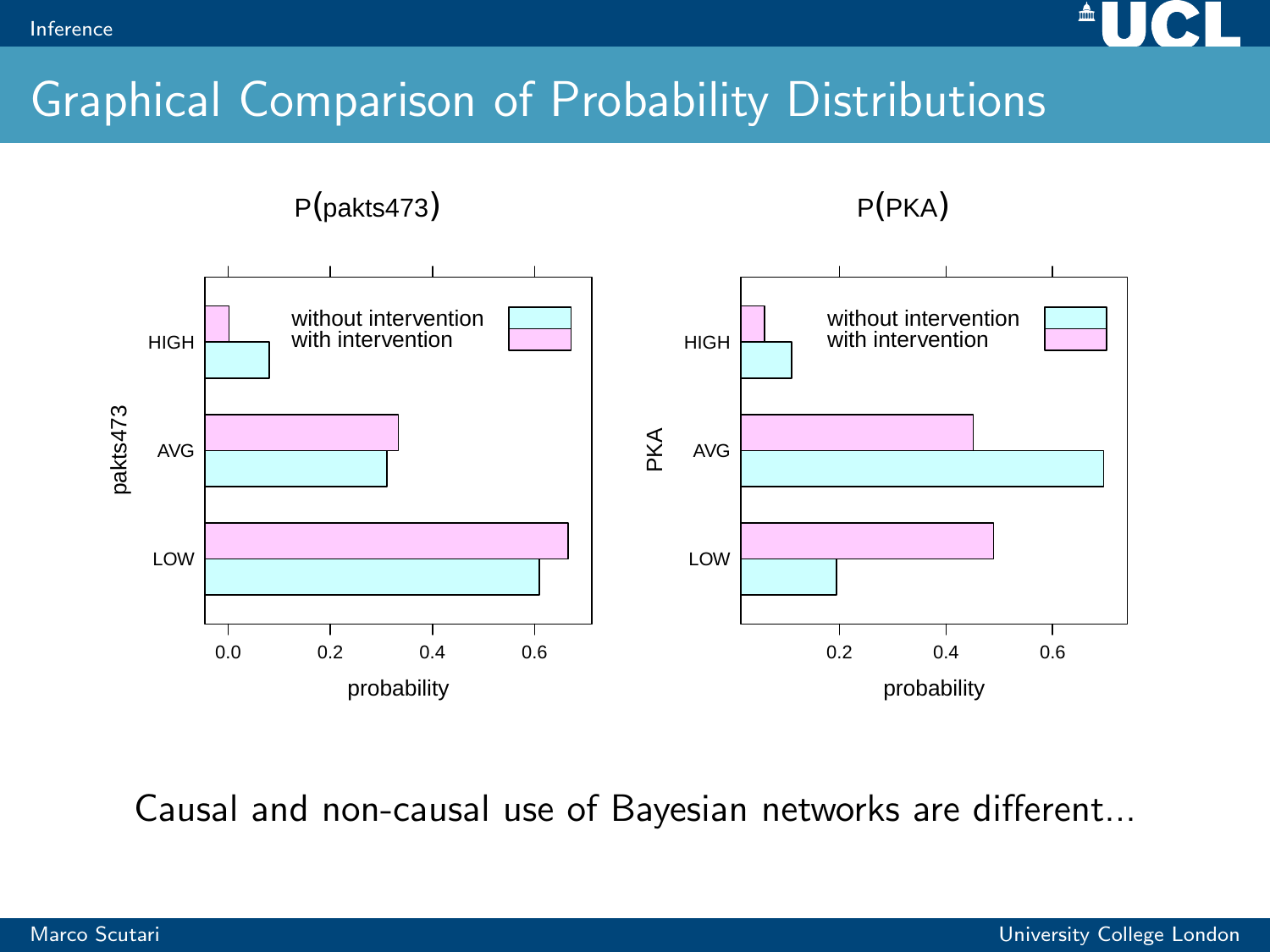

### Approximate Inference with bnlearn

bnlearn implements approximate inference via rejection sampling (called logic sampling in this setting), and soon<sup> $m$ </sup> via importance sampling (likelihood weighting) [\[22\]](#page-69-3). cpdist generates random observations from fitted for the nodes nodes conditional on the evidence evidence.

```
> particles = cpdist(fitted, nodes = "pakts473",
+ evidence = (p44.42 == "LOW"))
> prop.table(table(particles))
particles
      LOW AVG HIGH
0.665686790 0.332884451 0.001428759
```
On the other hand, cpquery returns the probability of a specific event.

```
> cpquery(fitted, event = (pakts473 == "AVG"),
+ evidence = (p44.42 == "LOW"))
[1] 0.3319946
```
Both can be configured to generate samples in parallel (using the **snow** or parallel packages) and/or in small batches to fit available memory.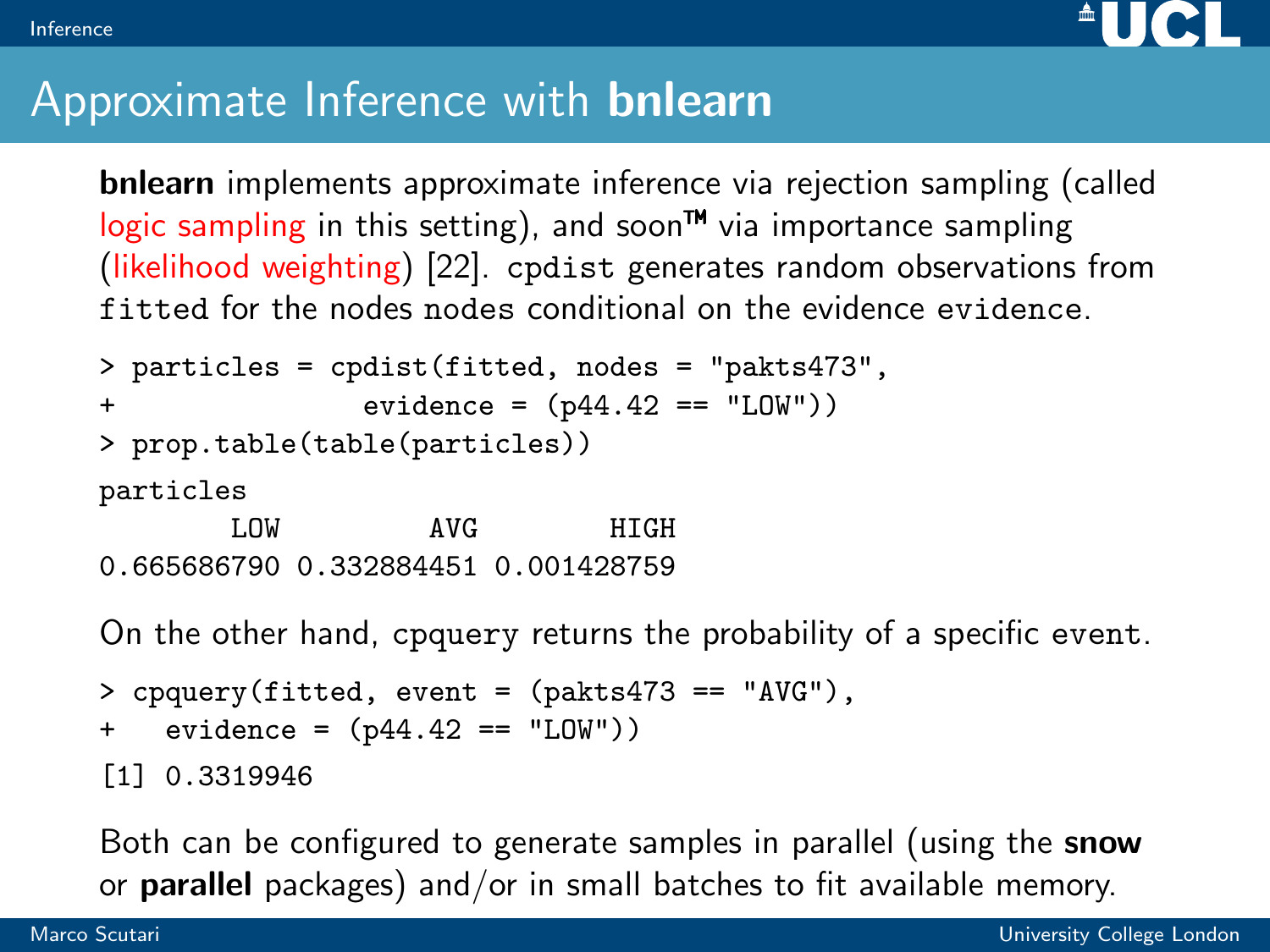

### Approximate Inference with bnlearn

Compared to exact inference in gRain, approximate inference in bnlearn often requires more memory and is much slower. However, it is more flexible and allows much more complicated queries.

```
> cpquery(fitted,
+ event = (pakts473 == "LOW") & (PKA != "HIGH"),
+ evidence = (p44.42 == "LOW") | (praf == "LOW")[1] 0.5593692
> cpdist(fitted, n = 6, nodes = nodes(fitted),
+ evidence = (p44.42 == "LOW") | (praf == "LOW") &
+ (pakts473 %in% c("LOW", "HIGH")))
  P38 p44.42 pakts473 PIP2 PIP3 pjnk PKA PKC plcg pmek praf
1 AVG AVG LOW LOW AVG LOW HIGH LOW LOW LOW LOW
2 LOW AVG LOW LOW AVG AVG AVG AVG LOW LOW LOW
3 HIGH LOW LOW LOW LOW AVG LOW LOW LOW LOW HIGH
```
We can also generate random observations from the unconditional distribution with cpdist(fitted,  $n = 6$ , TRUE, TRUE) or rbn(fitted,  $n = 6$ ) as a term of comparison.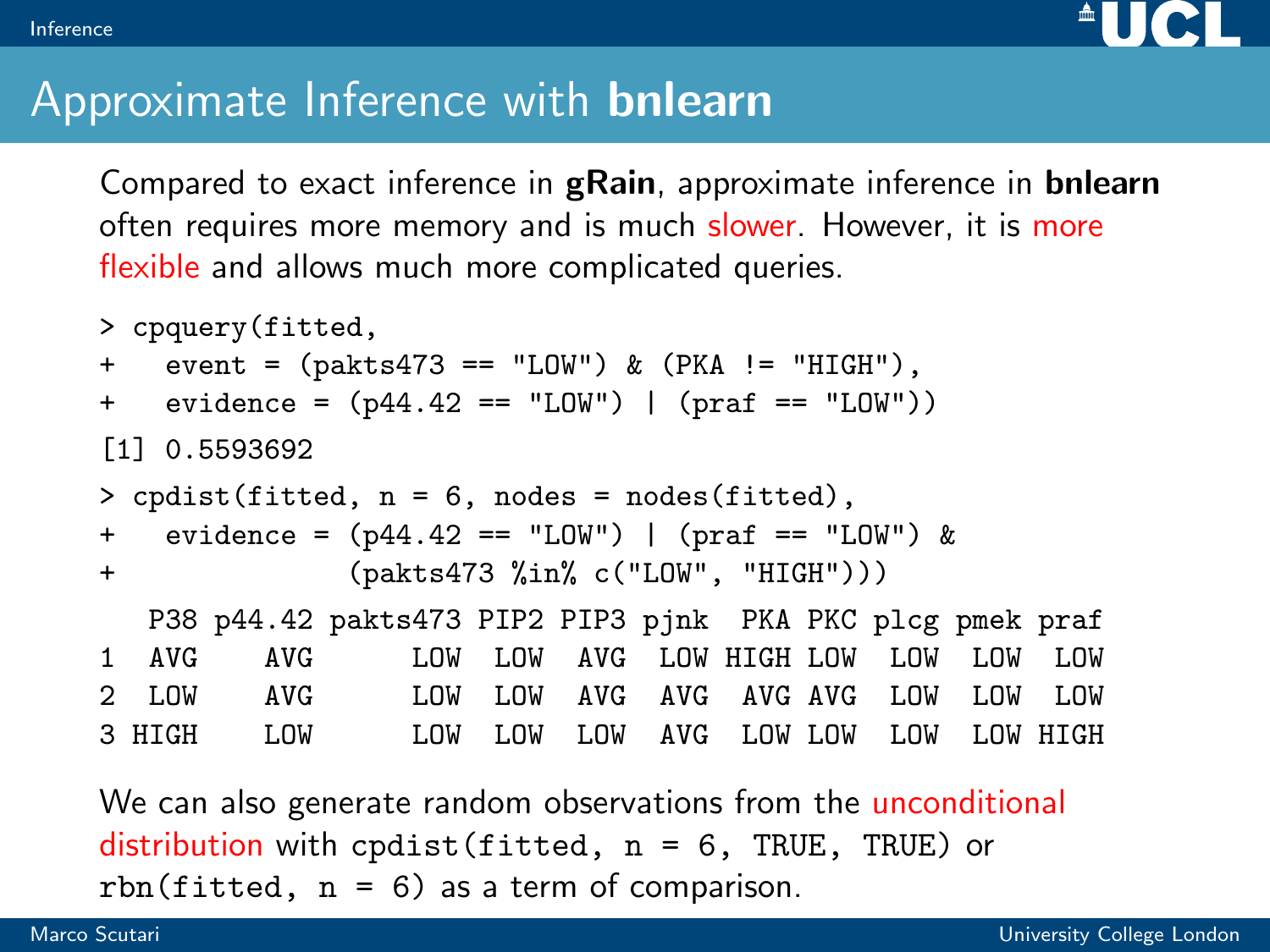<span id="page-63-0"></span>

## [Thanks for attending!](#page-63-0)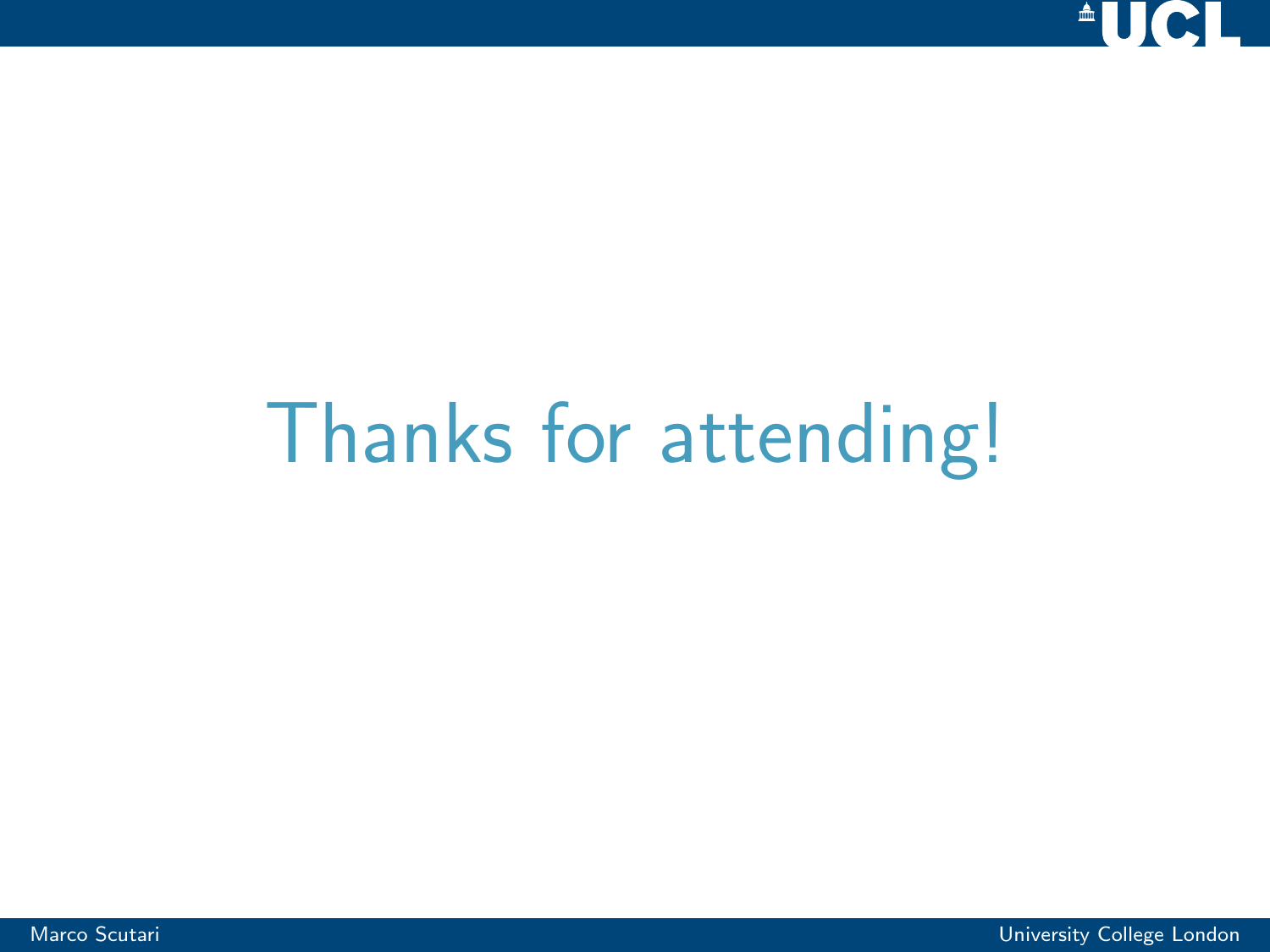

## <span id="page-64-0"></span>**[References](#page-64-0)**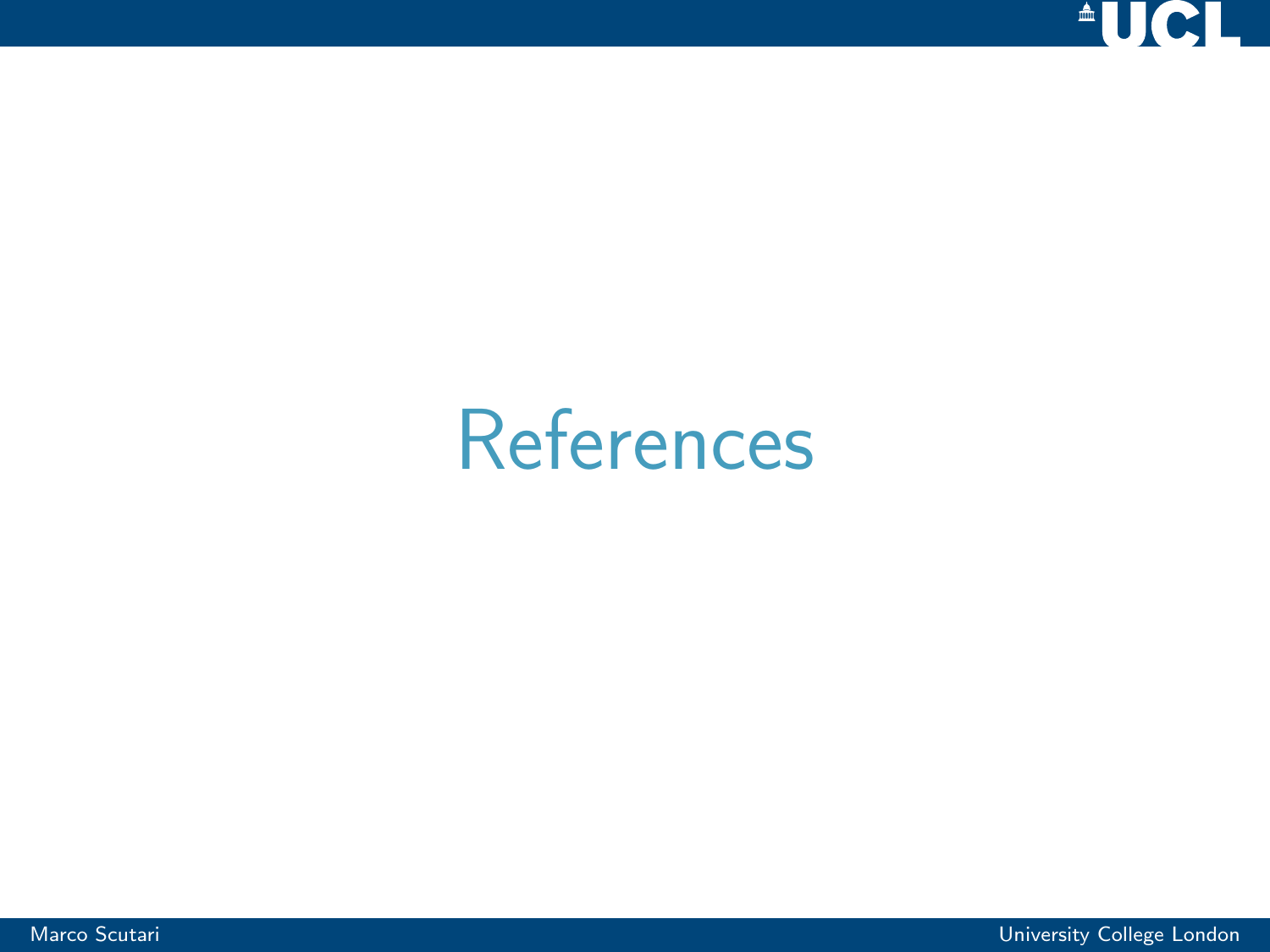

### References I

- <span id="page-65-0"></span>[1] N. Balov and P. Salzman. catnet: Categorical Bayesian Network Inference, 2012. R package version 1.13.4.
- [2] S. G. Bøttcher and C. Dethlefsen. deal: A Package for Learning Bayesian Networks. Journal of Statistical Software, 8(20):1–40, 2003.
- <span id="page-65-1"></span> $[3]$  V. Černý.

Thermodynamical Approach to the Traveling Salesman Problem: An Efficient Simulation Algorithm.

Journal of Optimization Theory and Applications, 45(1):41-51, 1985.

<span id="page-65-2"></span>[4] D. Colombo, M. H. Maathuis, M. Kalish, and T. S. Richardson. Learning High-Dimensional Directed Acyclic Graphs with Latent and Selection Variables.

Annals of Statistics, 40(1):294–321, 2012.

<span id="page-65-3"></span>[5] G. F. Cooper and C. Yoo.

Causal Discovery from a Mixture of Experimental and Observational Data.

In UAI '99: Proceedings of the 15th Annual Conference on Uncertainty in Artificial Intelligence, pages 116–125. Morgan Kaufmann, 1995.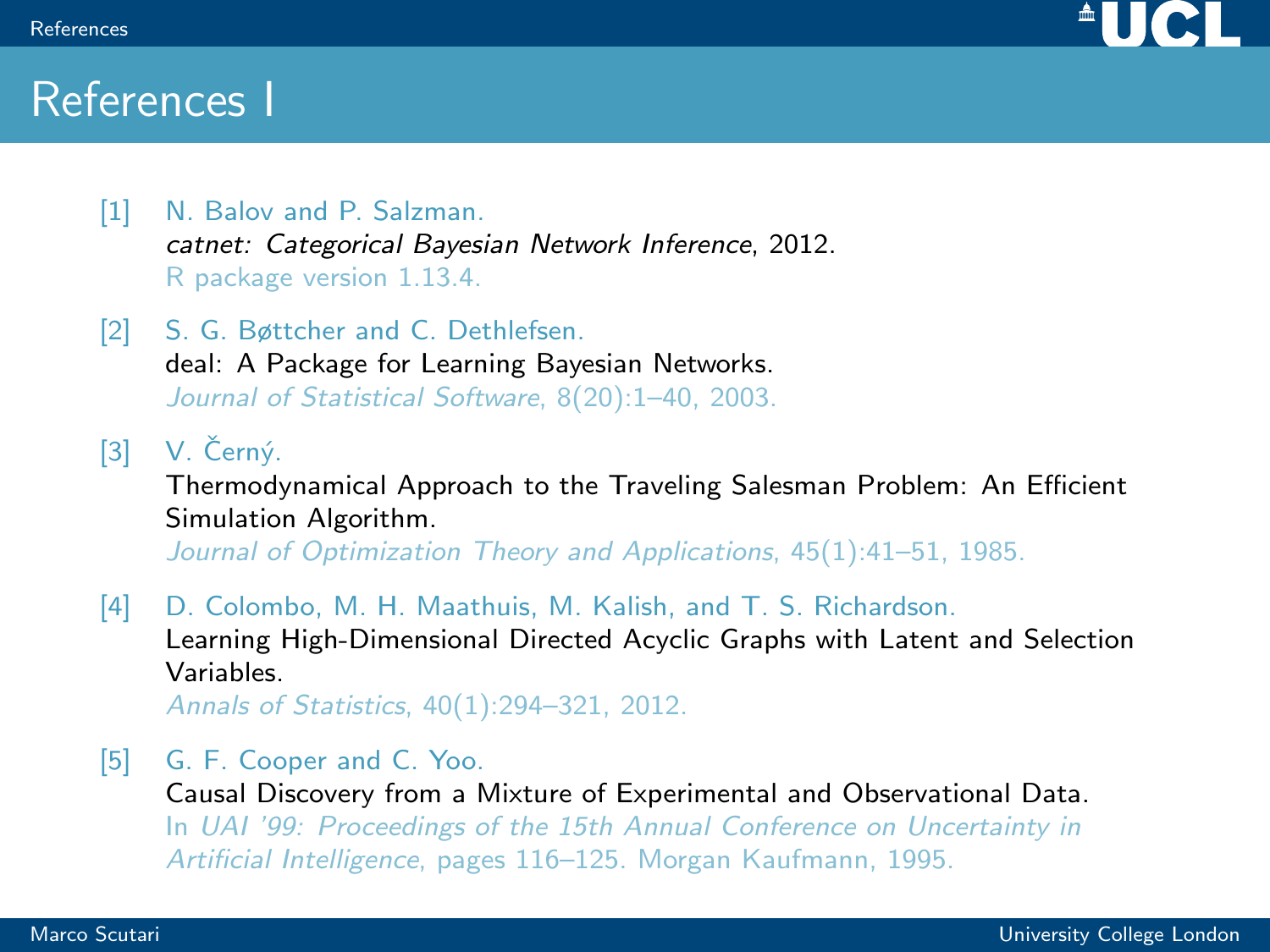

### References II

[6] G. Csardi and T. Nepusz.

The igraph Software Package for Complex Network Research. InterJournal, Complex Systems, 1695:1–38, 2006.

- [7] D. Dor and M. Tarsi. A Simple Algorithm to Construct a Consistent Extension of a Partially Oriented Graph. Technical report, UCLA, Cognitive Systems Laboratory, 1992. Available as Technical Report R-185.
- <span id="page-66-0"></span>[8] D. I. Edwards. Introduction to Graphical Modelling. Springer, 2nd edition, 2000.
- <span id="page-66-1"></span>[9] N. Friedman, M. Goldszmidt, and A. Wyner. Data Analysis with Bayesian Networks: A Bootstrap Approach. In Proceedings of the 15th Annual Conference on Uncertainty in Artificial Intelligence (UAI-99), pages 206–215. Morgan Kaufmann, 1999.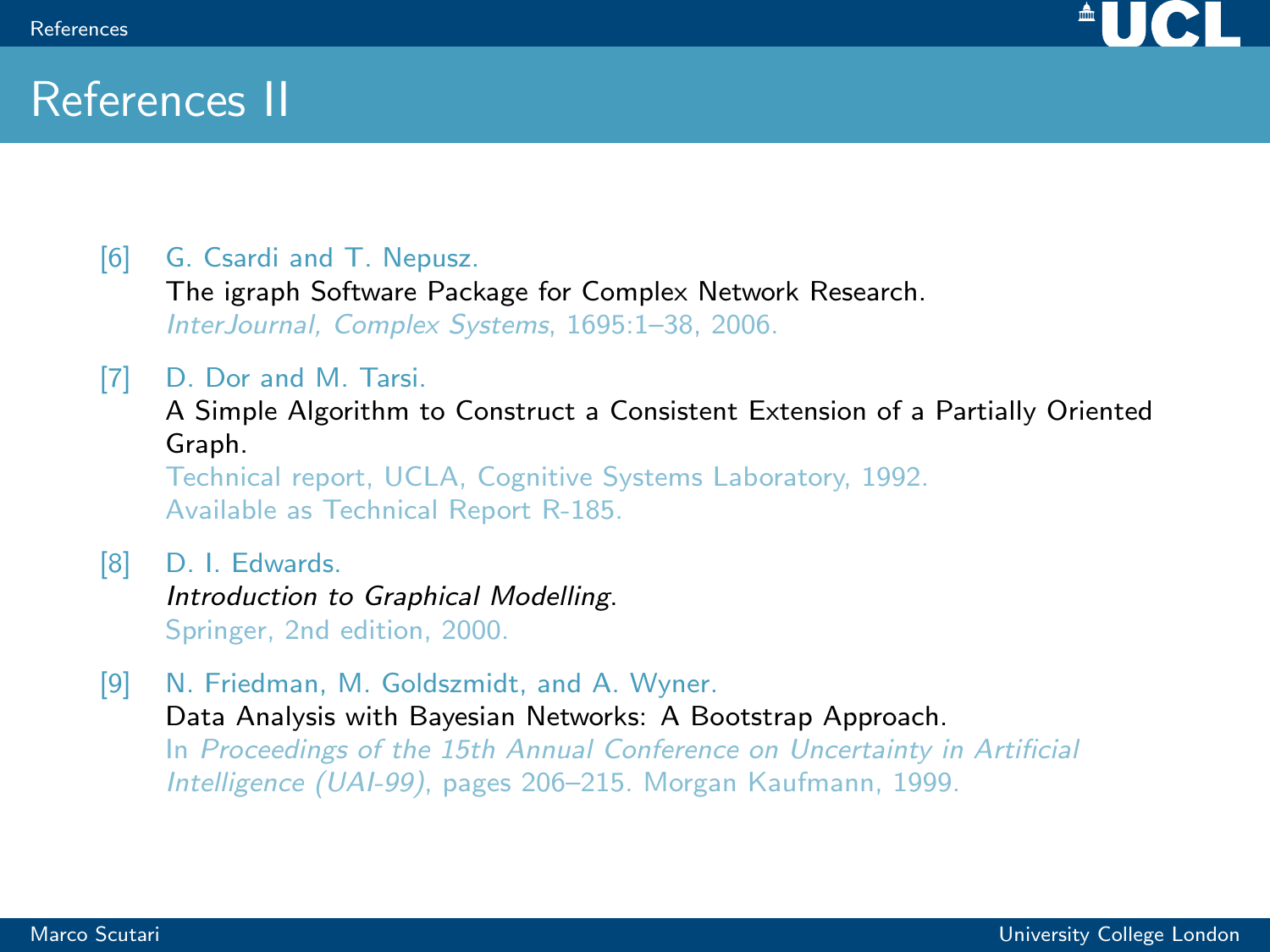

### References III

### <span id="page-67-0"></span>[10] N. Friedman and D. Koller.

Being Bayesian about Bayesian Network Structure: A Bayesian Approach to Structure Discovery in Bayesian Networks.

Machine Learning, 50(1–2):95–126, 2003.

#### [11] N. Friedman, D. Pe'er, and I. Nachman.

Learning Bayesian Network Structure from Massive Datasets: The "Sparse Candidate" Algorithm.

In Proceedings of 15th Conference on Uncertainty in Artificial Intelligence (UAI), pages 206–215. Morgan Kaufmann, 1999.

#### [12] D. Geiger and D. Heckerman.

Learning Gaussian Networks. Technical report, Microsoft Research, Redmond, Washington, 1994. Available as Technical Report MSR-TR-94-10.

[13] R. Gentleman, E. Whalen, W. Huber, and S. Falcon. graph: A package to handle graph data structures. R package version 1.37.7.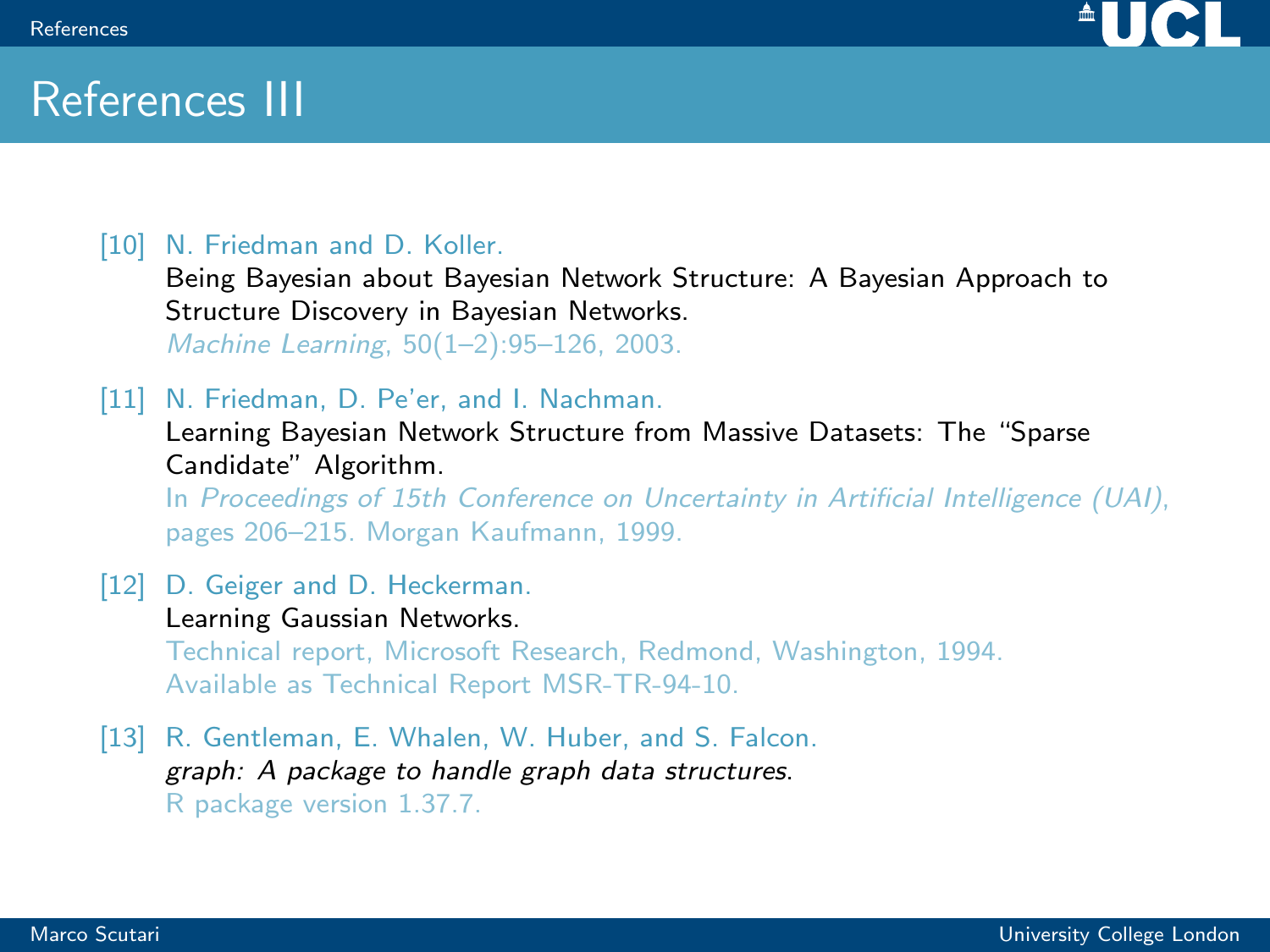

### References IV

- [14] J. Gentry, L. Long, R. Gentleman, S. Falcon, F. Hahne, D. Sarkar, and K. D. Hansen. Rgraphviz: Provides plotting capabilities for R graph objects. R package version 2.3.8.
- [15] J. J. Goeman. penalized R package, 2012. R package version 0.9-41.
- [16] A. J. Hartemink. Principled Computational Methods for the Validation and Discovery of Genetic Regulatory Networks.

PhD thesis, School of Electrical Engineering and Computer Science, Massachusetts Institute of Technology, 2001.

[17] D. Heckerman, D. Geiger, and D. M. Chickering. Learning Bayesian Networks: The Combination of Knowledge and Statistical Data.

Machine Learning, 20(3):197–243, September 1995. Available as Technical Report MSR-TR-94-09.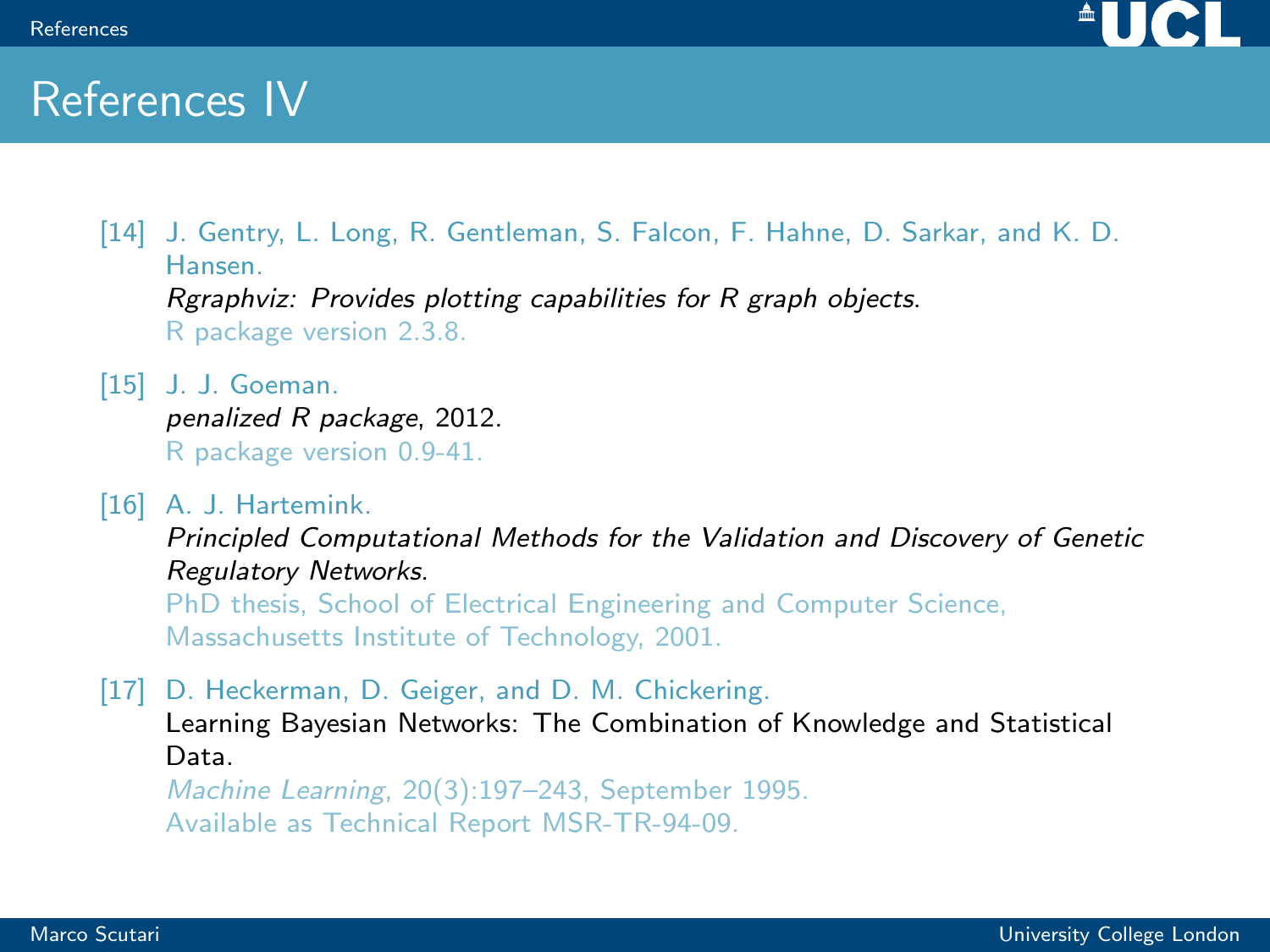

### References V

<span id="page-69-1"></span>[18] Søren Højsgaard.

Graphical Independence Networks with the gRain Package for R. Journal of Statistical Software, 46(10):1–26, 2012.

- <span id="page-69-0"></span>[19] M. Kalisch, M. Mächler, D. Colombo, M. H. Maathuis, and P. Bühlmann. Causal Inference Using Graphical Models with the R Package pcalg. Journal of Statistical Software, 47(11):1–26, 2012.
- [20] R. Kohavi and M. Sahami.

Error-Based and Entropy-Based Discretization of Continuous Features. In Proceedings of the 2nd International Conference on Knowledge Discovery and Data Mining (KDD '96), pages 114–119. AAAI Press, 1996.

- <span id="page-69-2"></span>[21] D. Koller and N. Friedman. Probabilistic Graphical Models: Principles and Techniques. MIT Press, 2009.
- <span id="page-69-3"></span>[22] K. Korb and A. Nicholson. Bayesian Artificial Intelligence. Chapman and Hall, 2nd edition, 2010.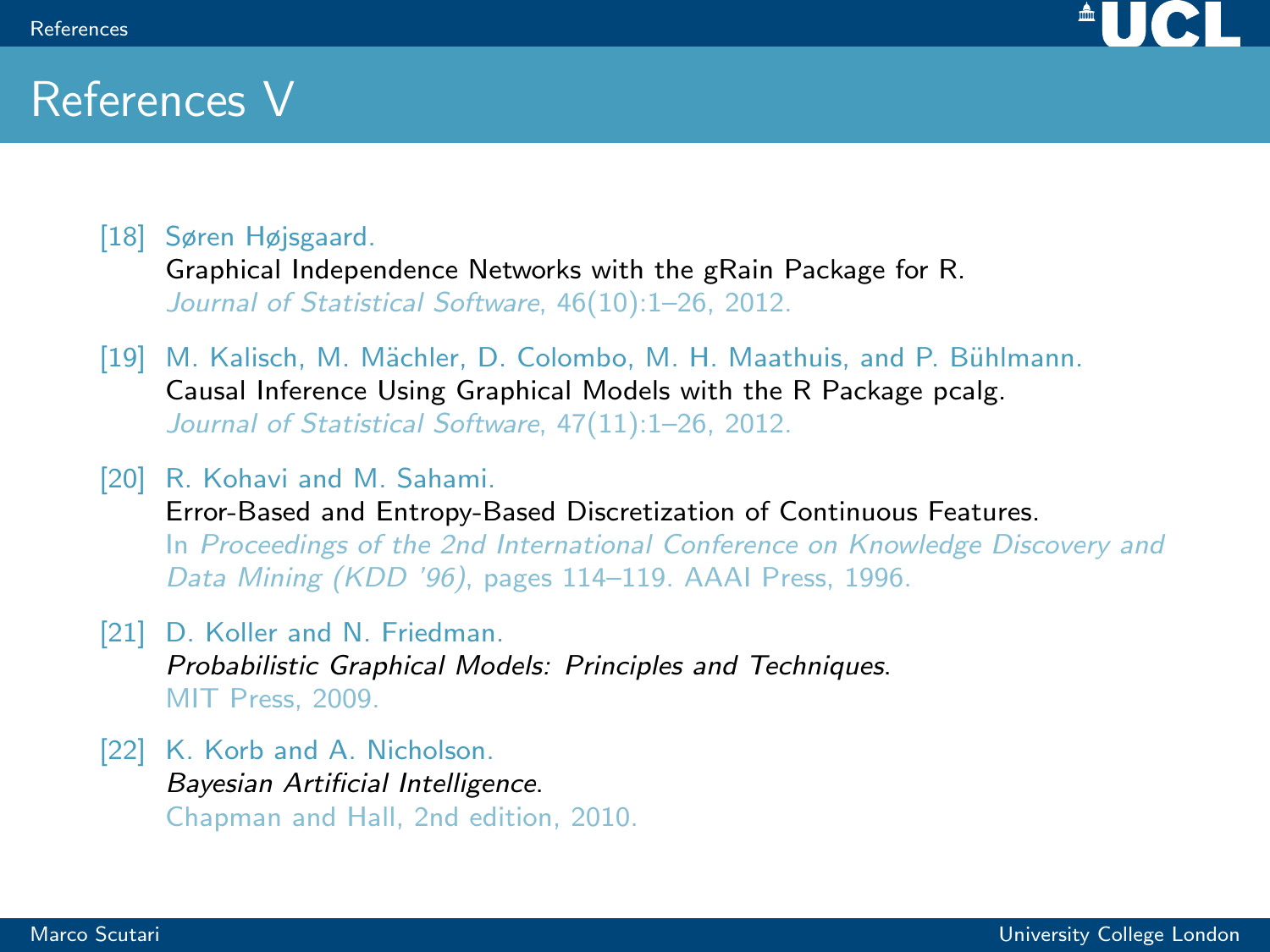

### References VI

[23] P. Larrañaga, B. Sierra, M. J. Gallego, M. J. Michelena, and J. M. Picaza. Learning Bayesian Networks by Genetic Algorithms: A Case Study in the Prediction of Survival in Malignant Skin Melanoma.

In Proceedings of the 6th Conference on Artificial Intelligence in Medicine in Europe (AIME '97), pages 261–272. Springer, 1997.

[24] D. Margaritis.

Learning Bayesian Network Model Structure from Data. PhD thesis, School of Computer Science, Carnegie-Mellon University, Pittsburgh, PA, 2003. Available as Technical Report CMU-CS-03-153.

- [25] R. Nagarajan, M. Scutari, and S. Lèbre. Bayesian Networks in R with Applications in Systems Biology. Use R! series. Springer, 2013.
- [26] R. E. Neapolitan. Learning Bayesian Networks. Prentice Hall, 2003.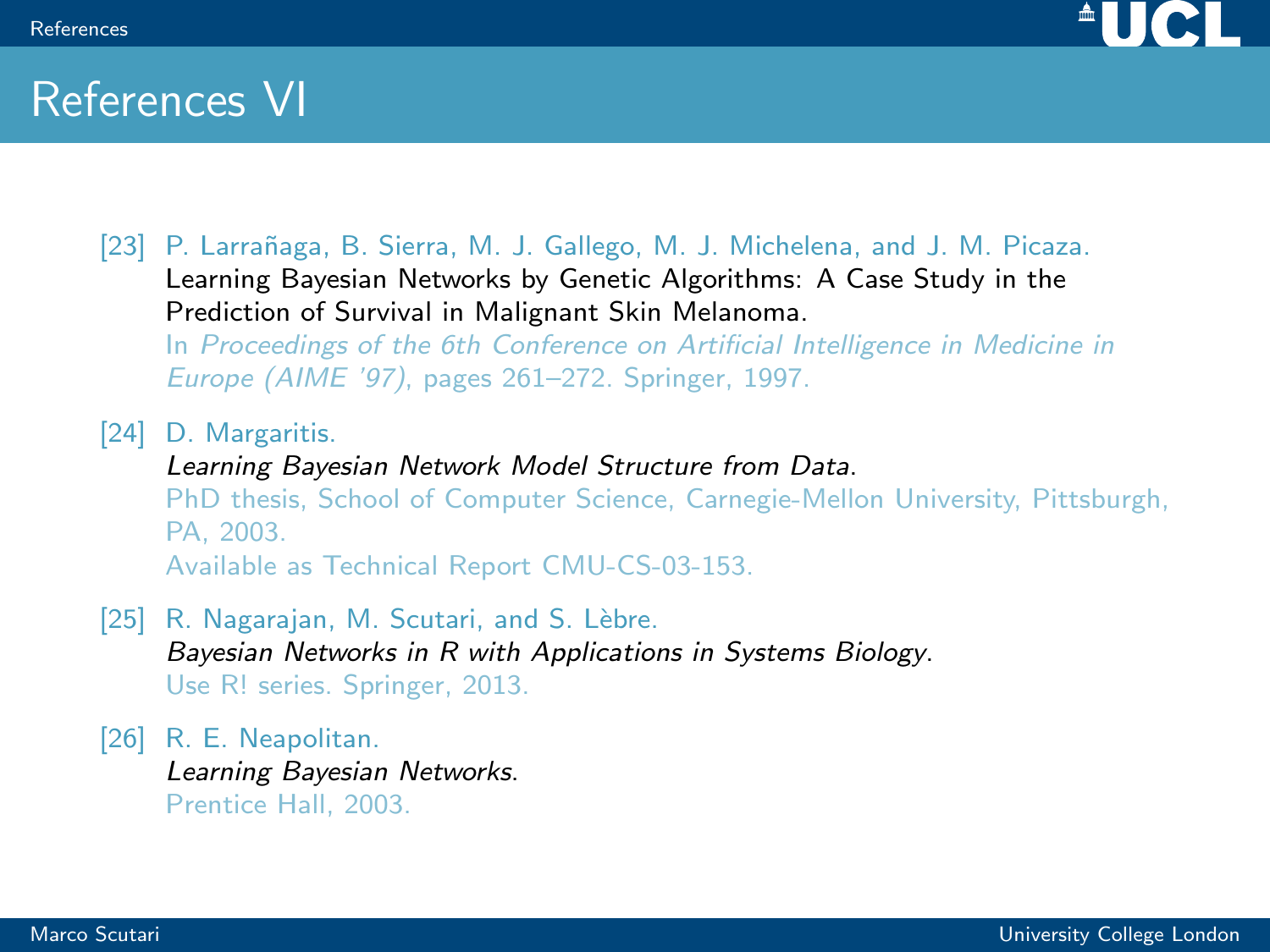

### References VII

[27] J. Pearl.

Probabilistic Reasoning in Intelligent Systems: Networks of Plausible Inference. Morgan Kaufmann, 1988.

[28] S. J. Russell and P. Norvig. Artificial Intelligence: A Modern Approach. Prentice Hall, 3rd edition, 2009.

[29] K. Sachs, O. Perez, D. Pe'er, D. A. Lauffenburger, and G. P. Nolan. Causal Protein-Signaling Networks Derived from Multiparameter Single-Cell Data. Science, 308(5721):523–529, 2005.

<span id="page-71-0"></span>[30] M. Scutari and R. Nagarajan.

On Identifying Significant Edges in Graphical Models of Molecular Networks. Artificial Intelligence in Medicine, 57(3):207–217, 2013. Special Issue containing the Proceedings of the Workshop "Probabilistic Problem Solving in Biomedicine" of the 13th Artificial Intelligence in Medicine (AIME) Conference, Bled (Slovenia), July 2, 2011.